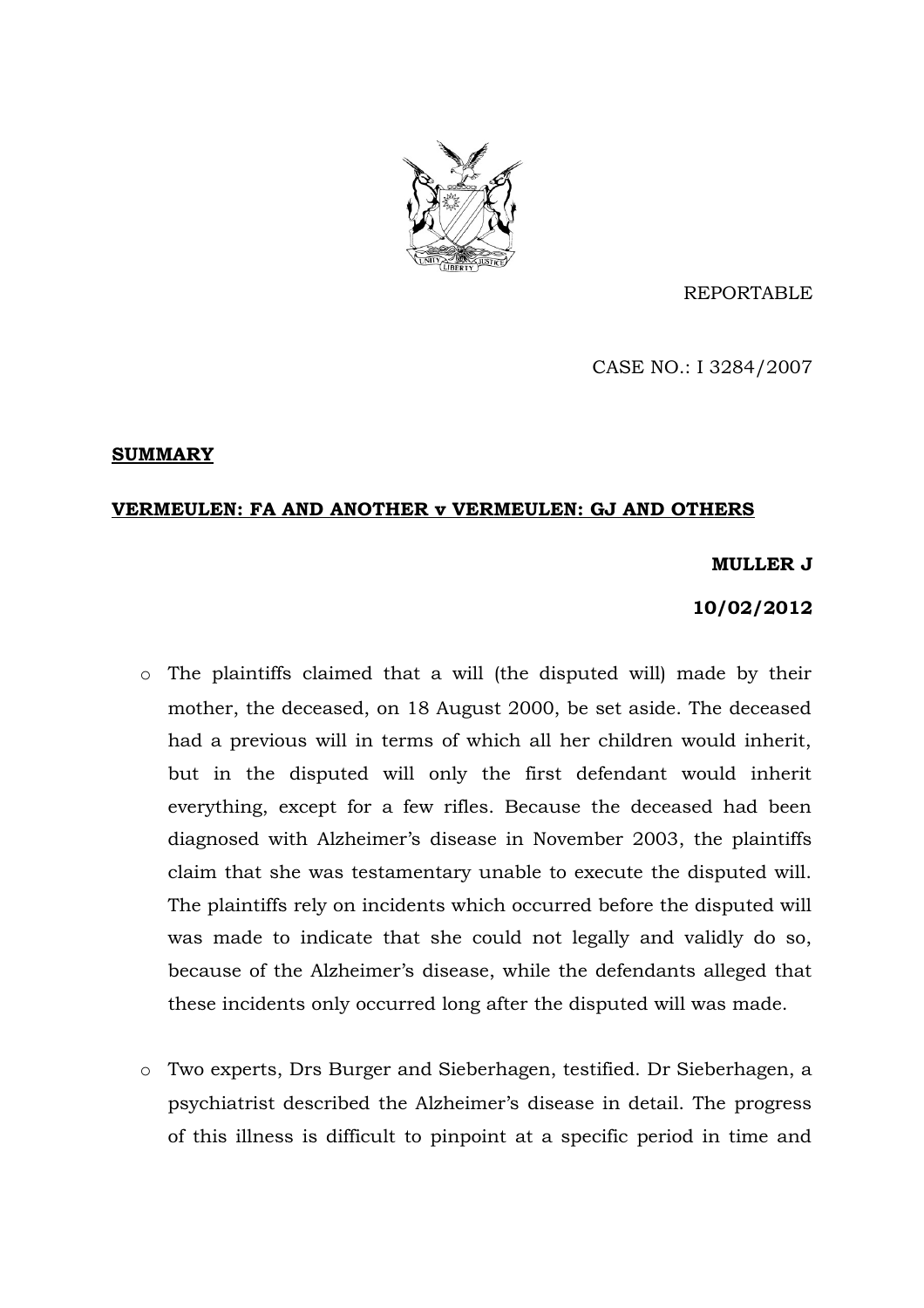one is dependent on observations by others, e.g. family members in that regard. He examined the deceased on 20 November 2003, received information from the wife of the second defendant in respect of undated incidents, made his own observations and had MRI scans taken of the deceased's brain.

- o All the plaintiffs and most the defendants testified in detail about the incidents on which they differed in respect of the time, namely when they happened or whether they happened at all.
- o A legal practitioner, Mr Cornelius de Koning, the third defendant, who drafted the disputed will, testified for the defendants. He found the deceased lucid, neat and clear at the time. After she had given him instructions the will was typed. He explained it to her and she understood it.
- o The applicable law was discussed and considered in respect of the *onus* which rested on the plaintiffs, as well as the applicable legal test of testamentary capability as set out in *Tregea v Godart* 1939 AD 16 and followed in Namibia in the case of *Lerf v Nieft NO and Others* 2004 NR 183.
- o Approximately during July 2000 an incident occurred where the deceased got very angry and chased the plaintiffs and the second defendant out of her house, because of a proposal that was made, which would negatively affect the first defendant, who was the beneficiary under the disputed will made approximately a month later.
- o Held: that the diagnosis of the deceased suffering from Alzheimer's disease is accepted, but that Dr Sieberhagen's opinion that she could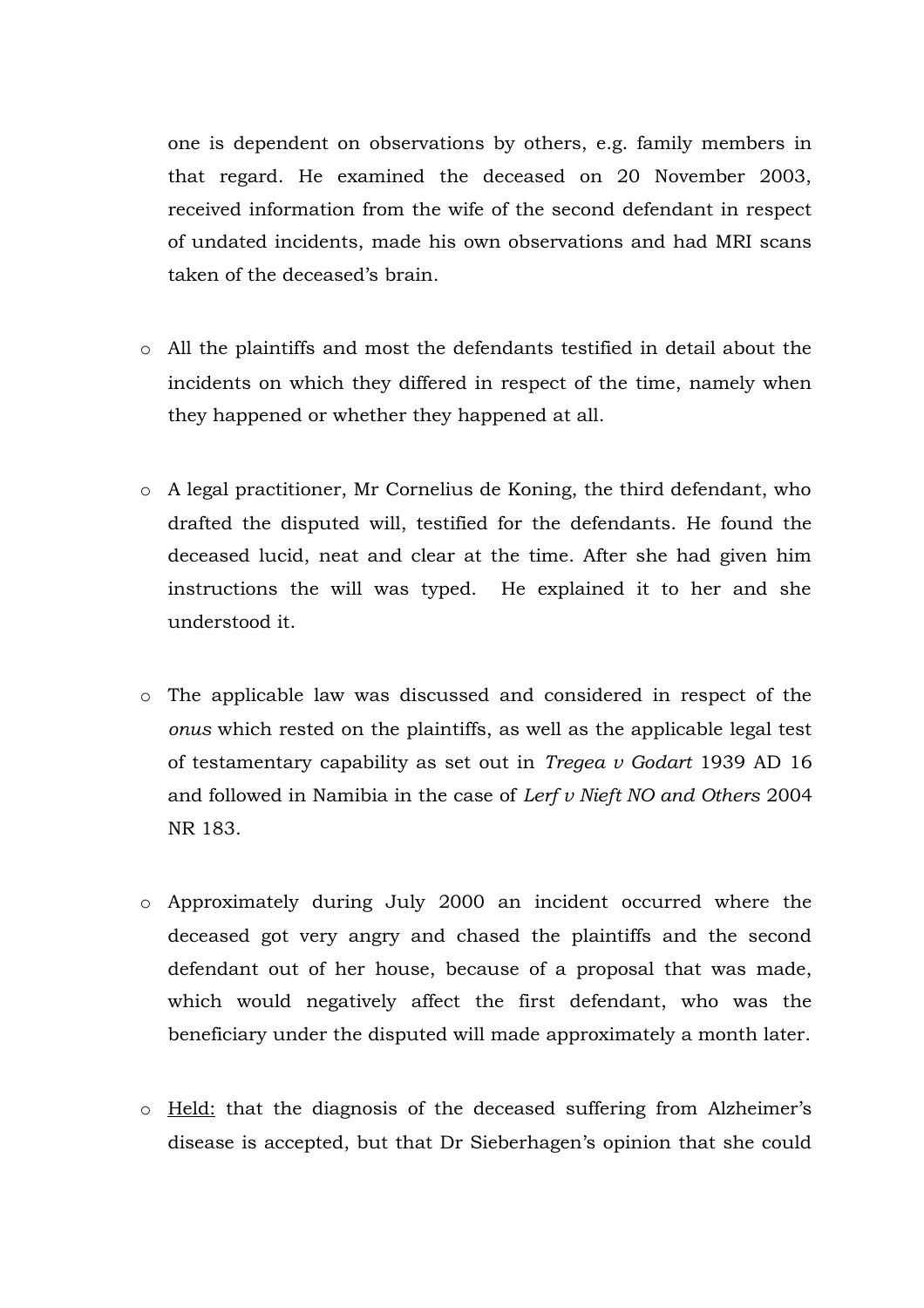not make a valid will 3 years earlier cannot be accepted on the information he had when he made the diagnosis.

- o Held: that on probabilities the evidence of the defendants are more convincing in respect of the incidents that the plaintiffs rely on to show that the deceased could not make a valid will on 18 August 2000 because of her illness.
- o Held: that the evidence of the legal practitioner, who drafted the disputed will, is accepted and the argument that he should have had the deceased medically examined before she executed the disputed will, is rejected.
- o Held:that in all probability the reason for the deceased for effectively disinheriting her other children was because of the incident in July 2000.
- o Held: that the plaintiff's failed to discharge their *onus* to have the disputed will set aside.
- o Held: that the plaintiffs' claims are dismissed with costs.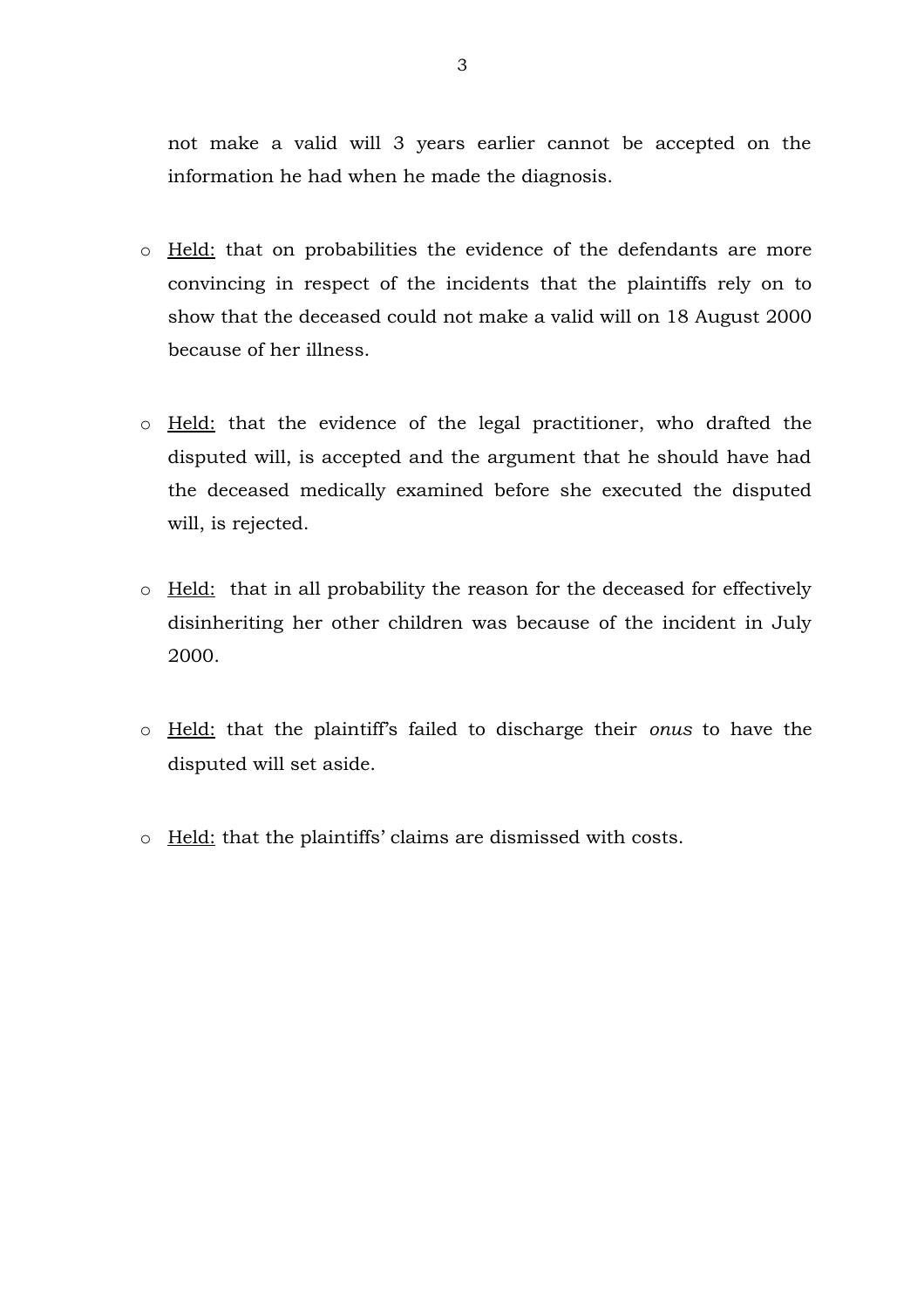

CASE NO.: I 3284/2007

# **IN THE HIGH COURT OF NAMIBIA**

In the matter between:

# **FREDERICK ANTONIE VERMEULEN FIRST PLAINTIFF ENGELA MARIA MAGDALENA ELIZABETH**

and

**GABRIEL JACOBUS VERMEULEN FIRST DEFENDANT PETRUS JOHANNES VERMEULEN SECOND DEFENDANT CORNELIUS JOHANNES DE KONING THIRD DEFENDANT THE MASTER OF THE HIGH COURT NO FOURTH DEFENDANT** THE REGISTRAR OF DEEDS NO FIFTH DEFENDANT **GABRIEL JACOBUS VERMEULEN** 

**(birth date ) SIXTH DEFENDANT GABRIEL JACOBUS VERMEULEN** 

**(birth date ) SEVENTH DEFENDANT GABRIEL JACOBUS VERMEULEN** 

 $\overline{a}$ 

# **CORAM: MULLER J**

Heard on: 31/05 – 16/06/2011

Delivered on: 10/02/2012

**RABALT SECOND PLAINTIFF**

**(birth date ) EIGHTH DEFENDANT**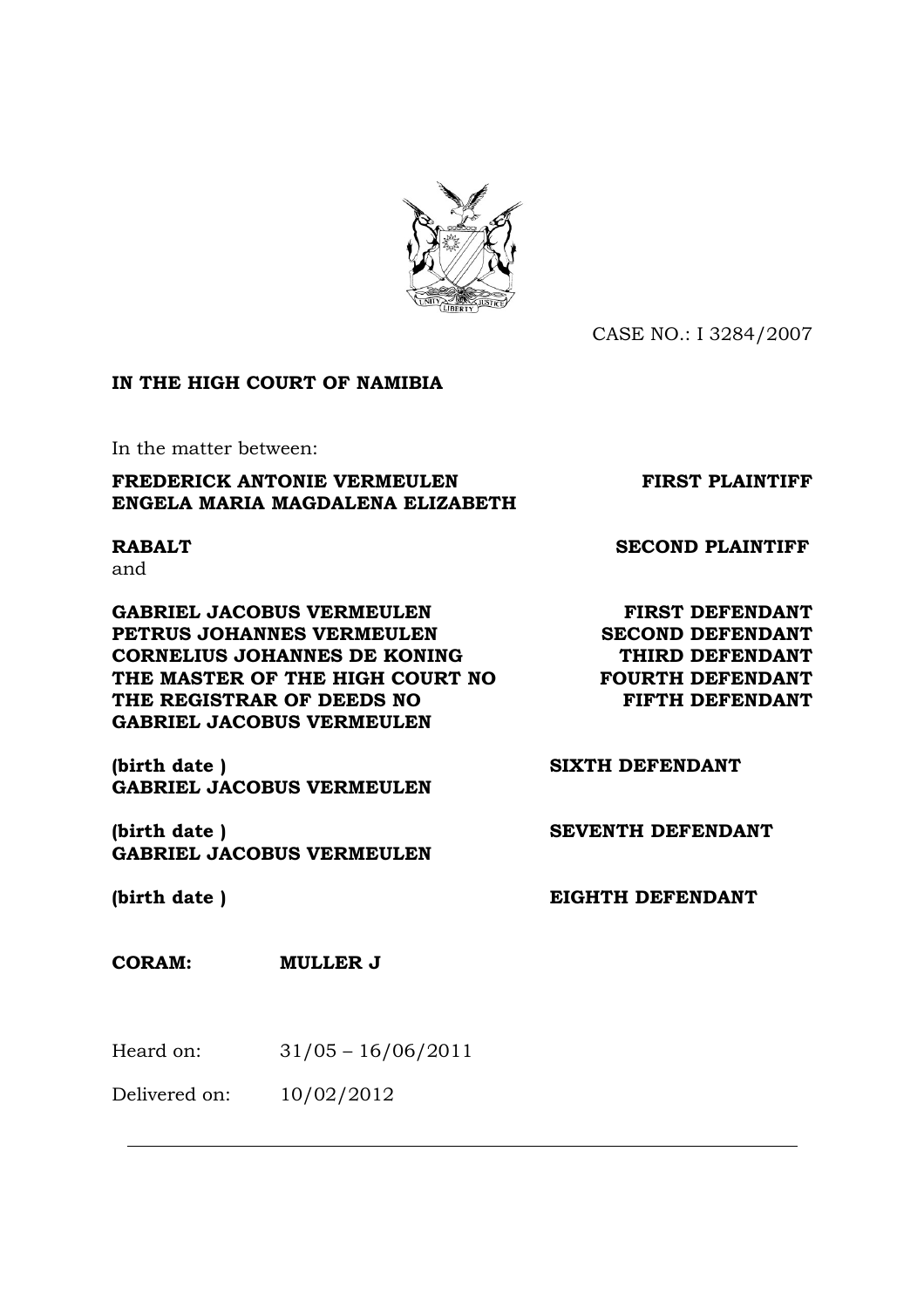#### **JUDGMENT:**

#### **MULLER J:**

[1] With the common adage that blood is thicker than water in mind, one would expect family members to stand together. This case proves the opposite. Here a sister and brothers were engaged in a legal battle over the assets of their own deceased mother. These siblings could not dissolve their squabbles peacefully and turned to the Court to settle their internal feud. After three weeks in Court, during which they testified against each other, accused each other of being liars and where mention was even made of death threats by some of them, the Court had to decide what they were unable to dissolve. However reprehensible the behaviour of the children of the deceased may be to the Court, it has the duty to make an impartial judgment based on the evidence delivered before it, as well as the applicable law, which judgment will have the inevitable consequence that some of the siblings will win and some will lose and their relationship will inevitably worsen.

[2] Mr Dicks was the counsel for the plaintiffs during the trial and Mr Schickerling represented the defendants. During the trial the Court on more than one occasion called upon counsel to discuss the effect and consequences of continuing with the trial, but although counsel made use of the time granted by the Court to discuss this with their clients, all efforts to reach an amicable settlement proved to be of no avail. The reason for this indulgence afforded by the Court was because it is essentially a family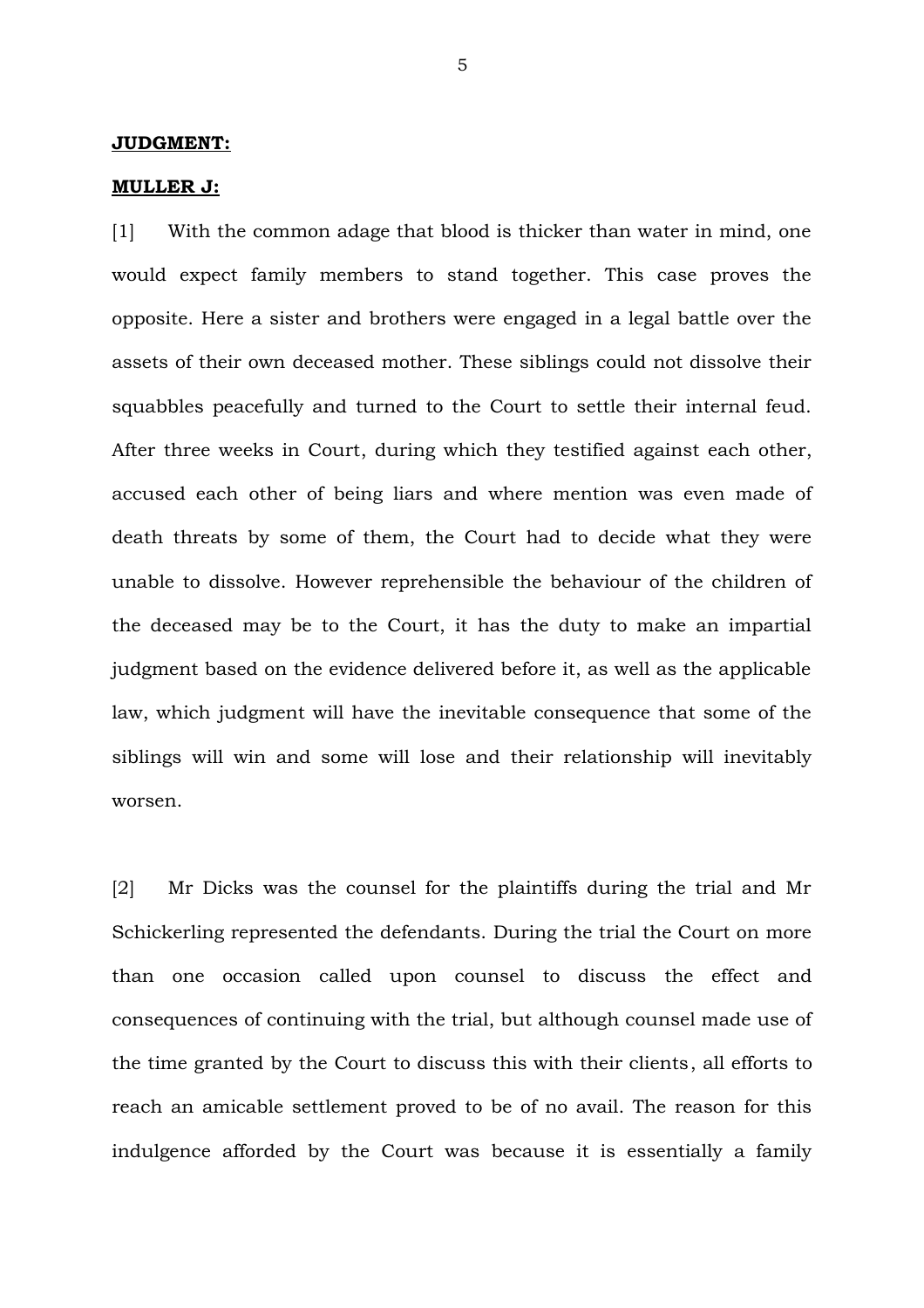matter, as well as the costs involved in such a long trial. It was also clear that the only real asset in the deceased estate was the farm Chaudamas. As mentioned before, the trial ensued and continued for nearly three weeks. At the end of the trial both counsel preferred to have the typed record of the trial available before presenting arguments to the Court in writing. This option was acceptable to the Court, who indicated to counsel that it must be understood that due to other commitments, judgment may not be delivered soon after the written arguments had been received. Both counsel agreed. However, apparently due to the change of the official Court recorders, the result was that counsel did not receive the record and could therefore not submit written arguments before the end of November 2011. When that time had come, the Court was informed that the record was still not typed and the time for submitting written arguments was again extended to 31 January 2012. Eventually, the only record that was made available to the Court was that of the evidence of the two expert witnesses. Both counsel submitted comprehensive written submissions. Those comprised 86 pages for the plaintiffs and 389 pages for the defendants.

[3] The crux of the dispute between the brothers and sister, children of their deceased mother, Fransina Katharina Elizabeth Vermeulen (the deceased) is which of the two wills that she made before her death (to be referred to in more detail herein after) is the valid will. During the course of this long trial oral evidence were given by several witnesses, which included that of two expert witnesses, namely Dr R Sieberhagen and Dr F G Burger.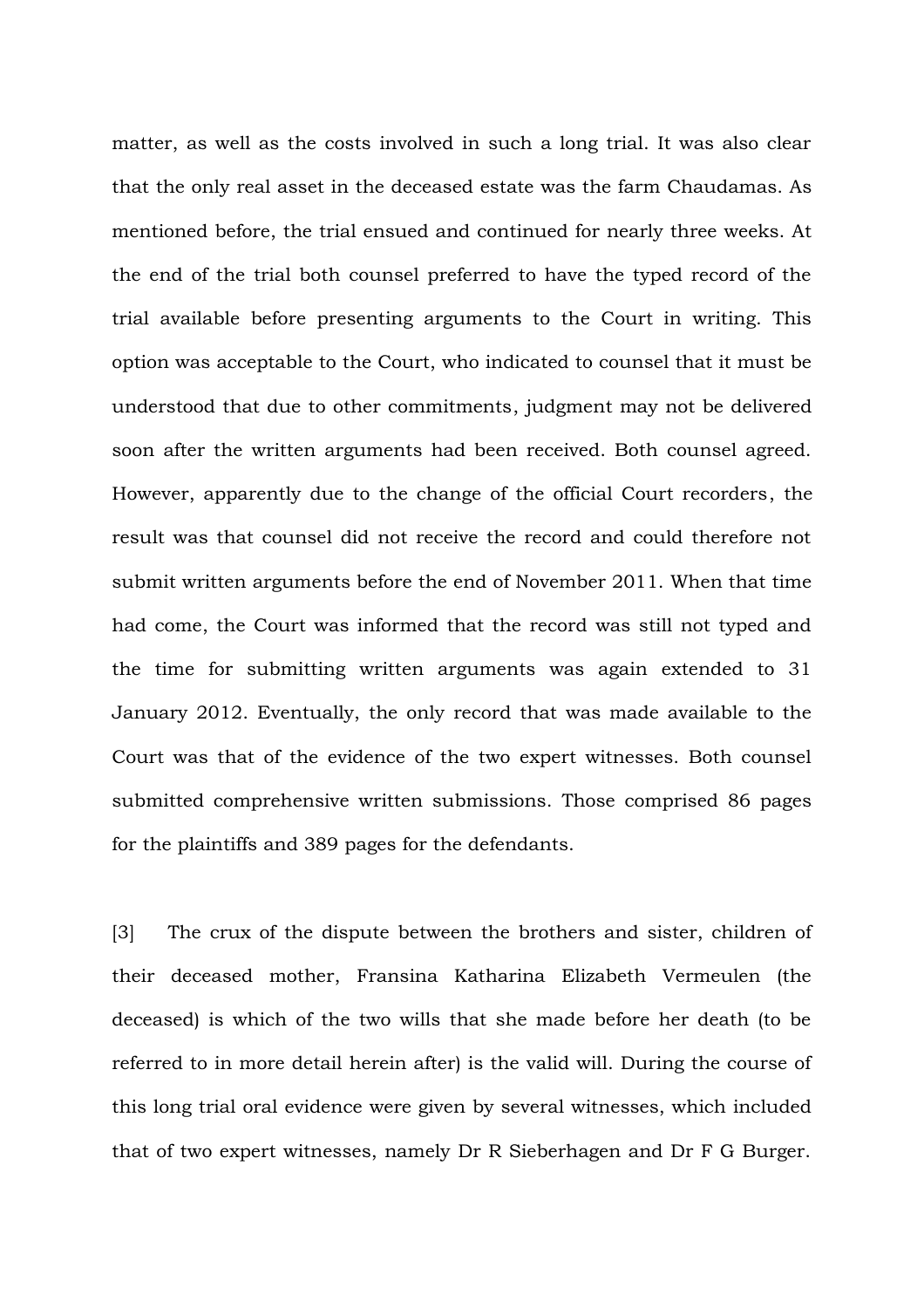It is impossible to discuss all the evidence presented during the course of three weeks in detail, but some evidence regarding the relevant issues will be referred to in this judgment.

[4] In order to understand the historical nature of the dispute between the parties, it will be helpful to refer to the background which is mainly undisputed.

- (a) The father, Gabriel Jacobus Vermeulen (deceased in 1992) and the deceased (the parents) were married in community of property from which marriage five children were born;
- (b) These children are:
	- (i) the second plaintiff, Engela Maria Magdalena Elizabeth Rabalt, hereinafter called Engela, who is the oldest child and only daughter;
	- (ii) the first plaintiff, Frederick Antonie Vermeulen, hereinafter called Frikkie, who is the oldest son;
	- (iii) the second defendant, Petrus Johannes Vermeulen, hereinafter called Wollie, the second oldest son;
	- (iv) the first defendant Gabriel Jacobus Vermeulen, hereinafter called Gavie, the third oldest son; and
	- (v) the youngest son, Johannes Marthinus Vermeulen, hereinafter referred to as Hannes, who died on 17 March 2004.
- (c) There are a number of grandchildren of which some testified.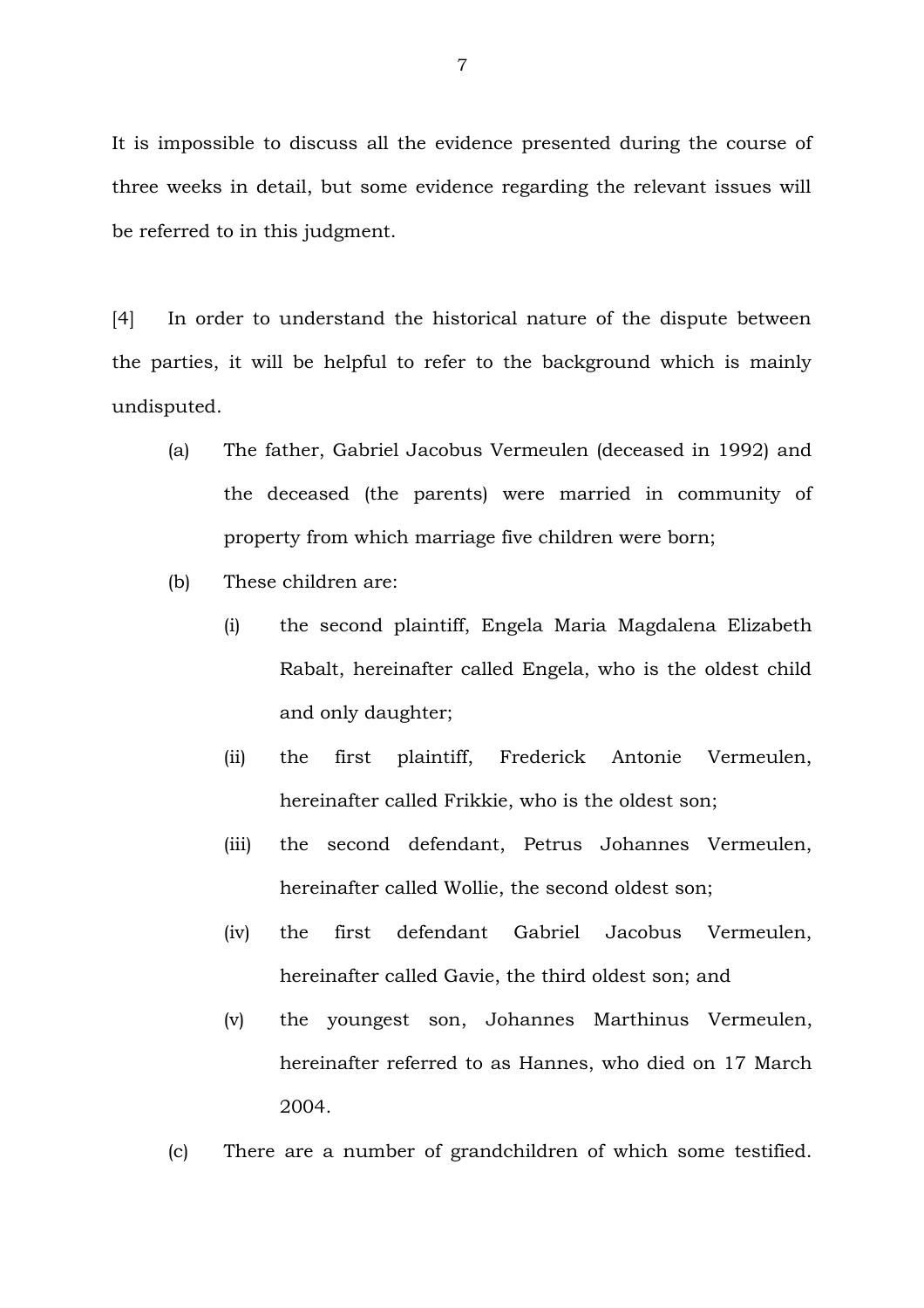Among them are three named Gabriel, of which two testified, namely the seventh and eighth defendants. The daughter of the first defendant and granddaughter of the deceased, Juanita Vermeulen also testified.

- (d) From the evidence it appears that all the brothers and the sister are divorced. The previous wife of Wollie (second defendant), Louisa Vermeulen, also testified for the defence.
- (e) Before the death of the father the abovementioned parents were apparently rather wealthy and owned several farms in the Outjo area in Namibia;
- (f) The parents had a joint will, executed on 21 October 1970 and when the father (Gabriel Johannes Vermeulen) died in 1992, the mother (deceased) inherited all the assets in the joint estate.
- (g) During his life the father (Gabriel Johannes Vermeulen) assisted the first plaintiff to purchase a farm, Onduri, which farm was registered in the name of her ex-husband, Mr Jan Oelofse. The father also gave her 150 cows and 150 calves to start farming with. When she later divorced Mr Oelofse, the father assisted the second defendant (Gawie) to take over the loan on the farm, as well as the cattle. Gawie later sold Onduri and went to stay with the deceased at Chaudamas with his children.
- (h) At the time the second plaintiff (Frikkie) was living in South Africa where he started a conveyancing business with trucks. Second defendant also got involved in that business and the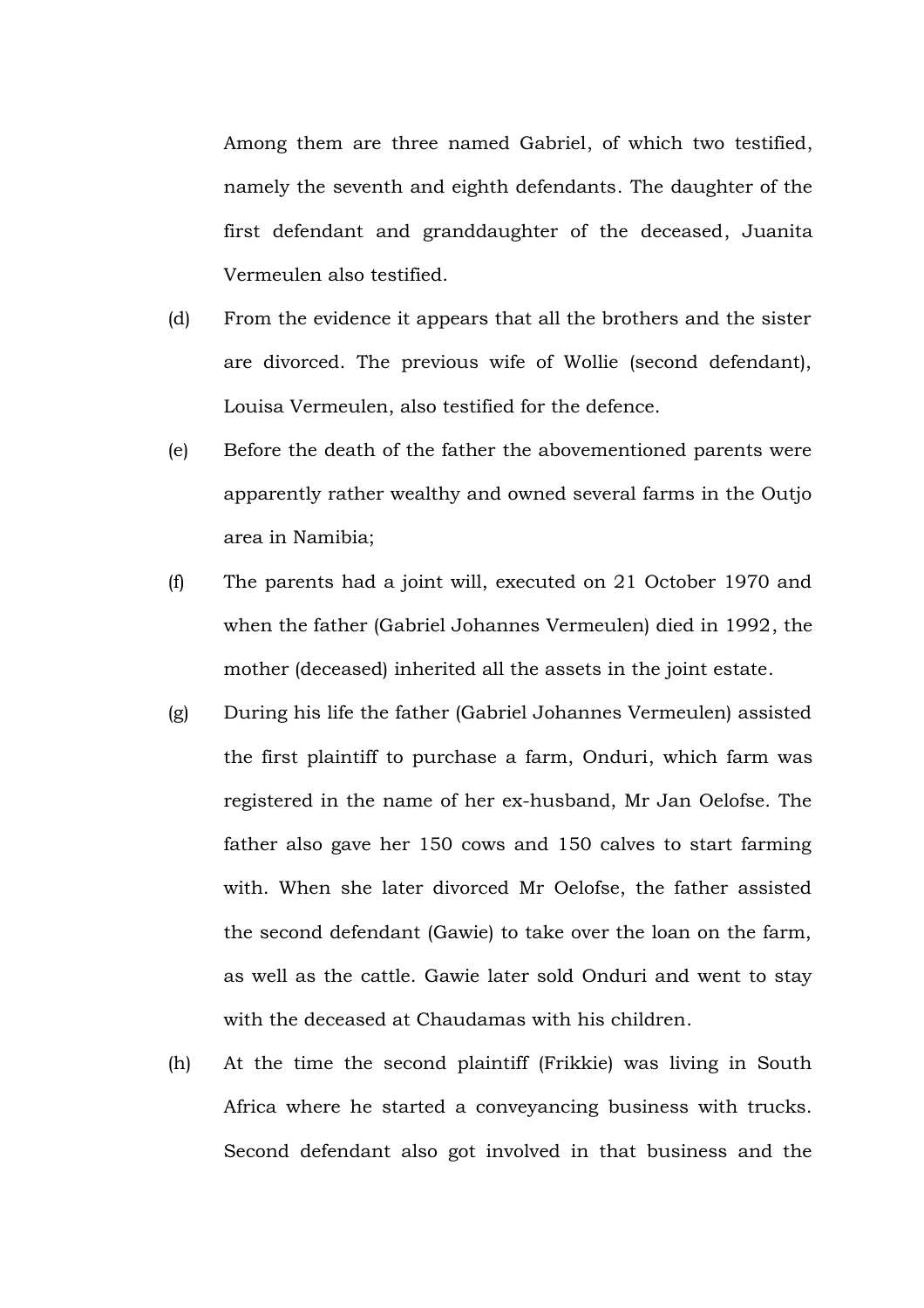father provided certain funds to get this trucking business off the ground, but which proved to be a failure. The father was apparently not reimbursed.

- (i) In 1992 Frikkie returned to Namibia, the trucks were sold and there is a dispute regarding the price obtained for the trucks Gawie claims that he suffered a financial loss.
- (j) Frikkie commenced his business as a garage owner and was also assisted by the deceased to purchase a house in Outjo, which was originally earmarked to go to Hannes.
- (k) The youngest brother Hannes was given a house in Henties Bay by the mother. He died in 2004.
- (l) The second defendant farmed at Dawaros.
- (m) After the death of the father, the mother (the deceased) continued farming on Chaudamas. She inherited everything in the joint estate. She was apparently a formidable woman, who was not only a good farmer, but also an excellent hunter, mechanic, baker, cook and botanist. She was a Bisley shot, could repair anything on the farm herself, and was very neat on everything in her house and on her person. Her garden at the farm was admired by everyone who saw it, even tourists. She regularly drove her grandchildren to school on Monday mornings, starting very early, and fetched them again on Fridays. She also did her own shopping.
- (n) On 1 October 1994 she executed a will in which all her children

9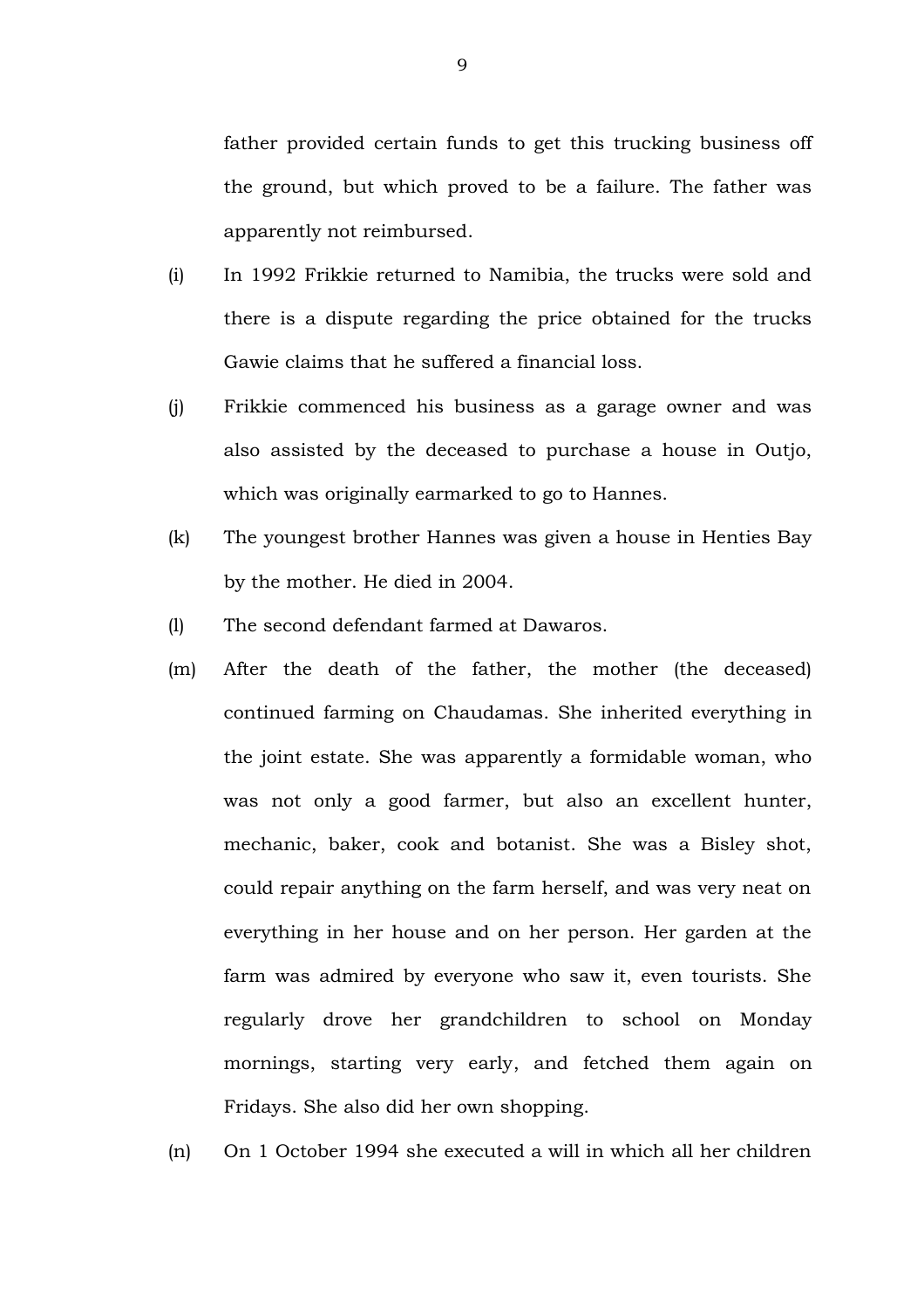were beneficiaries.

- (o) After Gawie sold his farm, Onduri, he moved to the farm Chaudamas, where he stayed with his mother and still lives there. His children (the deceased's grandchildren) stayed on the farm and were also conveyed to and from school by the deceased.
- (p) On 18 August 2000 another will was executed by the deceased, hereinafter called "the disputed will" In this will Gawie is the sole beneficiary of the only immovable asset, namely the farm Chaudamas, which his son, with the same name, but called Gawie, would inherit if he should die before the deceased. The effect of this disputed will was that except for certain movables, e.g. rifles, all the other children of the deceased were effectively disinherited. The wording of the disputed will was severely criticised during cross-examination of the defendants and their witnesses, but more will be said in respect thereof later herein. The disputed will was drafted by and executed before a legal practitioner, the fourth defendant, Mr Cornelius de Koning, who also testified. On the same day the first defendant's own will was executed and an agreement regarding the first defendant's purchase of Chaudamas from the deceased, under certain conditions, were also drafted and signed.
- (q) The deceased suffered from a form of dementia, namely Alzheimer's disease, hereinafter simply called "Alzheimer's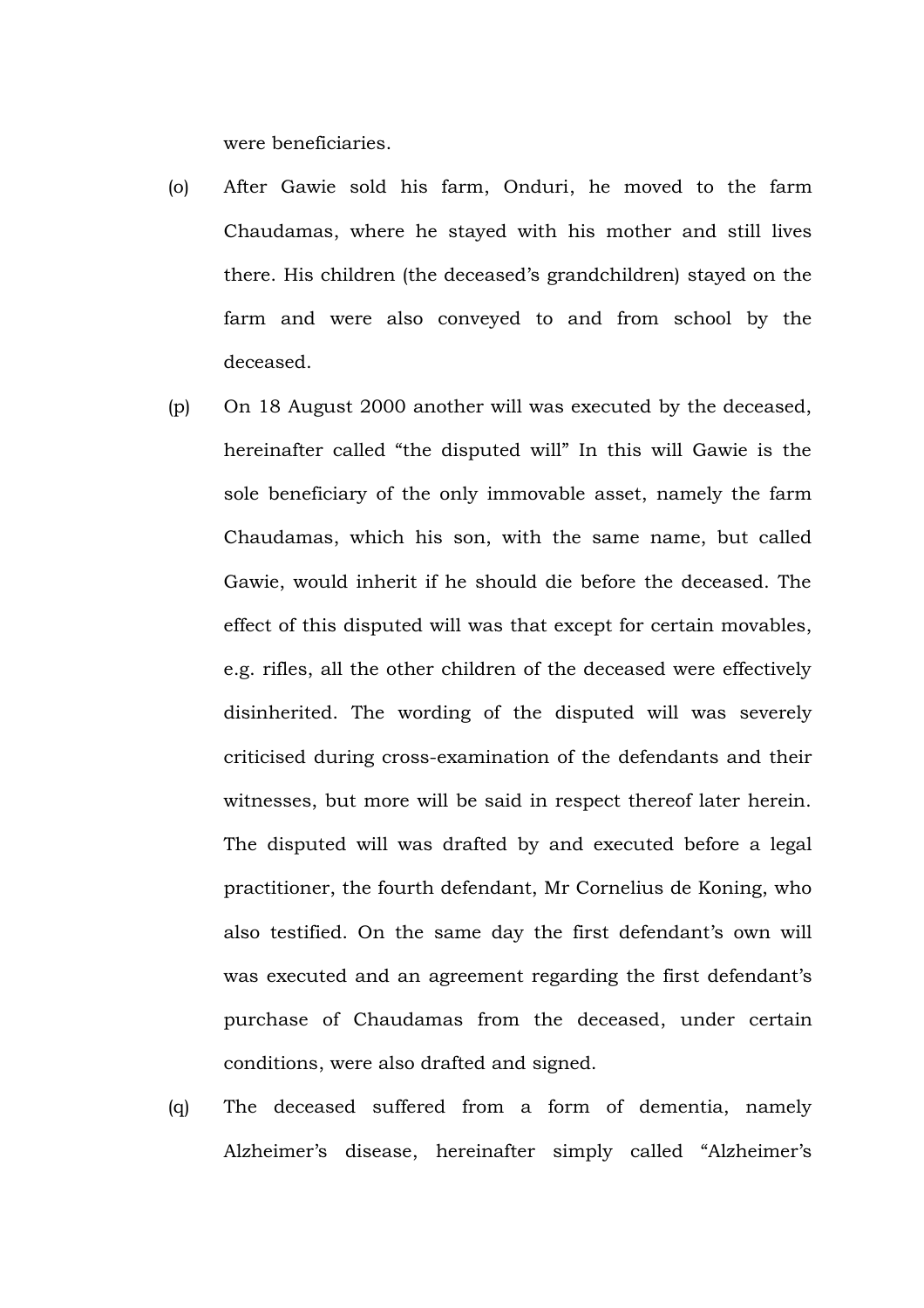disease". She apparently lived for a period with the first plaintiff, whereafter she spent her last days in an old age home in Windhoek, where she died on 31 March 2007.

[5] I have already mentioned what the crux of this case is, namely the validity or not of the deceased's last will. The plaintiffs allege that because the deceased already had Alzheimer's disease when she executed this will, she was not mentally fit to do it and therefore that will has to be set aside. The plaintiffs' amended particulars of claim contain the following prayers:

- *"1. An order declaring the will of the testatrix dated 18 August 2000 to be null and void.*
- *2. An order declaring the will of 1 October 1994 is the valid will of the testatrix.*
- *3. Costs of suit against such defendants who oppose action.*
- *4. Further and/or alternative relief."*

On the other hand, the first, second, seventh and eighth defendants deny that the deceased already suffered from Alzheimer's disease at the time when she executed the will and pray that the plaintiffs' case be dismissed. The fourth and fifth defendants did not defend the action. Prior to this trial the plaintiffs' particulars had been amended on more than one occasion and the sixth to eighth defendants were also later joined. There is no dispute in this regard.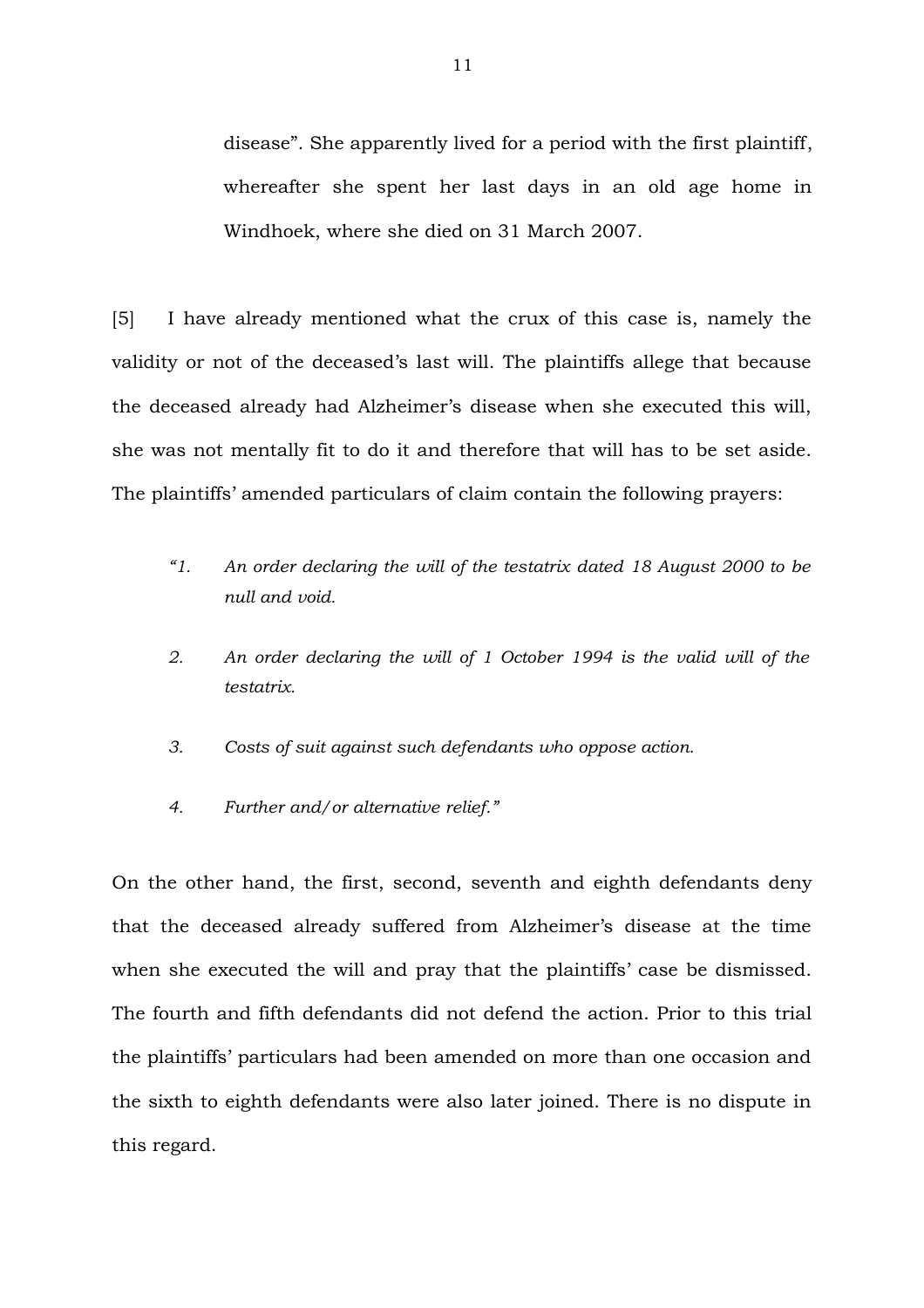[6] The issue that has to be decided is clear, namely whether the deceased was so mentally incapacitated at the time when she executed the disputed will, that she could not legally do it, i.e. that she did not possess testamentary ability at the time.

[7] On behalf of the plaintiffs strong reliance is placed on the expert evidence of Dr Sieberhagen and Dr Burger, as well as on specific incidents that happened before the will was executed and on which they rely to prove that the deceased already suffered from Alzheimer's disease at that time to the extent that she did not have testamentary ability. The defendants attacked the evidence of Dr Sieberhagen, in particular because he based his opinion on specific incidents related to him, as well as the timing of such incidents. No expert witness was called by the defendants. They also relied strongly on the evidence of the legal practitioner, Mr Cornelius de Koning, who was adamant that the deceased was fully *compos mentis* when the disputed will was executed. Furthermore, the defendants aver that the incidents that the plaintiffs rely on occurred subsequent to the execution of the will. In addition to Dr Sieberhagen and Dr Burger, both plaintiffs testified, while the two defendants, as well as three of their children also gave evidence. There was evidence from Louisa Vermeulen, Frikkie's former wife, as well as of a few other witnesses, who were called to confirm specific incidents. Strangely enough, no evidence was presented of any neighbour or any independent witness who knew the deceased and who could assist the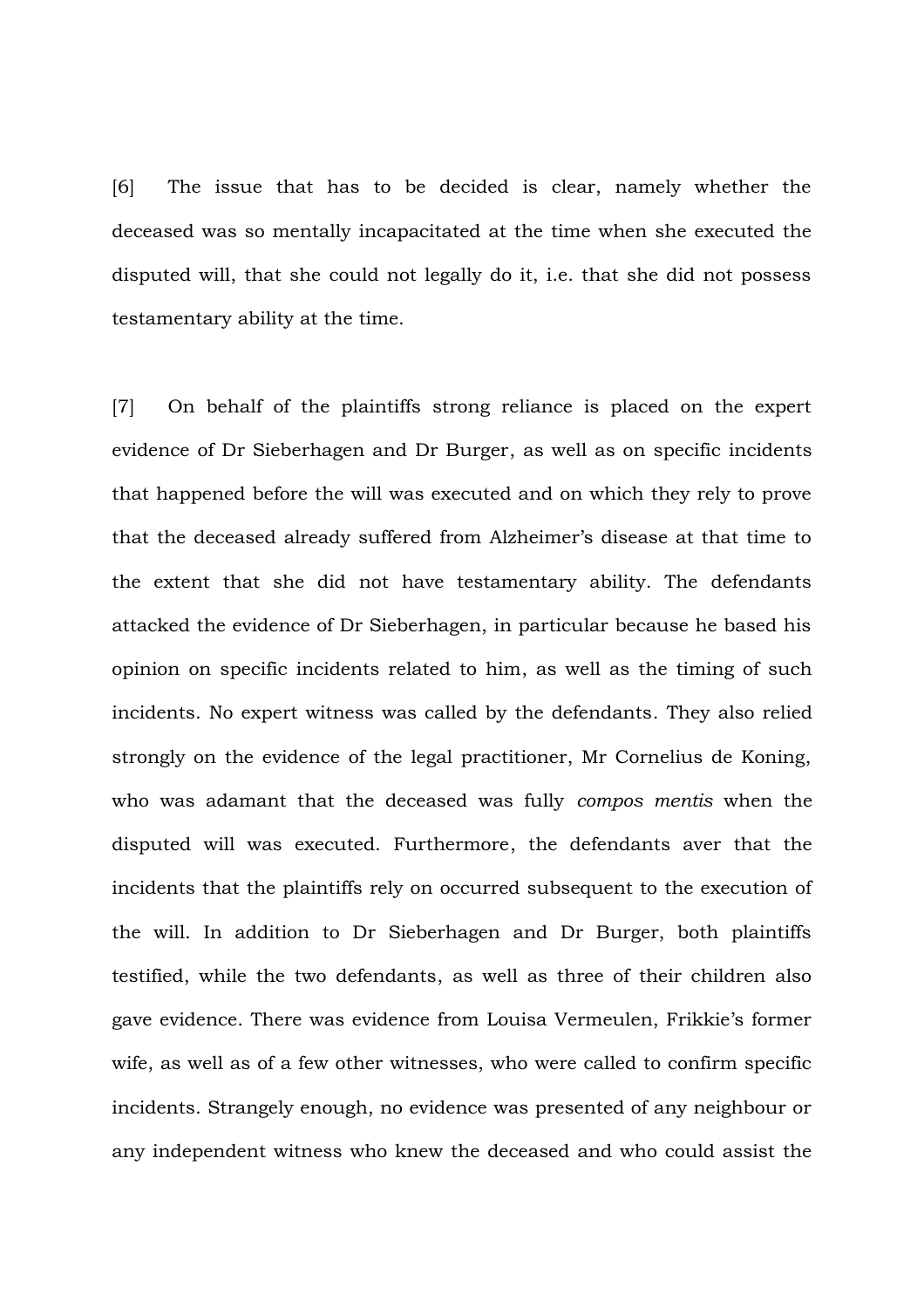Court in respect of her physical and mental condition prior to and subsequent to the execution of the disputed will. The evidence in this regard was an "inter-family" affair, with severe differences.

[8] I intend to deal with some of the evidence in respect of the various incidents on which the plaintiffs rely as proof that the deceased already suffered from Alzheimer's disease to the extent that she could not execute a valid will in 2000. Where necessary, I shall deal with the evidence of the other witnesses. I shall also consider the expert medical evidence to determine time-issue of the effect of the deceased's Alzheimer's disease at the time when the disputed will was executed. It is common cause that the deceased suffered from Alzheimer's disease; the only issue is **when** did she become unable to execute a valid will. During the trial several disputes between the plaintiffs and defendants were mooted, some which were very time consuming and led to severe cross-examination, but with little value to assist the Court in dissolving the real issue, except for the purpose to cast doubt on the credibility of some of the witnesses. I shall only deal with such issues if, and when, I regard it necessary to do so.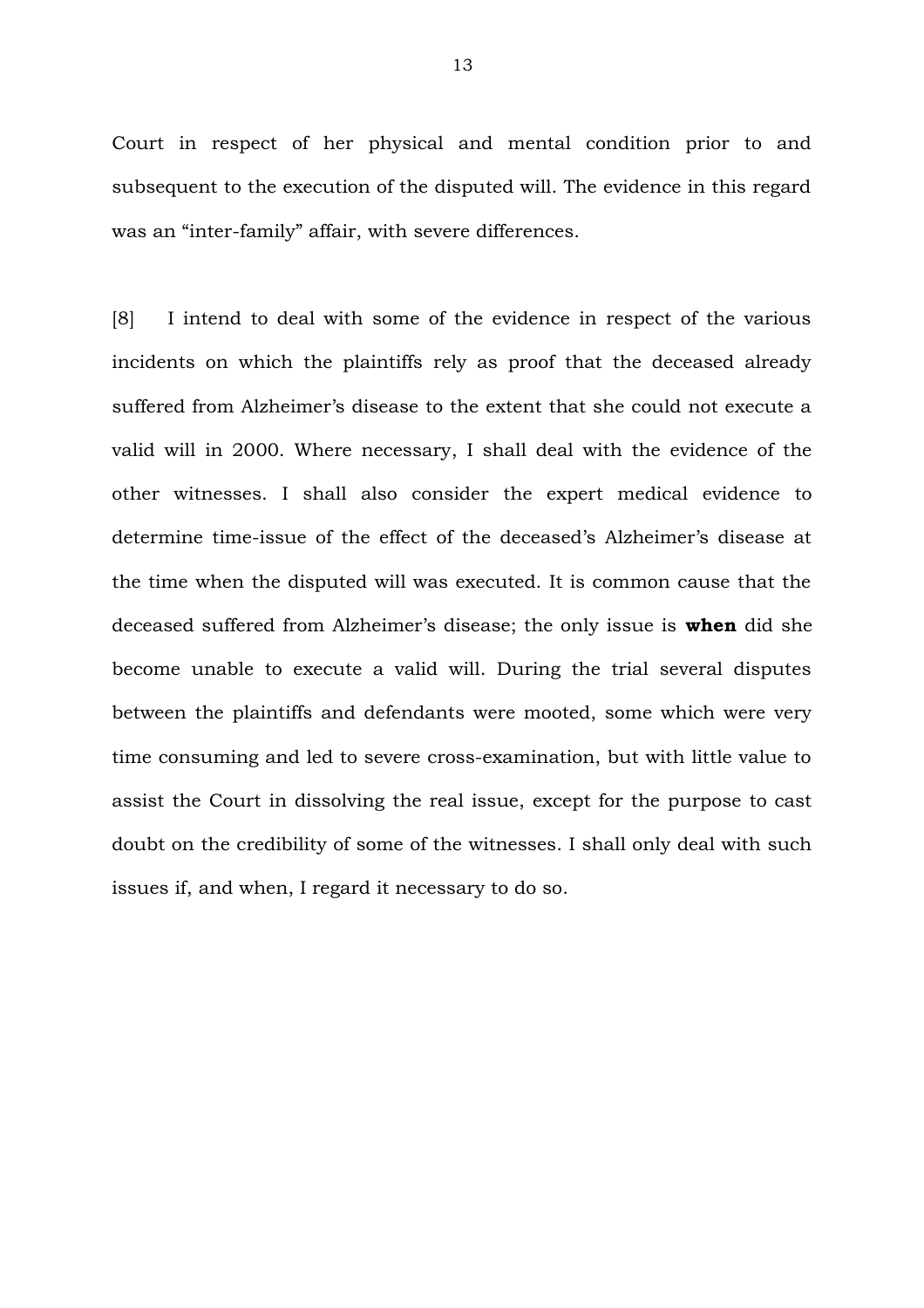#### **The burden of proof –** *onus*

[9] The competency to make a will and the onus in that regard has been clearly defined in section 4 of the Wills Act, No. 7 of 1953 which is applicable in Namibia. That section provides:

## *"4. Competency to make a will*

*Every person of the age of sixteen years or more may make a will unless at the time of making the will he is mentally incapable of appreciating the nature and effect of his act and the burden of proof that he was mentally incapable at that time shall rest on the person alleging the same."*

That burden of proof or *onus,* which has to be discharged on a preponderance of probabilities, as in all civil matters, rests on the plaintiffs in this case. (See also: *Lerf v Nieft NO and Others* 2004 NR 183 at 189F-I.) Prior to 1954 when the Will Act came into force the *onus* of proof shifted as a result of a common law rebuttable presumption, namely when it was proved that the testator was of unsound mind. In an article in 1990 (TSAR 754) JC Sonnekus submitted that this prescription should not be part of our law since the new Wills Act came into operation Corbett, Hofmeyr, Khan in *The Law of Succession in South Africa* agreed with this submission at 77-8.

I shall later herein deal with the case law in respect of the mental capability of the testator at the time of making a will.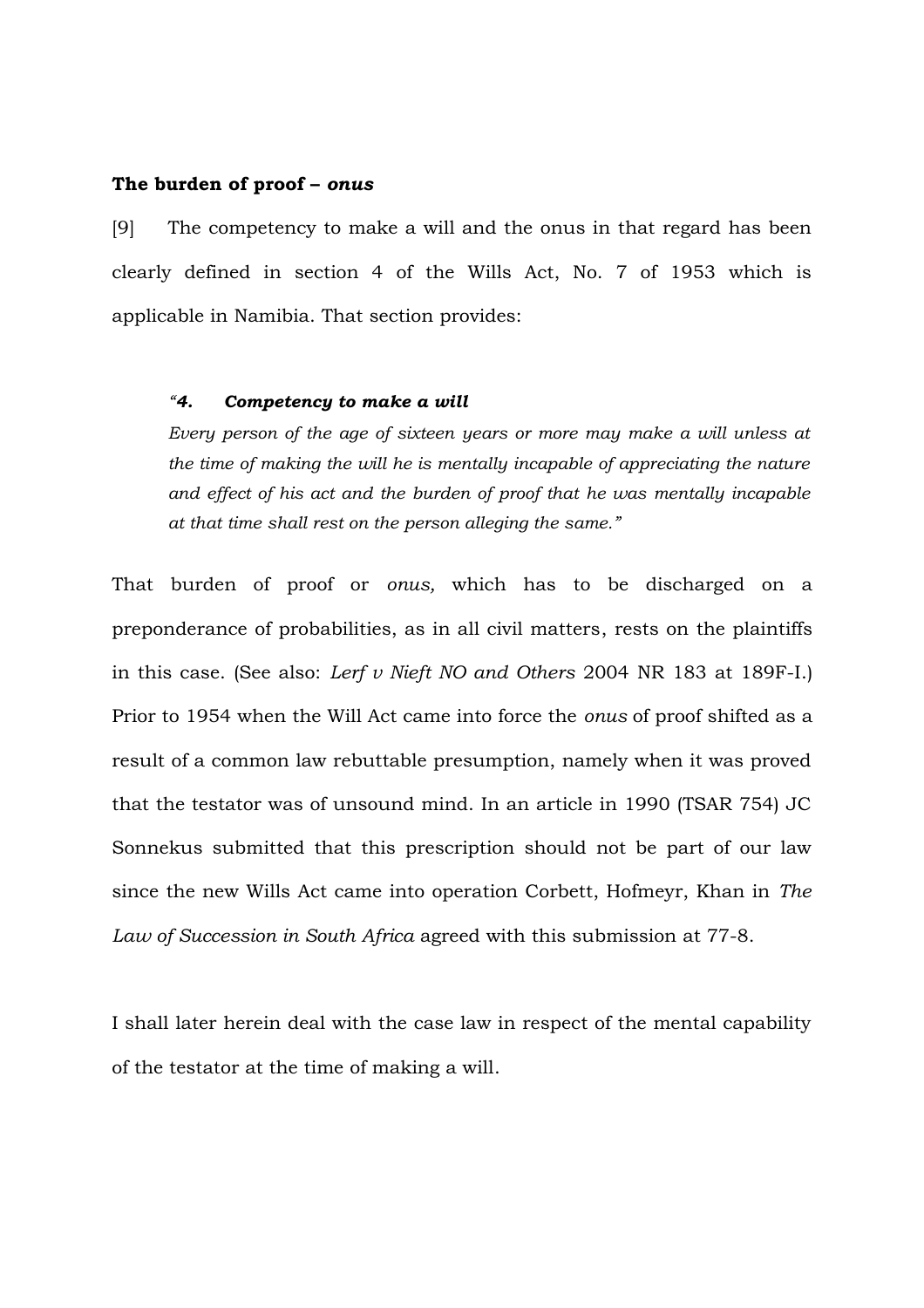#### **The medical evidence in respect of Alzheimer's disease**

[10] Dr Reinhardt Sieberhagen, a registered local medical doctor and qualified psychiatrist since 1998, with extensive practical experience and knowledge of the so-called Alzheimer's disease gave expert evidence with regard to this disease. At this stage I do not intend to deal with his findings with regard to the deceased, but shall only apply myself to the nature of the disease as described in his evidence, which is undisputed.

[11] This disease was described in 1906 by a French physician by the name of Alois Alzheimer, who recorded the process of this illness of a 51 year old female patient. Over the time his description of the symptoms suffered by his patient and the progress of her illness eventually became known as Alzheimer's disease. It is now known as a heterogenic group of illnesses, because in the development thereof the pathology sits in the brain cell of the patient and regulates the proteins and lypo-proteins that are produced in the cell in the whole process of maintaining the function ability of the brain cell. The amyloid protein is a protein manufactured inside the cell and from which the various proteins that drive the functions in the cell derives. This process is controlled by various enzyme processes which, with Alzheimer's disease, becomes disorganised to the extent that such a patient produces an excess of amyloid protein, which eventually destroys the brain cell. The second part of the pathology is that brain cells also consist of a cell membrane which in turn consists of lypo-protein. In Alzheimer's disease this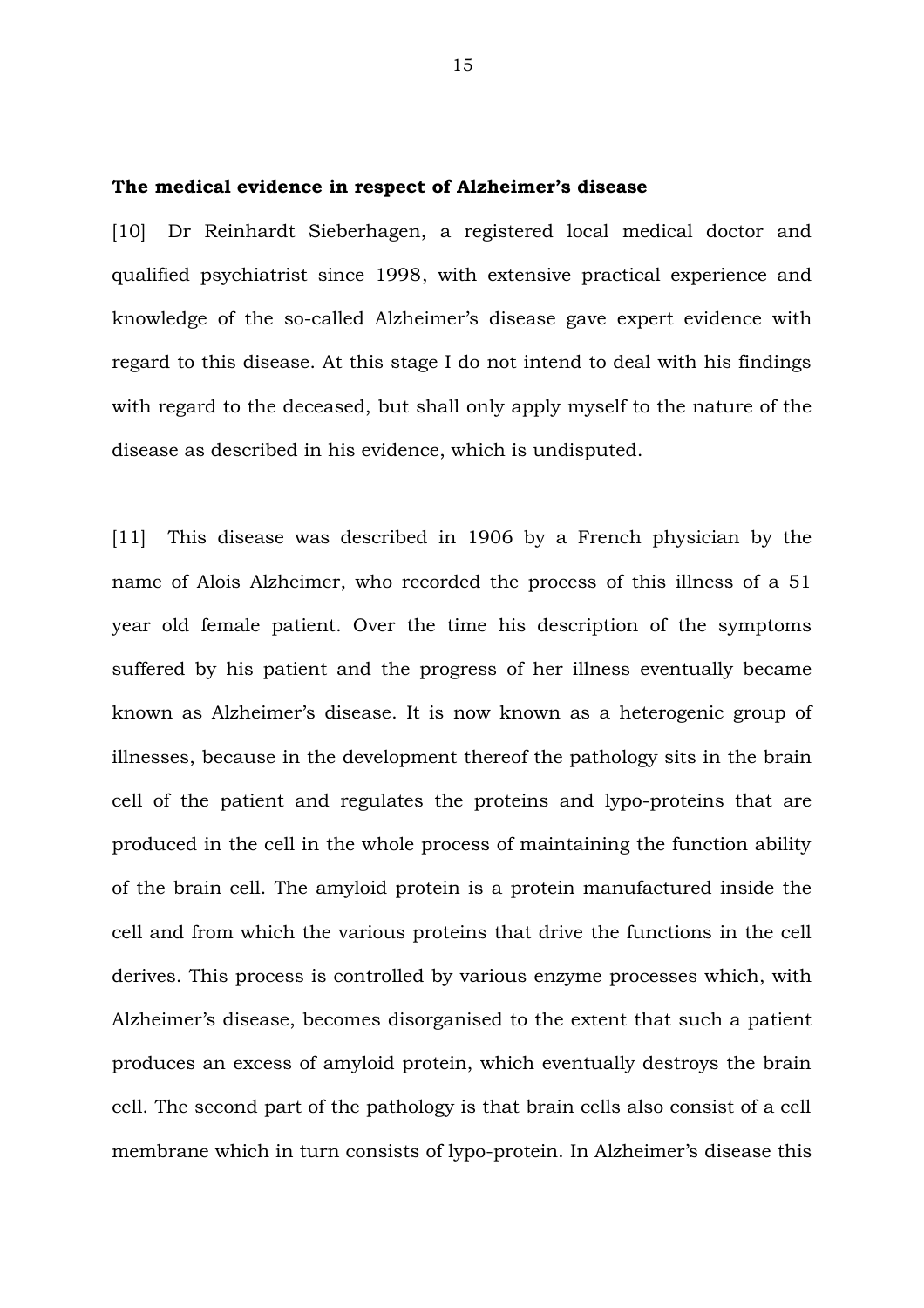process of maintaining the brain cells also becomes disrupted.

[12] Dr Sieberhagen also described how the above situation can be detected by the use of microscope. That is, however, problematic with a living patient, where it is not possible to examine a brain specimen under a microscope. It is sometimes done when a patient suffers from brain cancer, but normally the diagnosis of Alzheimer's disease is dependent upon the behaviour of the patient, which is often only detected when the illness has already progressed to the point where treatment would have very little effect. Available treatment can only provide some relief of some of the symptoms. Alzheimer's disease causes a lack of two types of transmitter systems, namely acetyl colane and noradrenalin. The first allows one to focus one's attention or to concentrate and is situated in the frontal lobe of the brain. The medication available in this regard blocks the enzyme that would break down the acetyl colane. The latter transmitter system, noradrenalin, governs the ability to deal with stress. Therefore anxiety is often one of the first symptoms of Alzheimer's disease.

[13] Dr Sieberhagen also testified what the stages of Alzheimer's disease are in order to determine where in the progress of the illness the patient may be. He said the rate of deterioration of Alzheimer's disease is fairly stable, but it differs from patient to patient, which makes it very difficult to predict how quickly a patient will deteriorate until the time of his death. It is equally difficult to determine for exactly how long a patient had been sick before the diagnosis is made. Various measuring instruments had been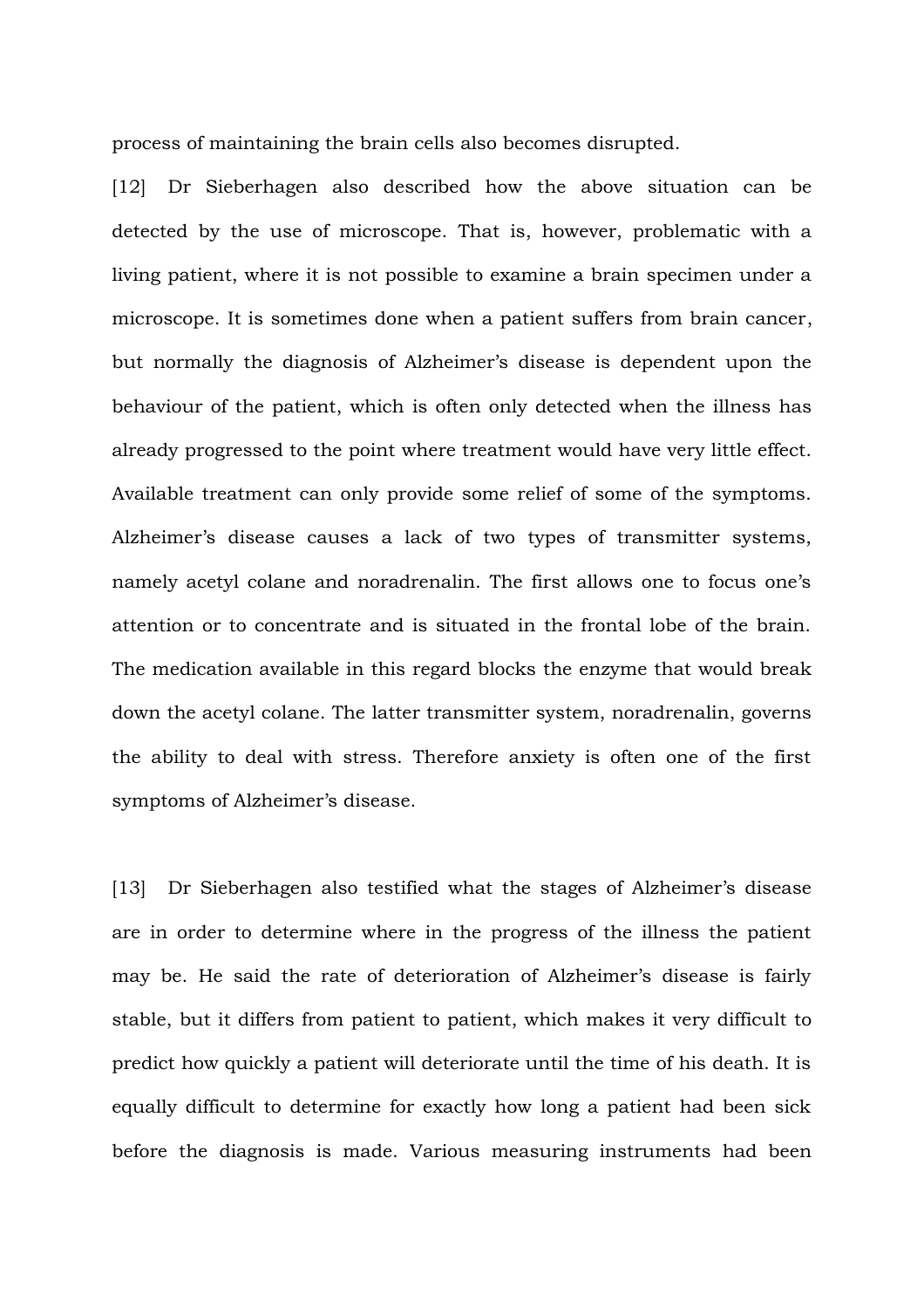developed by researchers to standardise the measurement of the loss of the patient's functions. One such an instrument is called the Mini-mental state test. There are also other instruments used, but it is necessary to employ a measuring instrument to plot the progress of the illness.

[14] It is known that in the first instance the course of Alzheimer's disease stretches over 5 to 10 years. Secondly, female patients with a family history of Alzheimer's disease tend to deteriorate more quickly. Thirdly, the deterioration in the brain occurs from the outside inwards, i.e. the cortical dysfunction develops first, i.e. the outside rim of the brain (cortical part), which is the more developed part. The mid-part of the brain controls blood pressure, breathing and the functions of the vital organs while the inner part of the brain governs the physical function of the body. When one looks at the clinical progress of the illness, where the process is from outwards inwards, the first symptoms represent the higher functioning, e.g. social interaction, the ability to think abstract, the ability to appreciate subtle nuances of social interaction and the ability to plan and execute certain tasks. As the illness progresses, more basic symptoms would become apparent, such as the ability to orient oneself in space, time or person. Later in the progress of the illness, physical symptoms will become apparent, e.g. the loss of continence, the loss of ability to realise one is hungry or thirsty. Ultimately the patient dies because of multi-organ dysfunction due to the inner parts of the brain becoming dysfunctional.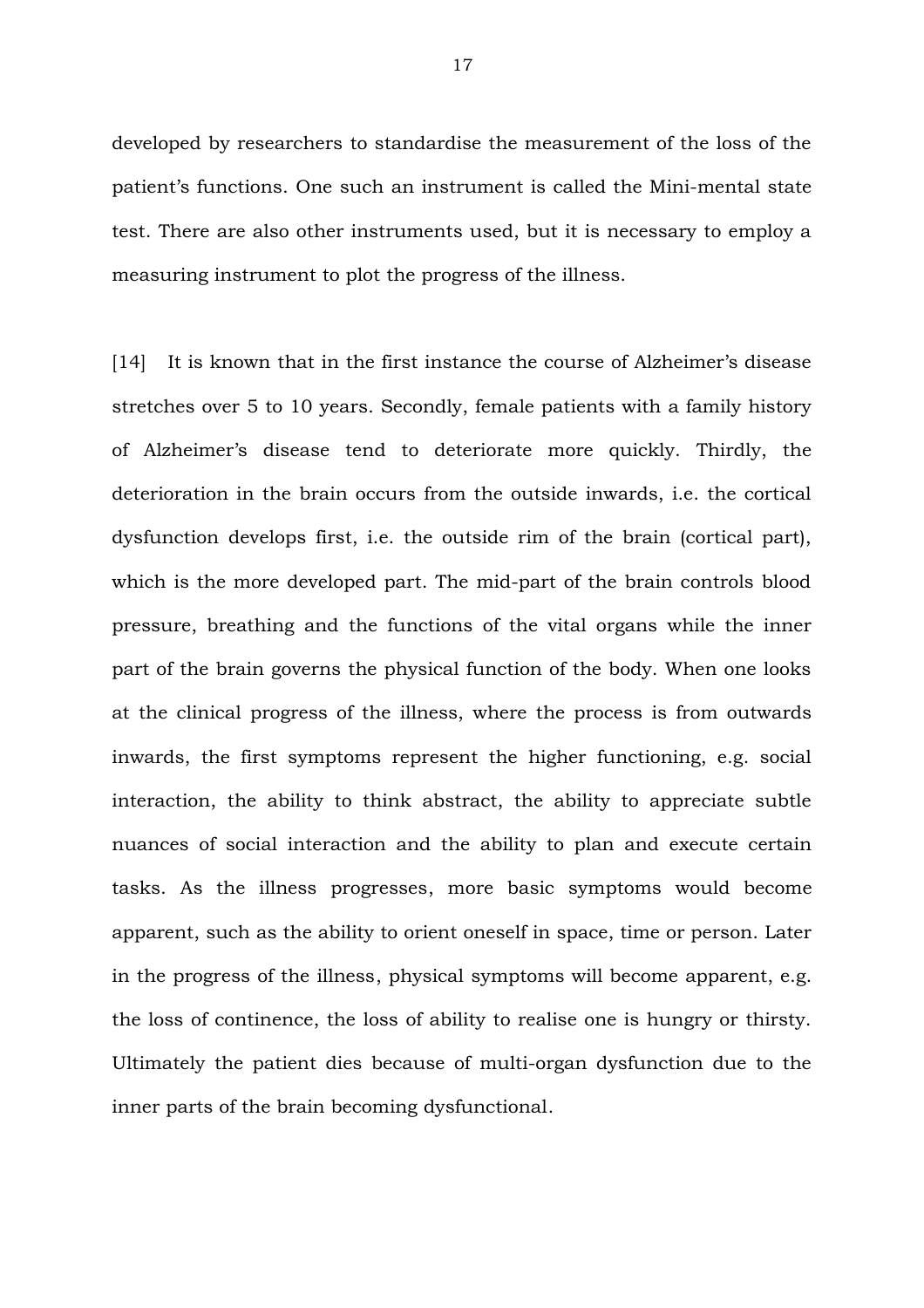[15] The three stages of decline of Alzheimer's are: firstly, the amnesia stage when the patient becomes unable to remember things; secondly, disorientation in terms of time and place and the suffering of episodes of mental confusion, abnormal behaviour and mood changes; and thirdly, the dementia stage when the patient becomes incontinent and is severely impaired in terms of his or her cognitive functioning. This is the stage when the patient is not expected to live longer than a year or two. According to Dr Sieberhagen individual persons may differ, although the abovementioned pattern is fairly stable. Such differences may occur in the first stage where it is difficult to detect and reliance has to be placed on adequate information of the patient's behaviour. To determine the stage of the illness one is dependent on observation of the activities of the patient and often on his or her daily activities. As mentioned, certain measuring instruments have been developed to plot these activities on a scale to enable one to make a comparison of a patient's functioning from time to time.

[16] Taking into consideration that Alzheimer's patients are usually ill between 5 and 10 years of a degenerative disease, the illness becomes more exponential as it progresses. Coupled with this the fact that the skull is a very confined space and the production of ameloid protein causes the available space to become lesser. Consequently, once a patient reaches the second stage and experience episodes of confusion and start losing her ability to orient himself or herself, things start to go backwards very quickly.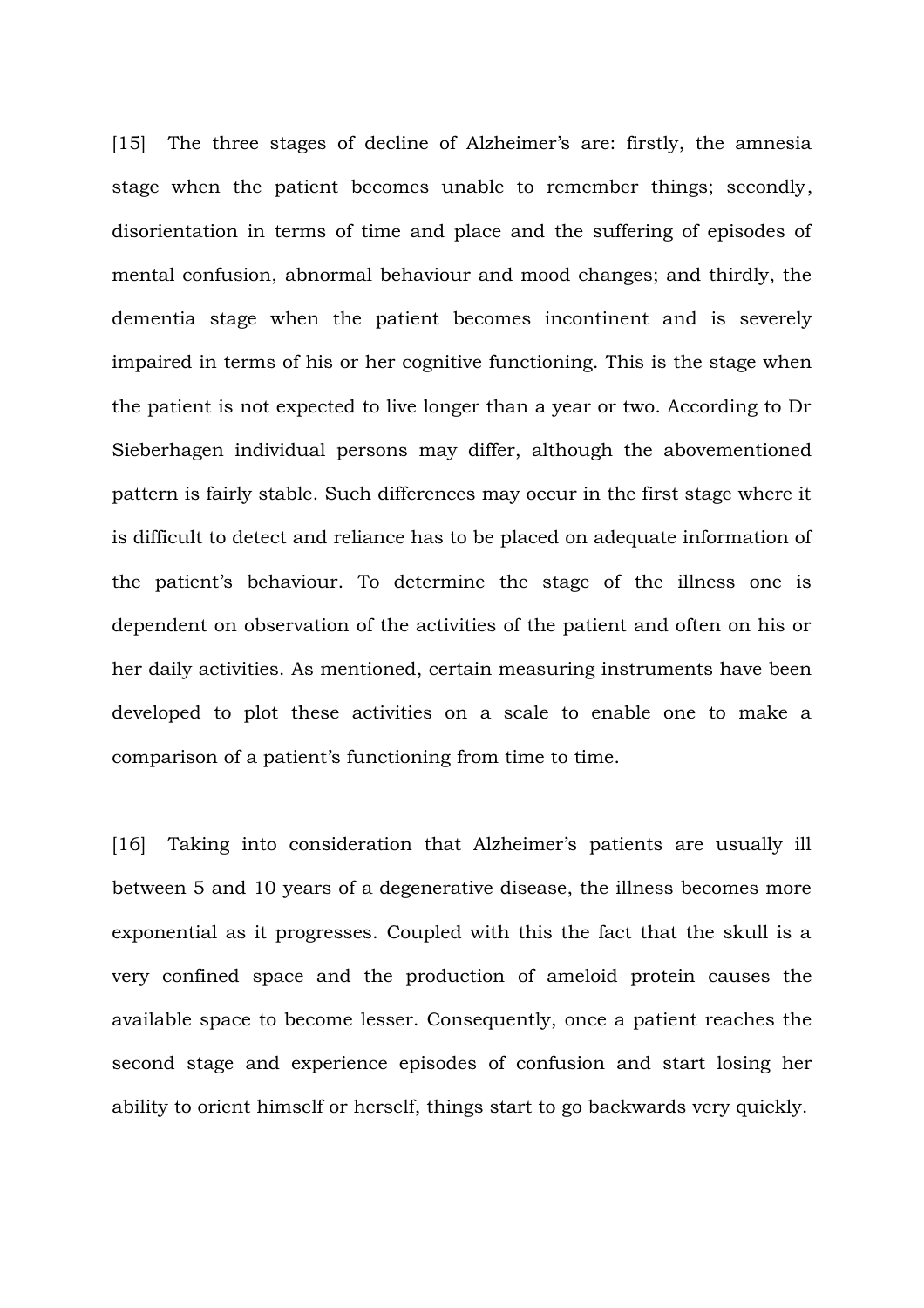[17] Dr Sieberhagen also dealt with the phenomenon that a patient suffering from Alzheimer's disease may have lucid moments or a *lucidum intervallum.* According to Dr Sieberhagen there may be moments when one will observe episodes where the patient's symptoms may seem different from what they are from day to day, or even from hour to hour. Such a patient may seem much more clear and livid one momement and the next much less so. This often confuses family members and is the reason why the patient is not sent for further investigation. Dr Sieberhagen testified that such episodes do not detract from the fact that the patient remains ill and remain suffering from a degenerative illness.

[18] Although a patient suffering from Alzheimer's disease in the second stage when the cognitive ability has deteriorated and he or she has lost the ability to plan and execute complex tasks, certain deeply ingrained skills that have been acquired over a long time, before the illness, can be retained for very long. An example is that a person living in a house for long time, will not get lost going to the bathroom, but that does not mean that the ability to orient him or herself is normal. Once the patient is in a place where he or she has to use his or her cognitive ability, he or she will not be able to do that. This is more noticeable after the sun goes down and is known as the "sundowner effect," which confuses such persons in the evenings, causing them to become anxious and paranoid.

[19] Dr Sieberhagen also described the issue of dissimilation in

19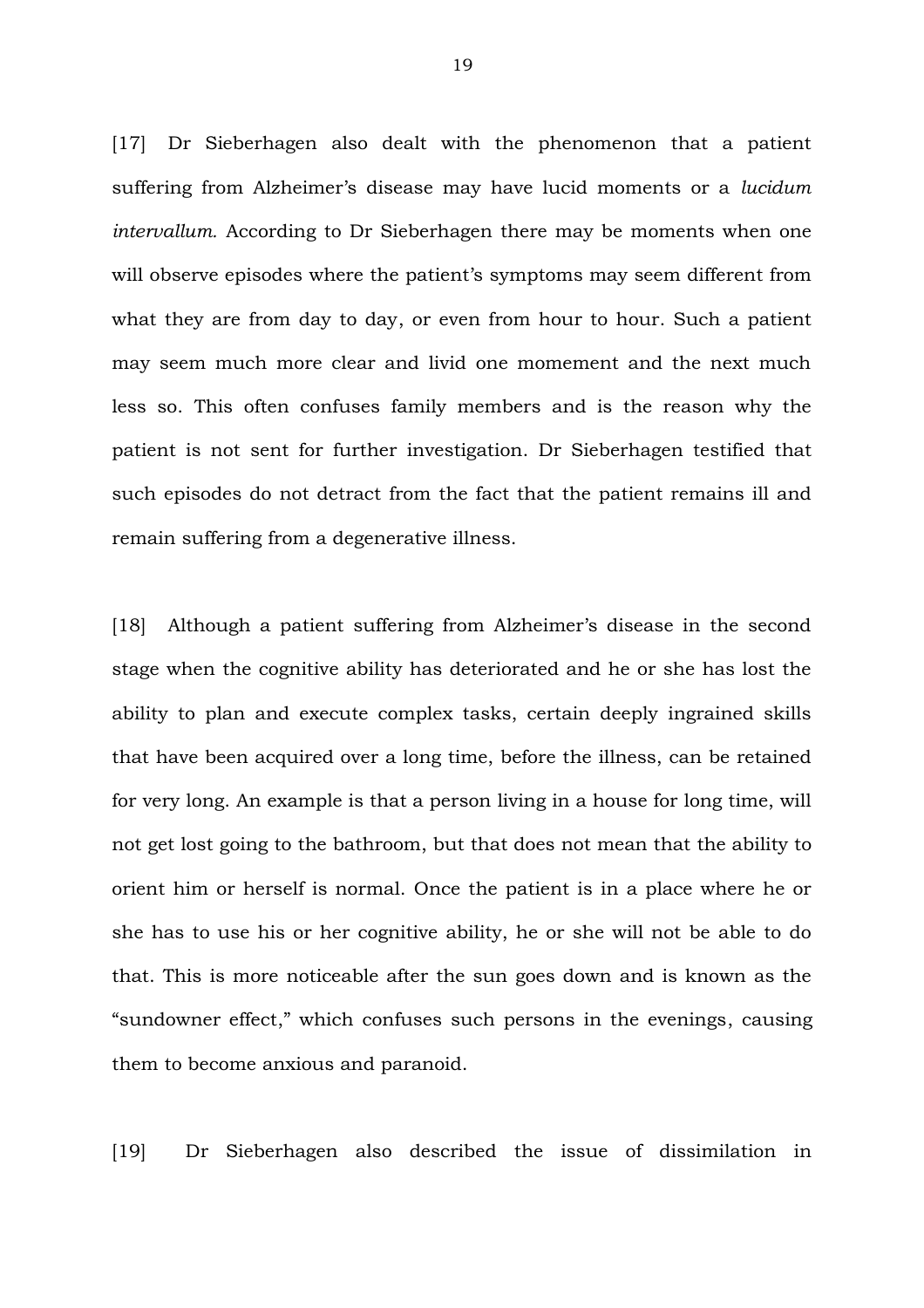Alzheimer's patients, namely the attempt to conceal their conditions. Dissimilation is a process where the patient attempts to project himself or herself as being better than he or she actually is in terms of symptoms, which he or she attempts to hide or to play down. Lay people will often be deceived by dissimilation and may miss symptoms of Alzheimer's disease.

[20] When asked during his evidence-in-chief about the stage when an Alzheimer's patient would lose the capacity to make a will, Dr Sieberhagen testified that this will be in stage 1, the amnestic phase. According to him, such a patient will already in phase 1 not be able to make decisions that are necessary to execute a will.

#### **The medical evidence in respect of the deceased**

#### **Dr Burger**

[21] Dr Burger testified that he knew the deceased and her deceased's husband since 1985 and was their house doctor. He also visited them on the farm. He testified that he saw the deceased professionally on several occasions for various reasons until he made a preliminary diagnosis of Alzheimer's disease on 7 October 2003 and referred her to Dr Sieberhagen. According to Dr Burger the deceased was a very neat and intelligent person. She suffered from hypertension and had slight depression, anxiety and sleep disturbances. During 1993 he noted in his clinical notes that she had severe anxiety with loss of concentration. In 1994 he notices that the anxiety started to affect her general appearance and she started to neglect her usual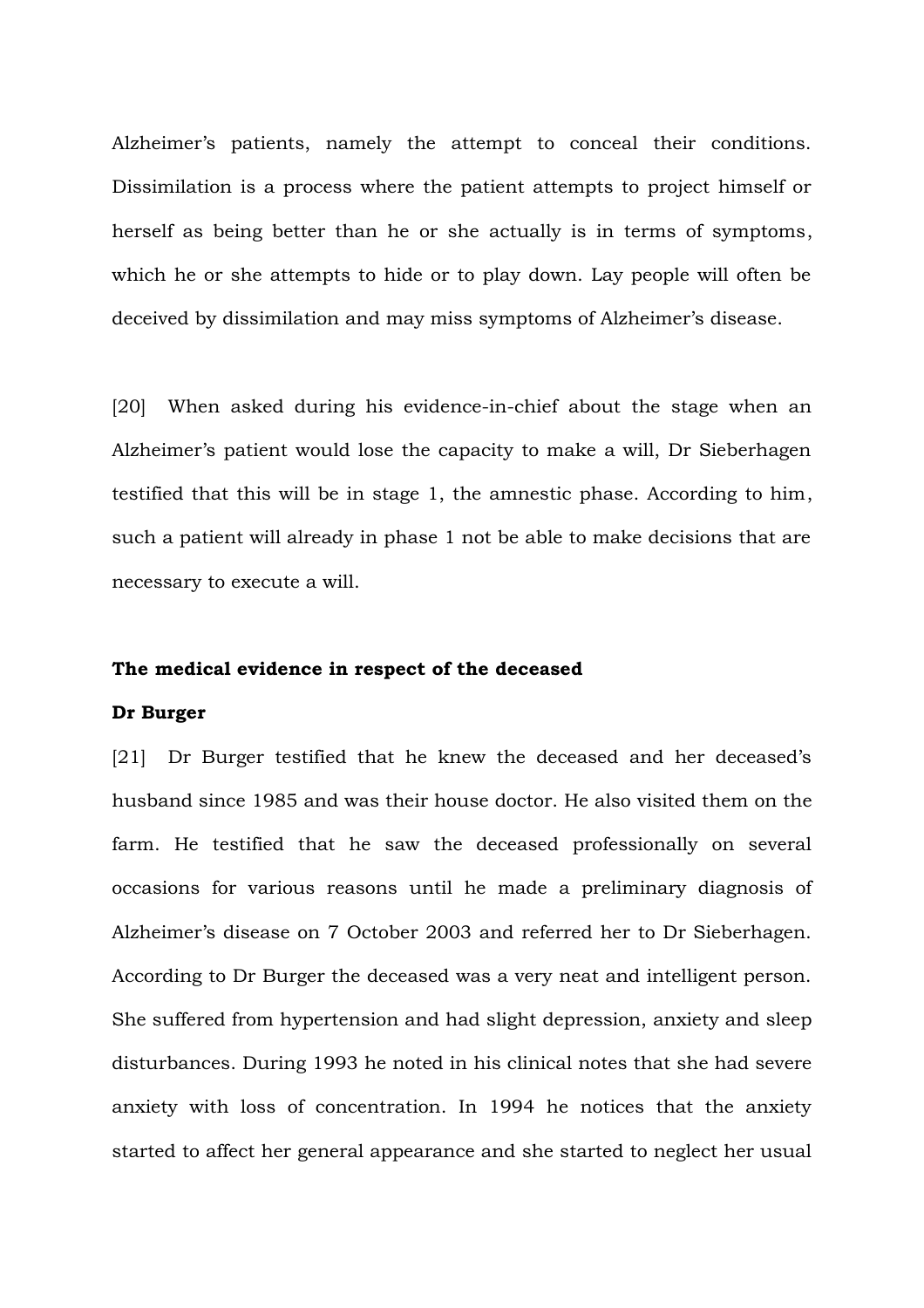spotless makeup. On 15 October 1998 Dr Burger noticed the deceased wore four panties when he treated the bleeding in a muscle of her left upper thigh, a phenomenon that she could not explain. On 26 February 2001 he again treated her for a rib injury and he disputed the truth of the deceased explanation that she attended hospital for this injury prior to this consultation. When she visited him again on 7 October 2003 he made his diagnosis of Alzheimer's disease.

[22] Dr Burger was severely cross-examined in respect of the visits of the deceased and the notes that he made on his clinical cards, as well as the type of medicine that he prescribed to her. He mentioned an occasion when she allegedly wore four panties, which was in particular the subject of crossexamination by Mr Schickerling. It was put to Dr Burger that this incident did not occur on 15 October 1998, but in fact on 26 September 2003 and that Ms Louise Vermeulen was present on that occasion. Dr Burger's response was that he cannot recall whether Ms Louise Vermeulen was present and that he cannot dispute that it happened on the 26 September 2003.

#### **Dr Sieberhagen**

[23] Dr Sieberhagen testfified with regard to the deceased that he was presented with the referral letter of Dr Burger and the information given to him by Ms Louise Vermeulen, who accompanied the deceased on the first consultation on 20 November 2003. He made his own observations of the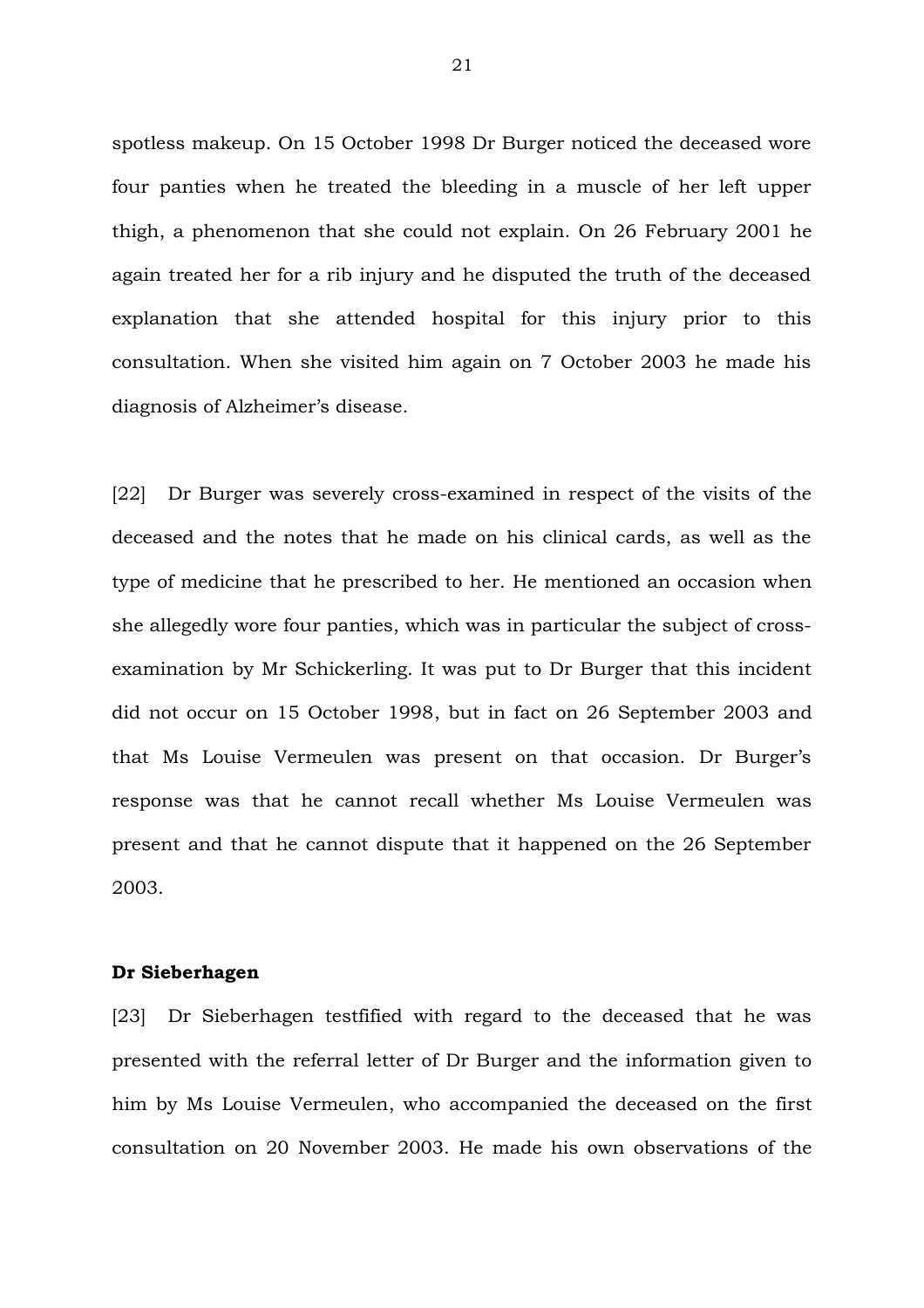deceased and also had MRI scans taken from the deceased brain.

[24] When the evidence of Dr Sieberhagen is considered, one has to be cautious to put the specific evidence in the right time context. Dr Sieberhagen's first consultation was on 20 November 2003 with the deceased and her daughter-in-law, Ms Louise Vermeulen. He also had Dr Burger's referral dated 14 November 2003 at that time. He requested MRI scans and had a further consultation with Ms Louise Vermeulen, without the deceased present on 25 November 2003 after he had received the MRI scans. He then reported his opinion to Dr Burger on 16 December 2003, namely that the deceased has Alzheimer's disease in the second stage. That opinion was based on the abovementioned three considerations and his own observations. Only thereafter was an application for the appointment of a *curator ad litem* made by the plaintiffs and Dr Sieberhagen contributed to the application by way of a short affidavit to the effect that the deceased was examined by him and referred to a letter to Dr Burger setting out his diagnosis and the recommendation that she cannot manage her own affairs, dated 16 December 2003. After that application a *curator ad litem* was appointed, who delivered a report. During Sieberhagen's evidence in Court he was not only questioned and cross-examined in respect of his original consultation and the report of Dr Burger, but also in respect of his affidavit to the application and his consultation with the *curator ad litem's* report. To evaluate his evidence one has to steer through all these various occurrences and when they happened in order to understand what considerations are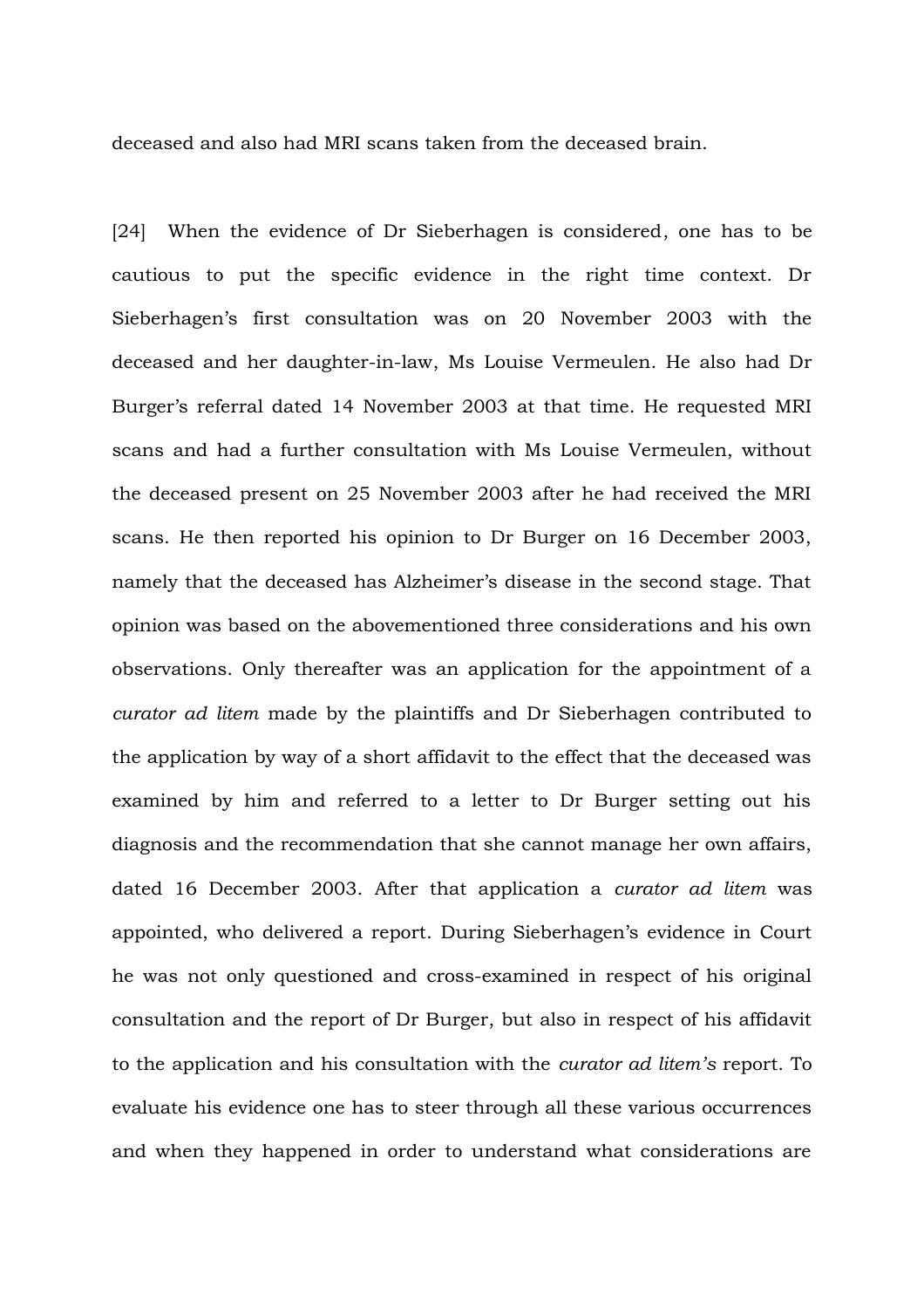significant in deciding whether the deceased could legally execute a will in August 2000.

[25] The factors mentioned above in [21] on which Dr Siberhagen based his diagnosis will be discussed and analysed *in seratium.*

### **(a) Dr Burger's referral of 14 November 2003**

[26] With regard to the referral of the deceased by Dr Burger, the 1998 incident of the deceased wearing four panties was regarded by Dr Sieberhagen as a significant indicator of her mental state. Dr Sieberhagen also considered other information supplied by Dr Burger, namely that the deceased received treatment for anxiety in 1993 and that he noticed in 1994 that she was not so well groomed as before. When Dr Sieberhagen was asked during his evidence-in-chief what the significance of this information by Dr Burger was, he replied as follows:

*"In terms of the pathology if that was the case at that time, it would depict that a person is unaware that he had already put on a piece of clothing and that unawareness is a formal memory loss."* (My emphasis.)

Dr Sieberhagen also regarded the 2002 incident reported by Dr Burger where she allegedly told him she had been admitted in hospital when she had a rib injury, which Dr Burger said was not true, as significant. Dr Sieberhagen regarded these two incidents (the four panties and the latter) as "very important." Dr Sieberhagen was submitted to severe cross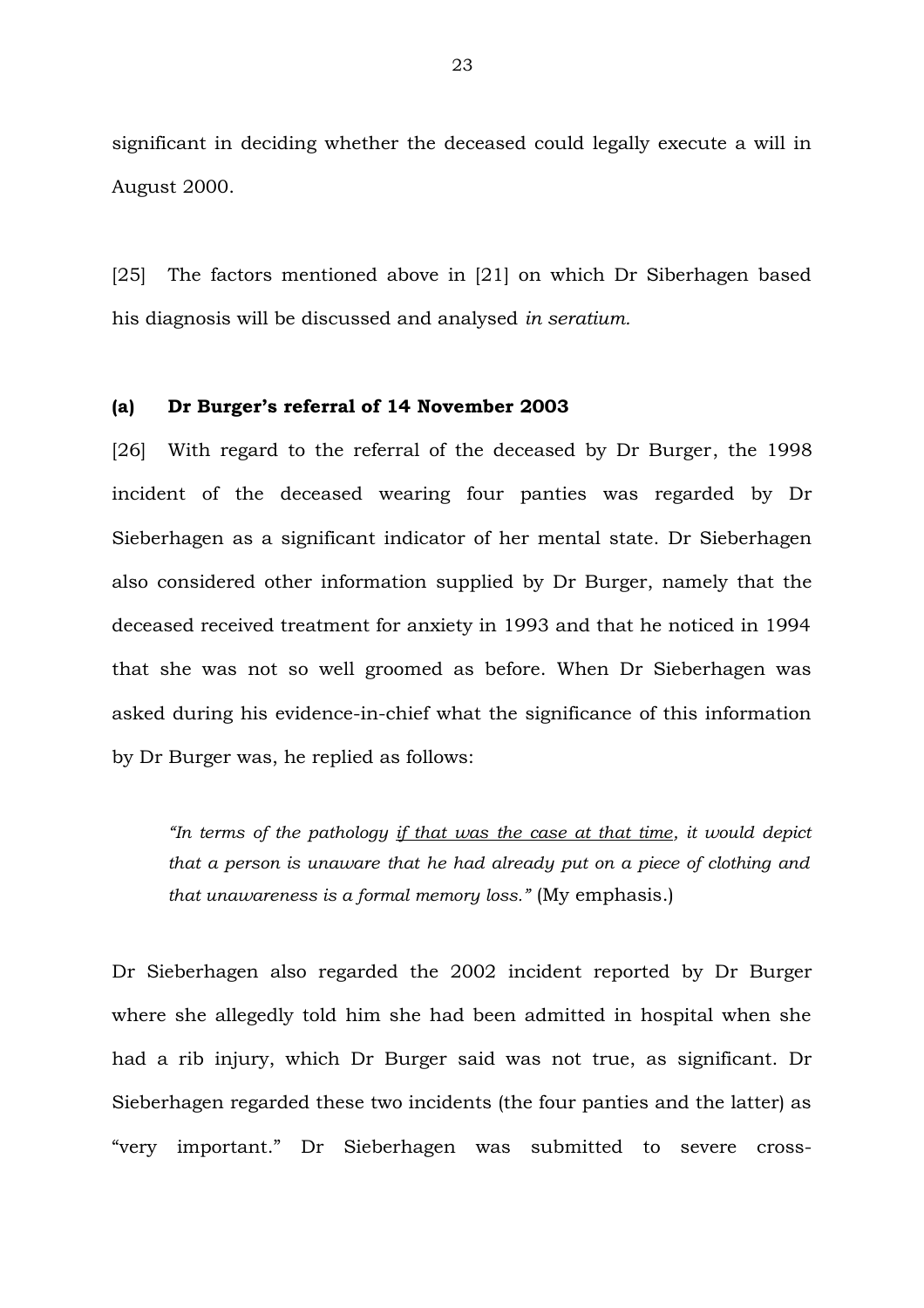examination in respect of these two incidents, in particular with regard to the effect thereof in determining the stage of Alzheimer's disease that the deceased was in during 2000. At the end of his re-examination Dr Sieberhagen responded as follows to a question by Mr Dicks:

*"Now, with all that you have heard or that you have testified, all that has been put to you, can you say that in your opinion, expert opinion she could not on 18 August 2000 execute that will? --- My Lord, if the information that I have been given in terms of the symptoms that were notable before, if we can accept that that was indeed the case, I would be fairly confident in saying that she in all probability had significant dysfunction at that time. But should the situation be that the symptoms mentioned during the latter parts of 1998 and 2000 be not true, then I would not be able to make that statement, and that was the reason why in the curator's report it was that at the time I was not prepared to make any statement like that."* (My underlining.)

# **(b) Information provided on 20 November 2003 by Ms Louise Vermeulen**

[27] Ms Louise Vermeulen, who accompanied the deceased at the consultation with Dr Sieberhagen on 20 November 2003, provided the following information to him in regard to the deceased's behaviour:

- (a) she became confused during the evenings;
- (b) she did not lock the doors of the house at night;
- (c) she frequently did not switch off the lights in the house;
- d) at times she seemed confused, clouded in terms of her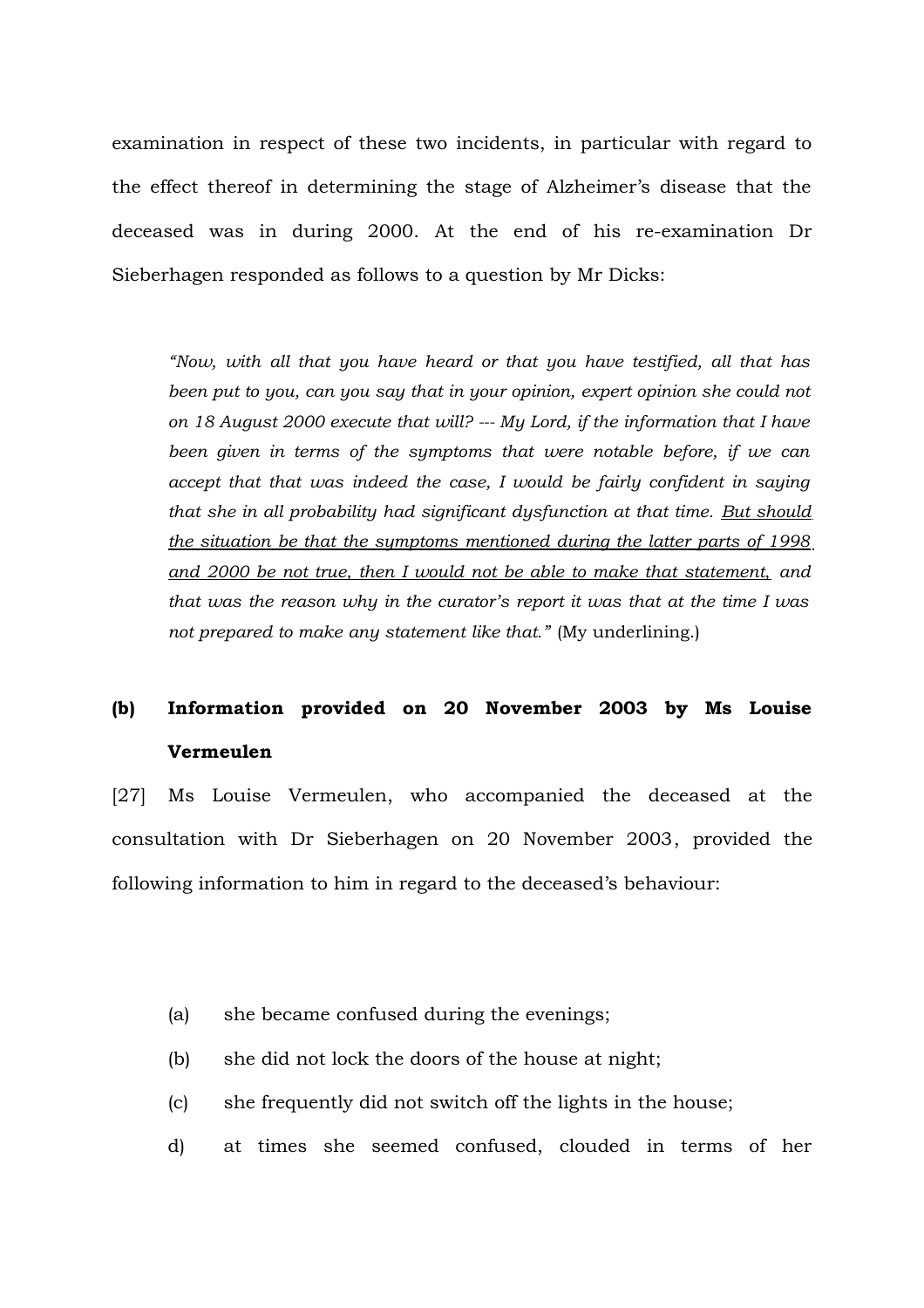consciousness;

- e) sometimes she looked like somebody who was a bit drugged;
- f) she had become increasingly suspicious towards people and also family members;
- g) her condition was notably worse after sunset in the evenings; and
- h) her hygiene and self-care deteriorated to the extent that it was noticeably, in particular her grooming and dress had changed.

[28] All these observations are symptoms of a person suffering from Alzheimer's disease. However, what is significant is that Ms Louise Vermeulen did not attach any dates to any of the abovementioned observations. The information was provided at the end of 2003. Dr Sieberagen also testified that he was at the time informed that the deceased had a family history of Alzheimer's disease – both her bothers suffered from this illness.

# **(c) Dr Sieberhagen's own observations during the consultation on 20 November 2003**

[29] There was nothing of note in respect of the deceased's physical health. She never used alcohol or any addictive substance. She had to be guided by Ms Louise Vermeulen and was unable to orient herself. She could not move down the passage and turn left into his office, which was a clear indication to Dr Sieberhagen that if she had come to his offices on her own, she would

25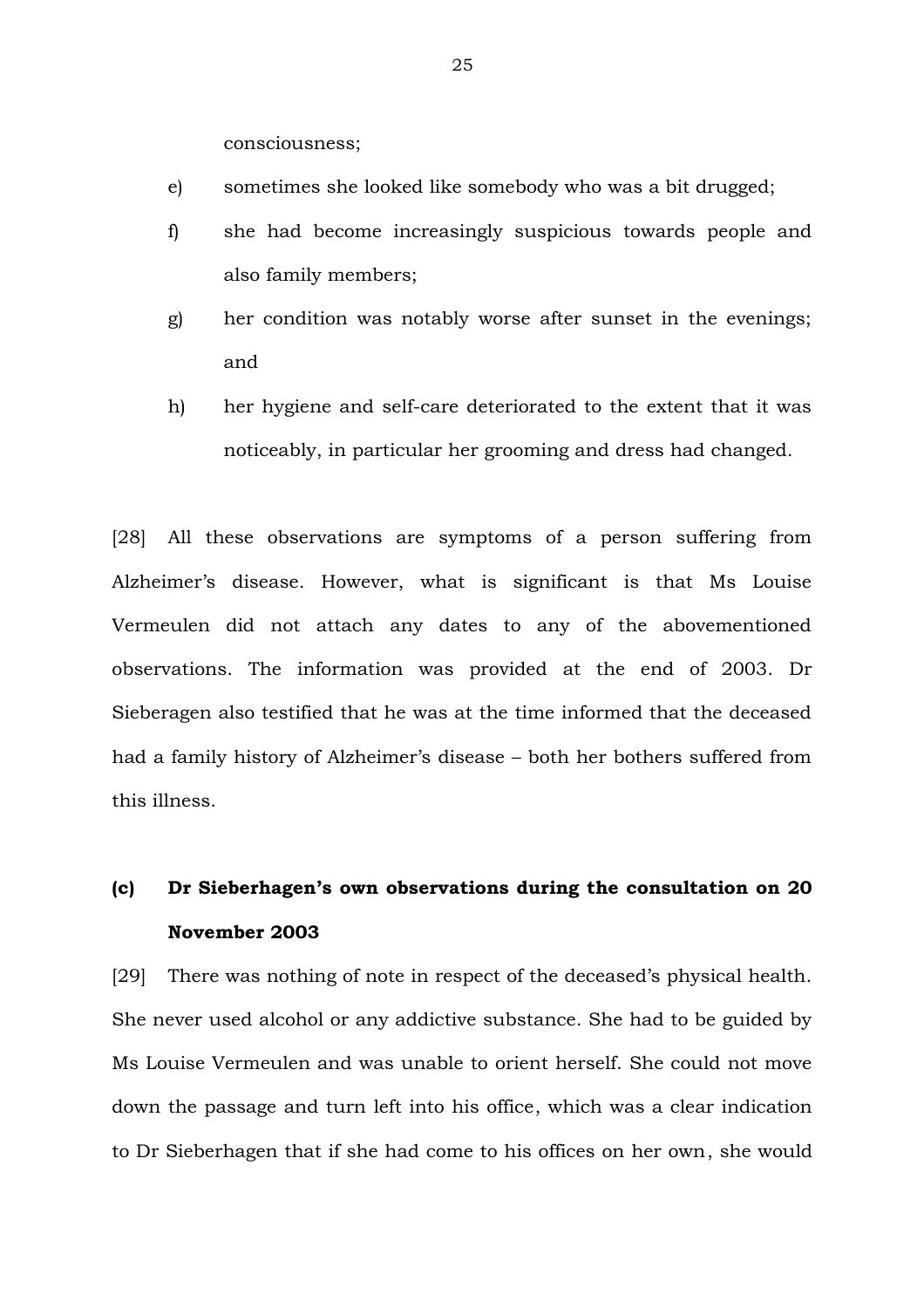not be able to find it. Dr Sieberhagen found no indication of any clouding of consciousness or that she did not have a clear sensorium, but that she seemed a bit slow. It was noticeable to him that her self-care was not good and she was a bit dislevelled in her appearance. During his interaction with her and making small talk, Dr Sieberhagen formed the impression that she had a loss of social sensitivity and was somewhat defensive concerning the examination. She denied having problems with her memory, but conceded that she was sometimes forgetful. She could for instance not remember whether she had breakfast that morning. She attempted to downplay her symptoms in order to create a better clinical impression. All of these convinced Dr Sieberhagen that she had a loss of brain function. Dr Sieberhagen advised Ms Louise Vermeulen that it was necessary to do MRI brain scan to confirm a degenerative brain process.

## **(d) The MRI brain scan**

[30] A MRI brain scan of the deceased was done, which, according to Dr Sieberhagen, confirmed that the deceased was suffering from dementia, possibly the Alzheimer's type. This diagnosis was reported to Dr Burger.

[31] The MRI scans were handed up. At the hand thereof Dr Sieberhagen indicated that they clearly show that the volume of the brain ventricles are noticeably larger than they ought to be and that there is a noticeable enlargement of the separate neutral spaces, in particular of the frontal lobe areas. The temporal lobe areas are notably atrophied, or smaller than they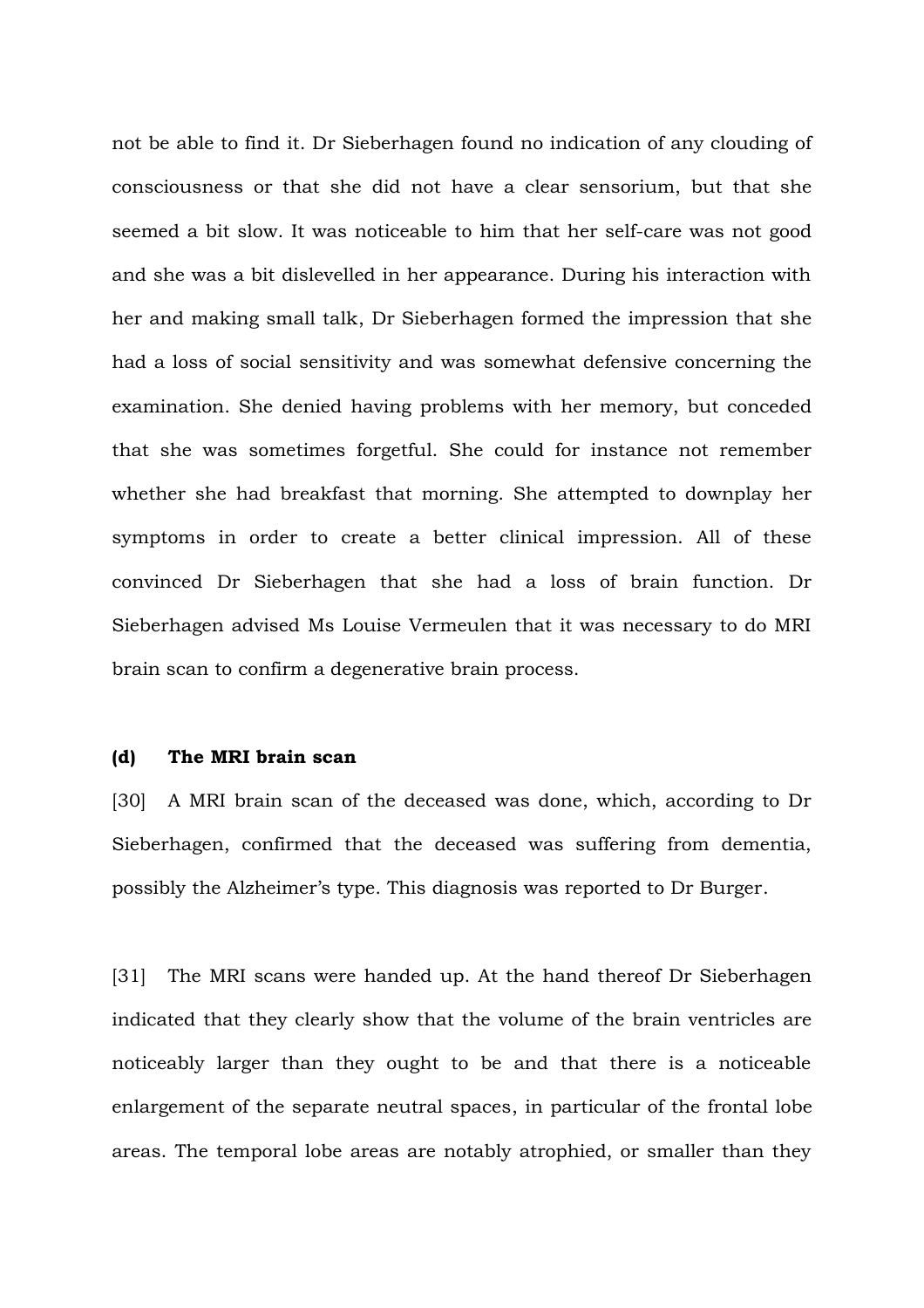should be. This confirmed a diagnosis of Alzheimer's disease. Because it is situated in the frontal lobe area it would indicate the inability to reason, to think abstractly, to do executive planning and the loss of the ability to inhibit behaviour. Dr Sieberhagen said that the frontal lobe areas present the areas of the brain which contains memory and the ability to store new material. Such a patient is unable to retain and store material that was recently learned.

#### **Dr Sieberhagen's diagnosis in November 2003**

[32] Dr Sieberhagen's diagnosis was that the deceased suffered from Alzheimer's disease in phase 2. As indicated above, it is important to recognise that the abovementioned factors led Dr Sieberhagen to make this diagnosis in November 2003. At that stage Dr Sieberhagen had not yet seen the first and second plaintiffs in respect of the deceased. That occurred only later when the application for the appointment of *curator ad litem* was prepared. Apart from Dr Sieberhagen's own observation and the MRI scans, he only had Dr Burger's referral in respect of the time when the two incidents which he regarded as significant occurred (the four panties and the untrue version of the deceased's hospital visit) when he made his diagnosis. In the light of the evidence of Dr Burger and Dr Sieberhagen in respect of the time when these incidents occurred, the Court did not receive any reliable assistance from these expert witnesses.

#### **The application to appoint a curator** *ad litem*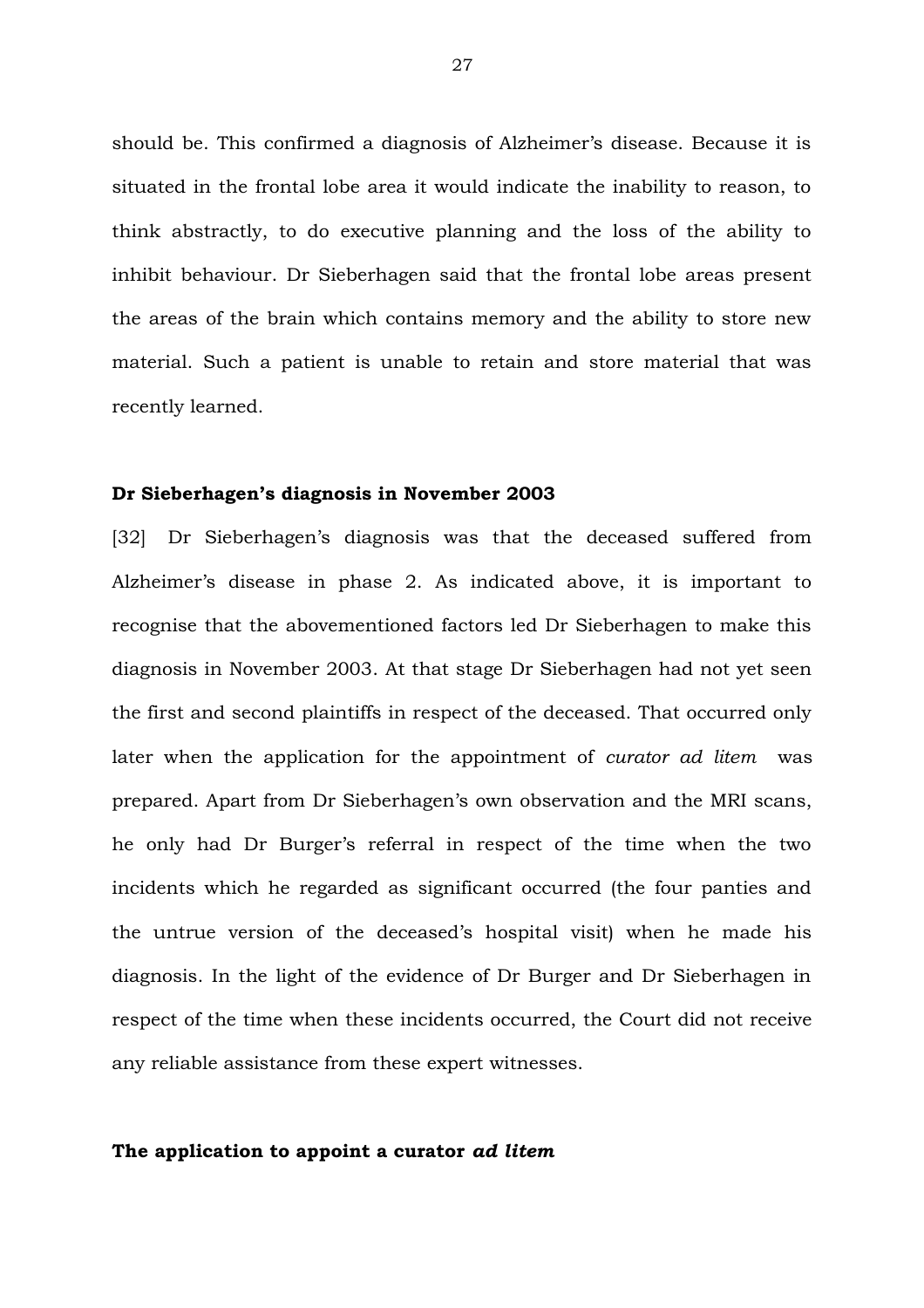[33] This application is dated 20 January 2004 and contained a supporting affidavit by Dr Burger in which the deponent only mentioned that the deceased was his patient for 20 years and he attached thereto a one page letter by Dr Sieberhagen dated 16 December 2003, as well as his letter of referral to Dr Sieberhagen, dated 14 November 2003. As mentioned Dr Sieberhagen's short affidavit likewise referred to his report to Dr Burger.

[34] This application was brought by way of notice of motion supported by affidavits of the first plaintiff and confirmatory affidavits by Dr Sieberhagen, Dr Burger and a sister of the deceased, who has apparently also passed away in the meantime. The relief sought in the notice of motion are that Adv. Susan Vivier be appointed as *curator ad litem* to represent the deceased (who was still alive at the time) in order to report to the Court in respect of an order that the deceased be declared **incapable of managing her own affairs** and that a curator *bonis* with certain specific powers be appointed in respect of her property and affairs. Significantly, no order was sought to declare her of unsound mind. The disputed will was no consideration in this application. This application was not served on any of the deceased's other children (the first and second defendants).

[35] In his affidavit to the abovementioned application the first plaintiff (confirmed by the second plaintiff) said the following in paragraph 6 thereof:

*"6. With the benefit of hindsight I now realise that soon after the death of*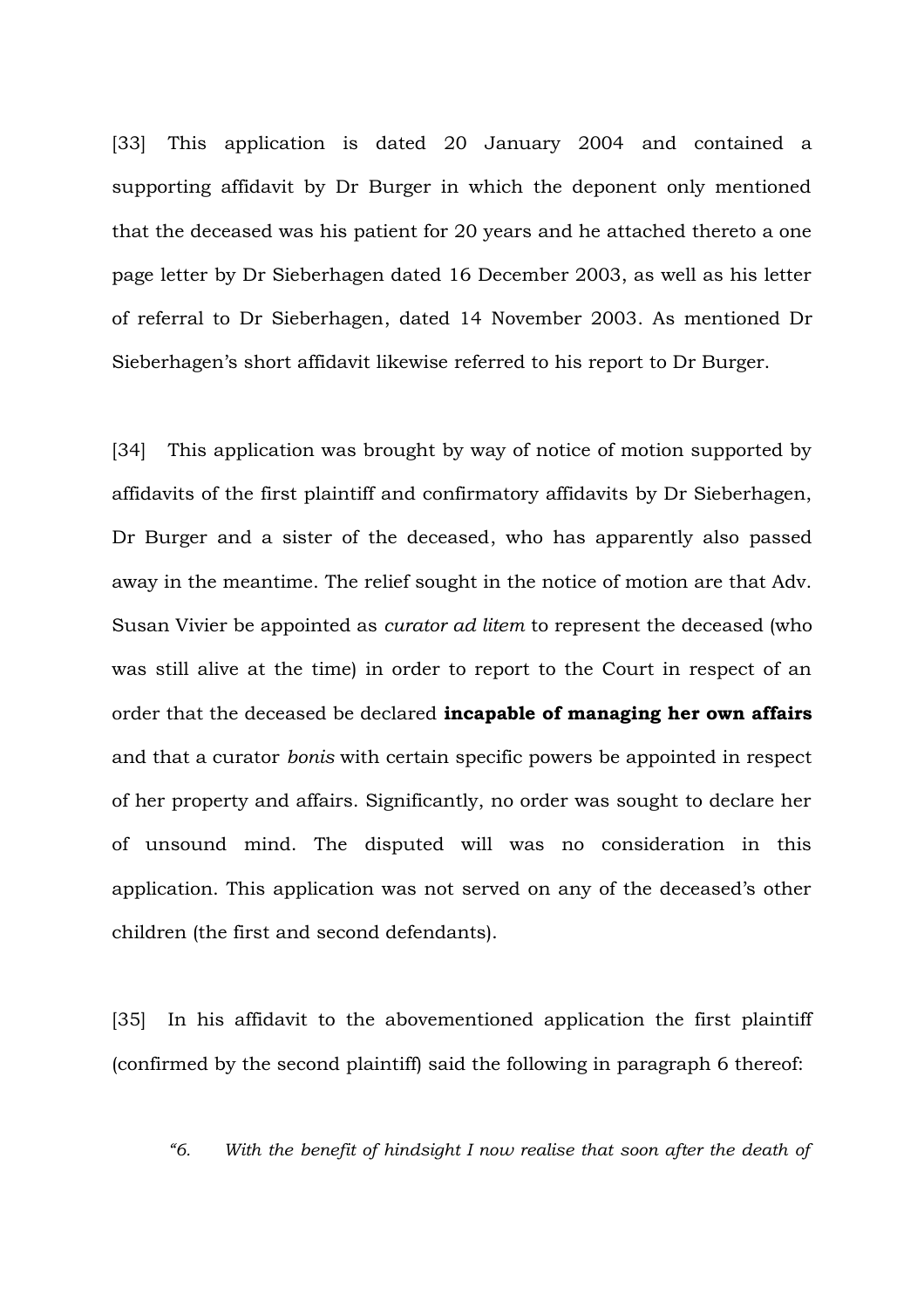*my father my mother's mental well-being began to deteriorate. I do not think any of us children observed the aforegoing, probably due to our inexperience in this regard. It has only been over past three years that particularly my sister, Engela, have noticed a marked deterioration in the patient's mental capability and capability of managing her own affairs." (*My emphasis.)

The first plaintiff then referred to the examination by Dr Sieberhagen and the latter's opinion that the deceased suffered from "Alzheimer's type dementia" and annexed the letter of Dr Sieberhagen dated 16 December 2003, as well as the referral note of Dr Burger to Dr Sieberhagen dated 14 November 2003, to his affidavit. In the remainder of his affidavit the plaintiff made serious allegations against the first defendant (who was not joined as a party in the application), based on conduct and transactions which purportedly showed how the first defendant abused the deceased's condition to his own benefit and other allegations that would indicate to the Court that the deceased was not capable to manage her own affairs and that she is vulnerable to exploitation by specifically the first defendant. He concluded by stating in paragraph 29:

*"29. I wish to state clearly that the purpose of this application is solely to safeguard the patient's right and not for any personal gain. I have long since realised that the patient is now virtually destitute and that I stand to inherit very little if anything at upon her death. My main concern is the fact that the patient is in need of medical treatment but that her estate has been diminished to such an extent that there soon may be nothing left for her medical expenses."*

This affidavit has been deposed to on 21 January 2001.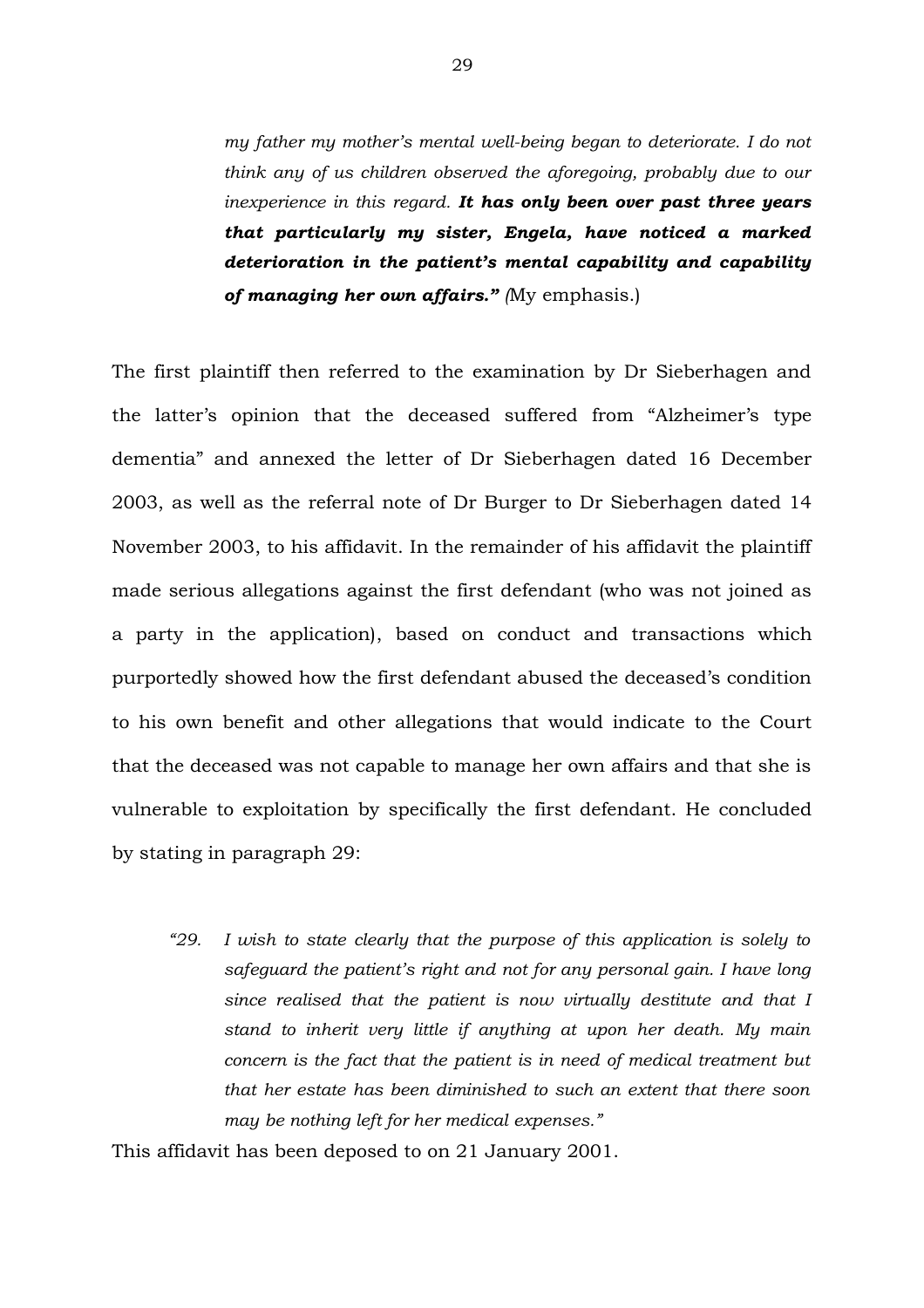[36] On 19 April 2004, and apparently after considering the *curator ad litem's* report, the Court granted an order declaring the deceased incapable of managing her own affairs and appointed a certain Mr PH van der Merwe as *curator bonis* for the deceased.

# **Report of the** *curator ad litem*

[37] Adv. Susan Vivier, the appointed *curator ad litem* clearly stated in the beginning of her report that her sole duty was to report to the Court on the deceased's capability to manage her own affairs. She had a consultation with the second plaintiff who gave her information of the particular capabilities of the deceased which had apparently changed. These changes were:

- a) the farmhouse is no longer cleaned;
- b) the garden was left to overgrow;
- c) the deceased no longer cooks or bakes;
- d) her personal hygiene deteriorated to the extent that she no longer bathed herself;
- e) on occasion the second plaintiff found that the deceased wore layers of underwear;
- f) the deceased developed a tendency to hide food stock in cupboards in the house, while accusing the people around her of stealing it;
- g) the deceased no longer did the own books; and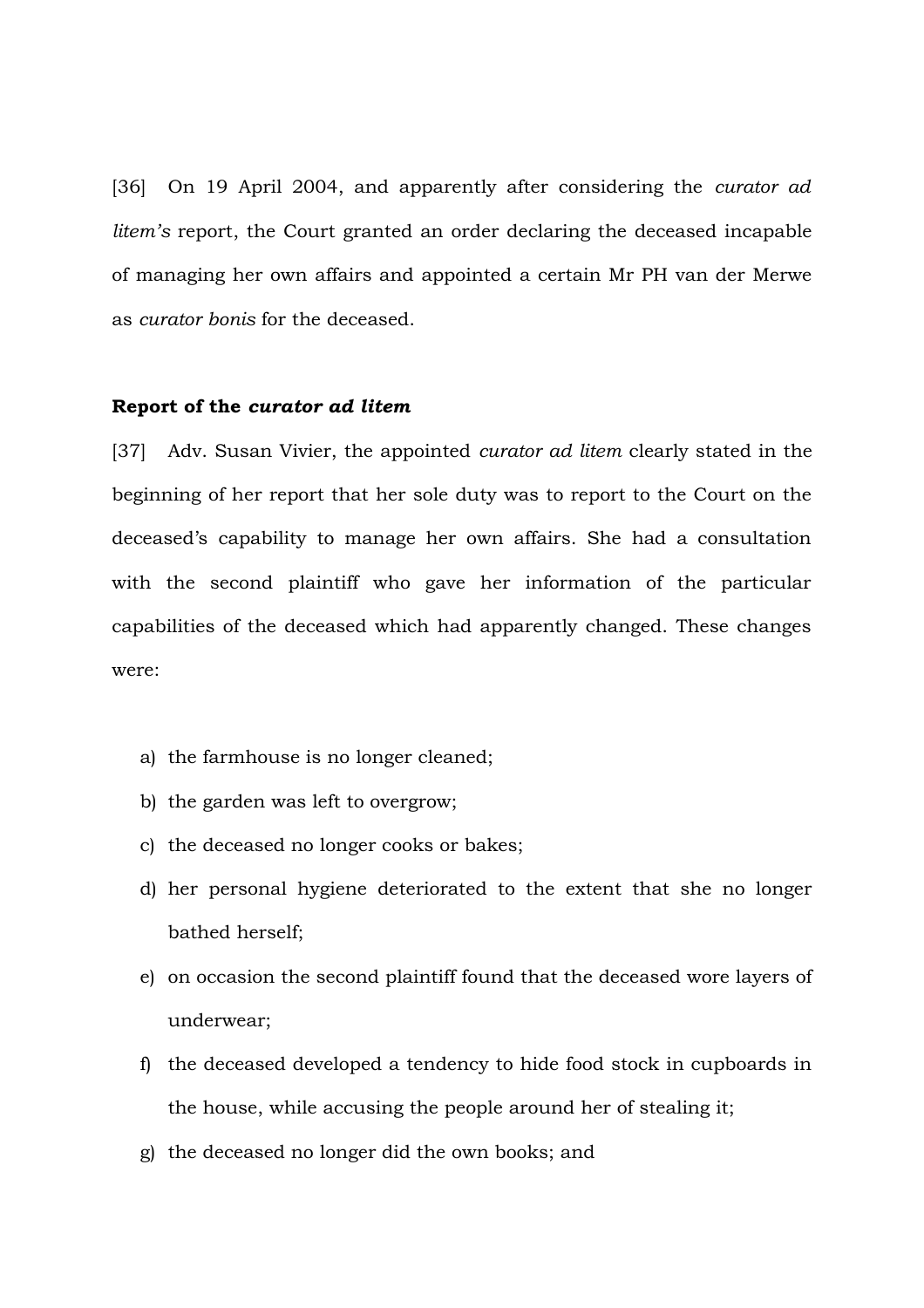h) the deceased turned into a spendthrift with no understanding of her own deteriorating financial position in general, or money in particular.

No dates were provided for the abovementioned changes by the second plaintiff to Ms Vivier.

[38] The *curator ad litem* also had consultation with the deceased, whom she found to be attractive, intelligent and in good health. After being informed of her position by Ms Vivier the deceased advised her she was aware of the application and the role of the *curator ad litem.* Although Ms Vivier was apparently impressed by the deceased's memory and relation to detailed events at first, she later gained the impression that the deceased was hiding her inability in respect of her financial affairs. Regarding the consultation in respect of the deceased's financial and property affairs it is apparent from the *curator ad litem's* report that the deceased had a special relationship with the first defendant.

[39] Ms Vivier also had a consultation with Dr Sieberhagen in order for him to amplify and explain his report which accompanied the founding affidavit – the letter of 16 December 2003. Dr Sieberhagen, *inter alia*, described to her the symptoms and the signs he detected, the stages of Alzheimer's disease and that the deceased was in the second stage according to him. Ms Vivier concluded her report with the following: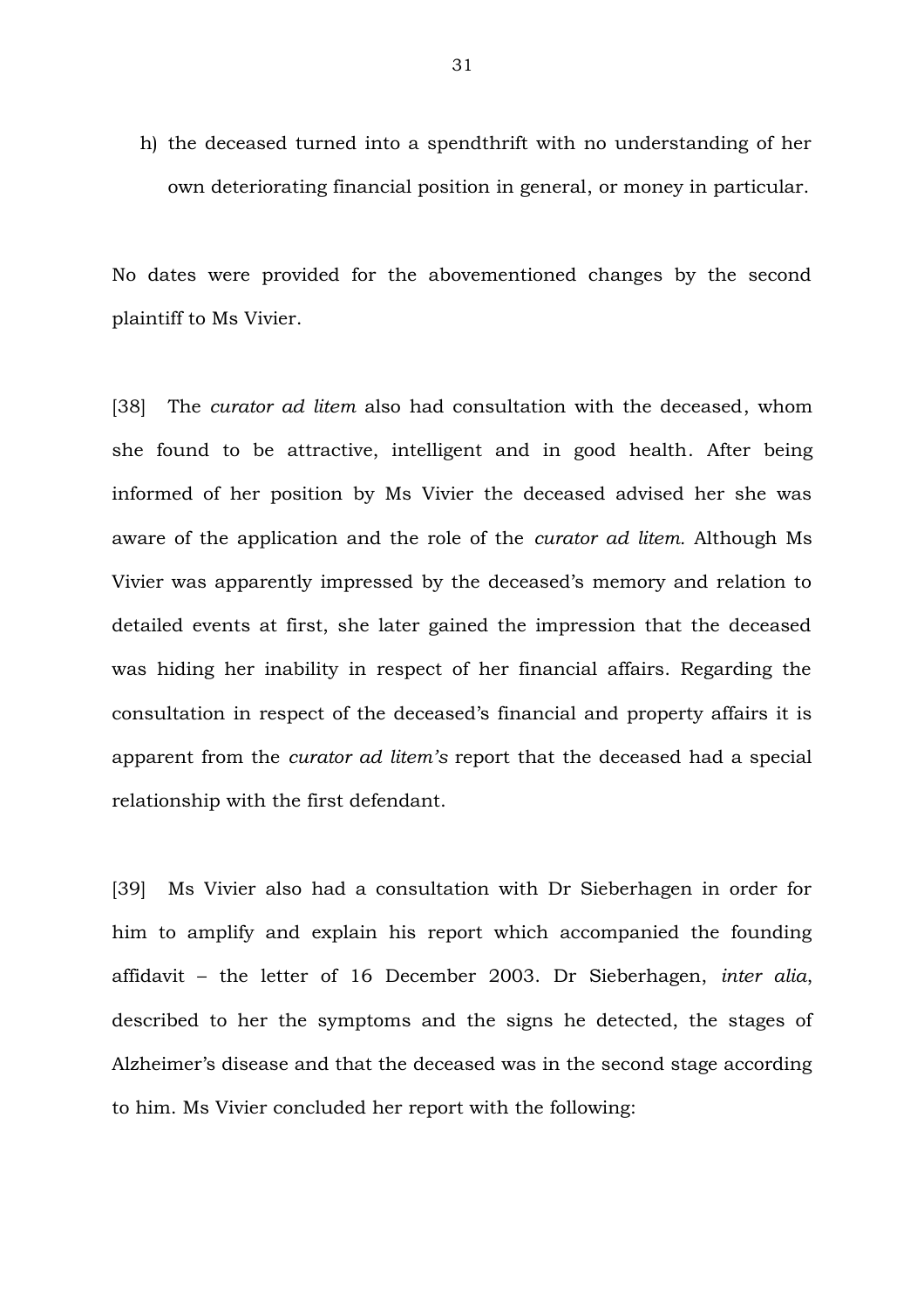*"13.9 Finally, Dr Sieberhagen emphasised that it will be impossible to attempt to investigate historical facts, for instance the sale of the farm and events subsequent to that. According to him it will be impossible to establish whether, at any given time prior to her being diagnosed with the disease, she was able to take informed and independent decisions. According to him such patients furthermore experienced lucidum intervallums from time to time, which may allow them to function properly for short periods of time. Due to this phenomenon her past conduct cannot be questioned. Dr Sieberhagen confirms that that Ms Vermeulen is no longer able to take care of her own affairs and strongly recommends the appointment of curator bonis."* (My underlining.)

The *curator ad litem* thereafter indicated her satisfaction that the deceased is unable to manage her own affairs and recommended the appointment of a *curator bonis*.

[40] Subsequent to this consultation with the *curator ad litem,* Dr Sieberhagen had a consultation with the first and second plaintiffs on 27 May 2011, with Dr Bruger on 23 April 2010, but not with any other family member. Dr Sieberhagen testified in Court what the second plaintiff had related to him regarding – the neglect of the deceased's garden; that she did not prepare food anymore; did not repair her geyser; that her chamber pot was dirty; that she hid food in closets; dressed herself in dirty clothes; could not bake a cake; that her self-care was deteriorating in January 2000. This information was only given to him just before the trial and his original diagnosis was not based thereon. This also applies to what the first plaintiff told him, namely that the deceased's vehicle was destroyed because there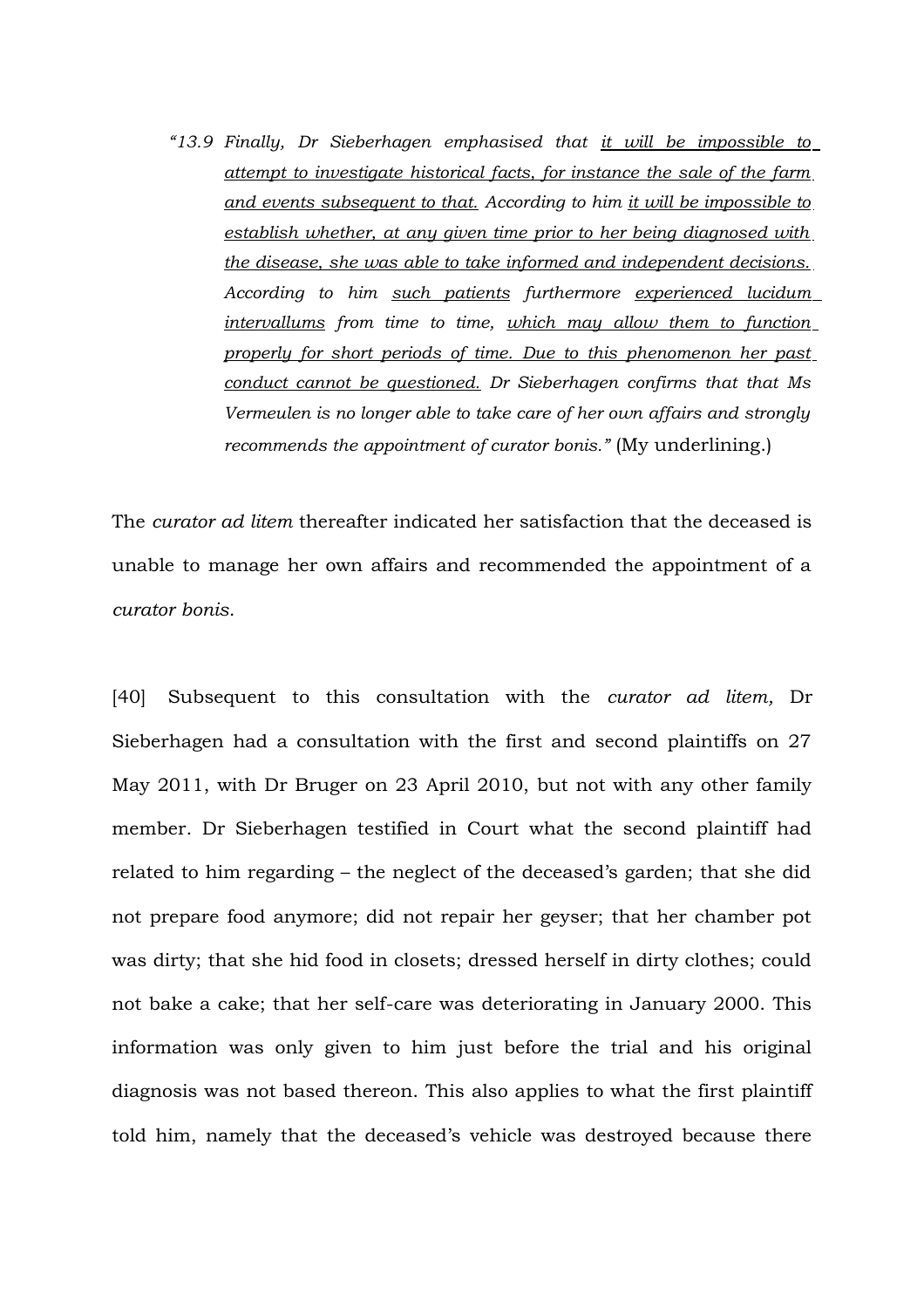was no water in the engine in January 2000, despite her being a good mechanic.

#### **[41] Observations in respect of the expert medical evidence**

- (a) In his evidence in Court Dr Sieberhagen based his diagnosis on the factors described above in November 2003 and the consultation with the *curator ad litem*, as well as with first and second plaintiffs.
- (b) Throughout his evidence Dr Sieberhagen emphasised how difficult it is to pinpoint the stage of such patient's behaviour in the progress of the illness, based on observations by others, including family members. The *curator ad litem* he emphasised this difficulty as is apparent from the quoted passage above [13.9] of her report.
- (c) Although certain instruments had been developed to test the progress of such a patient's illness like the Mini-mental state test, Dr Sieberhagen, did not carry out such a test or referred the deceased to someone e.g. a clinical psychologist to do so.
- (d) In direct contrast to his evidence that one of the consistent factors is that a person suffering from Alzheimer's disease lives between 5 and 10 years, Dr Sieberhagen expressed the opinion that that the deceased had Alzheimer's disease from 1993. Not only did Dr Sieberhagen have no dated evidence in this regard when he diagnosed the deceased, but if that is so, she would have been dead before he even saw her. She died in 2007.
- (e) The MRI scans indicated the deceased's condition in November 2003.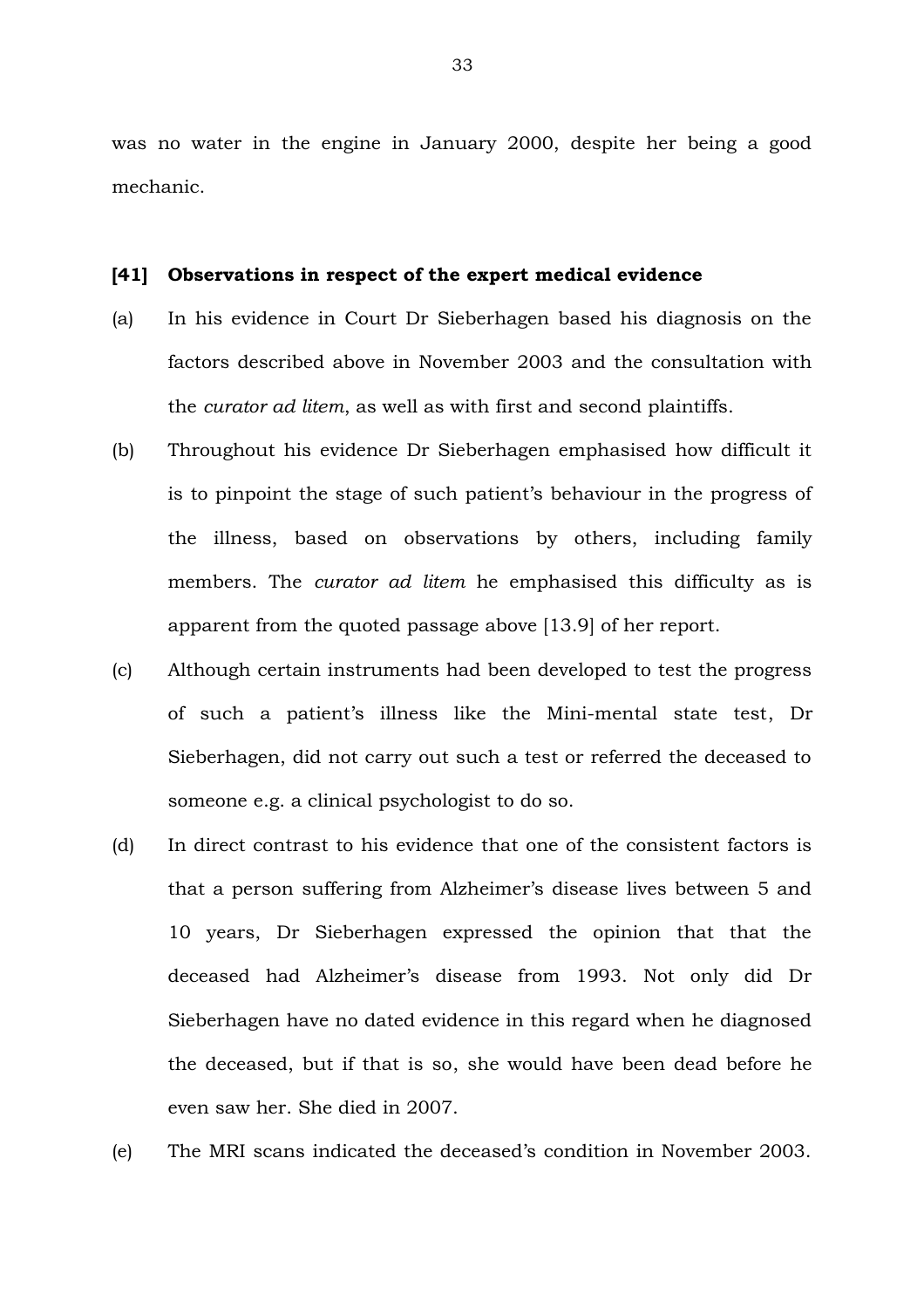There is no medical evidence what her condition was in August 2001 in respect of the specific stage, which she was in at that time.

- (f) Dr Sieberhagen's expertise lies in the medical field and not in the legal field.
- (g) Dr Sieberhagen conceded in re-examination that if the information regarding the symptoms of the deceased on which he based his opinion regarding her illness in 1998 and 2000 are not true or correct, then he could not make statement that she was unable to execute a will in August 2000.
- (h) The deceased was brought to Dr Sieberhagen on 20 November 2003 by Ms Louise Vermeulen, who testified on behalf of the defendants and on whose (undated) information he relied in making diagnosis, while she testified that all the incidents mentioned occurred after 2002.
- (i) Despite the evidence of the first and, in particular, the second defendant to the effect that the deceased's behaviour revealed strong indications that she was not *compos mentis* before August 2000, neither of them discussed it with other family members, or the family doctor, Dr Burger, or did anything about it in terms of having the deceased medically examined.
- (j) The second plaintiff testified that the deceased denied that she had changed her will when she confronted her about rumours in that regard. However, she did not mention this to the *curator ad litem* who could at that time still moot this issue to the deceased. Only the first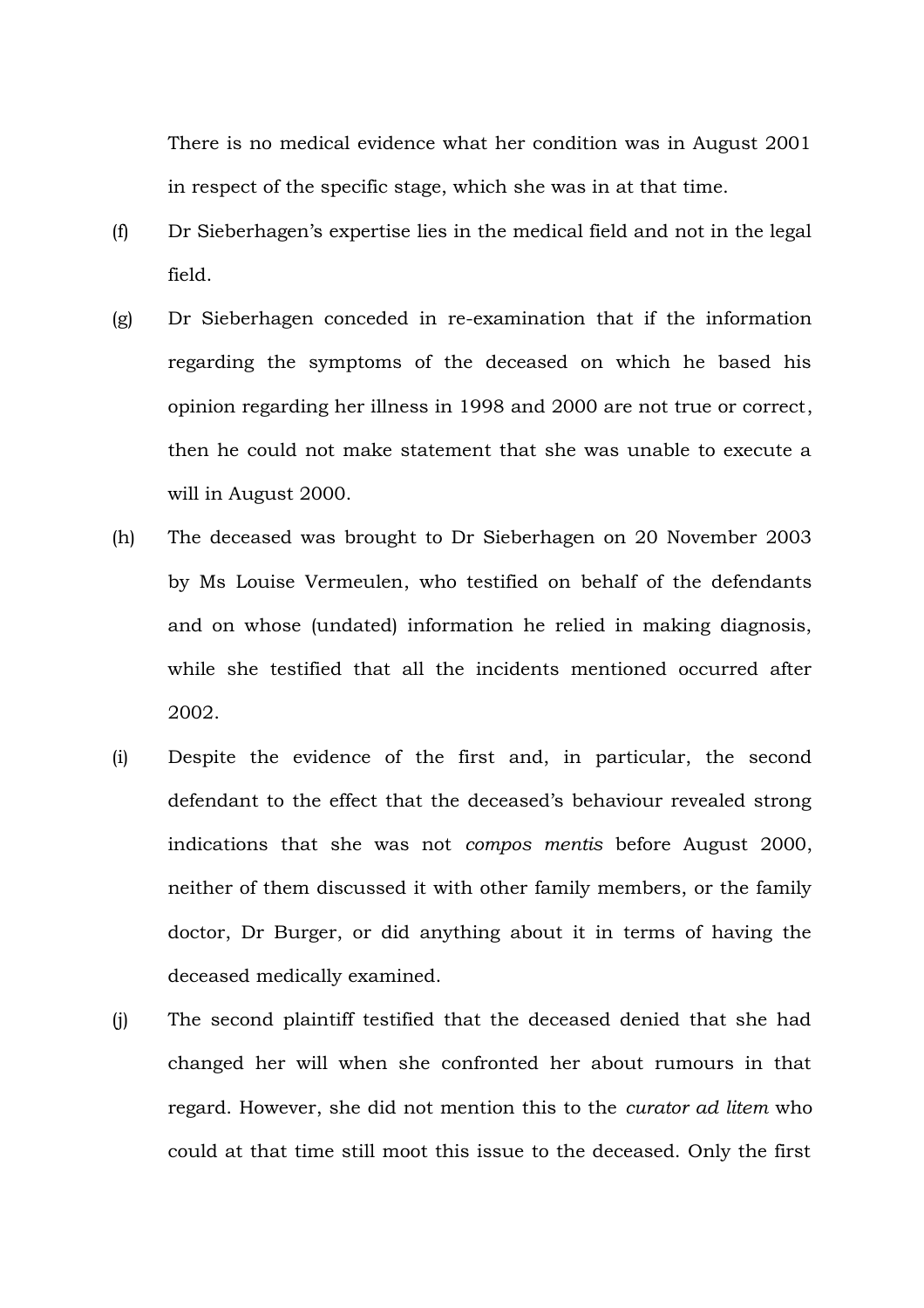plaintiff mentioned in this affidavit that he told the *curator ad litem* that there was a such a rumour, but did not mention that this issue was taken up with the deceased and that she denied the truth thereof.

- (k) Only after the deceased was diagnosed in November 2003 as suffering from Alzheimer's disease, did the plaintiffs apply for the appointment of a *curator bonis* because the deceased could not manage her own financial affairs anymore. No allegation is made in that application that the deceased exhibited symptoms of the Alzheimer's disease since 1993 or anytime before August 2003. The second plaintiff stated under oath that he and first plaintiff (with the benefit of hindsight) realised a marked deterioration in the deceased's mental capacity **over the past three years.**
- (l) There was no application to appoint a *curator bonis* for the deceased because she was of unsound mind.

[42] These observations confirms my decision that, although I accept Dr Sieberhagen's evidence in respect of Alzheimer's disease in general and his diagnosis based on the factors that I have set out above, the expert evidence given by him and Dr Burger do not assist me to determine whether the deceased had the testamentary ability to execute a will on 18 August 2000. For such a determination I am reliant on the acceptable evidence of the witnesses who testified what the deceased's mental condition was at the time.

**Evidence by family members of changes in the behaviour of the**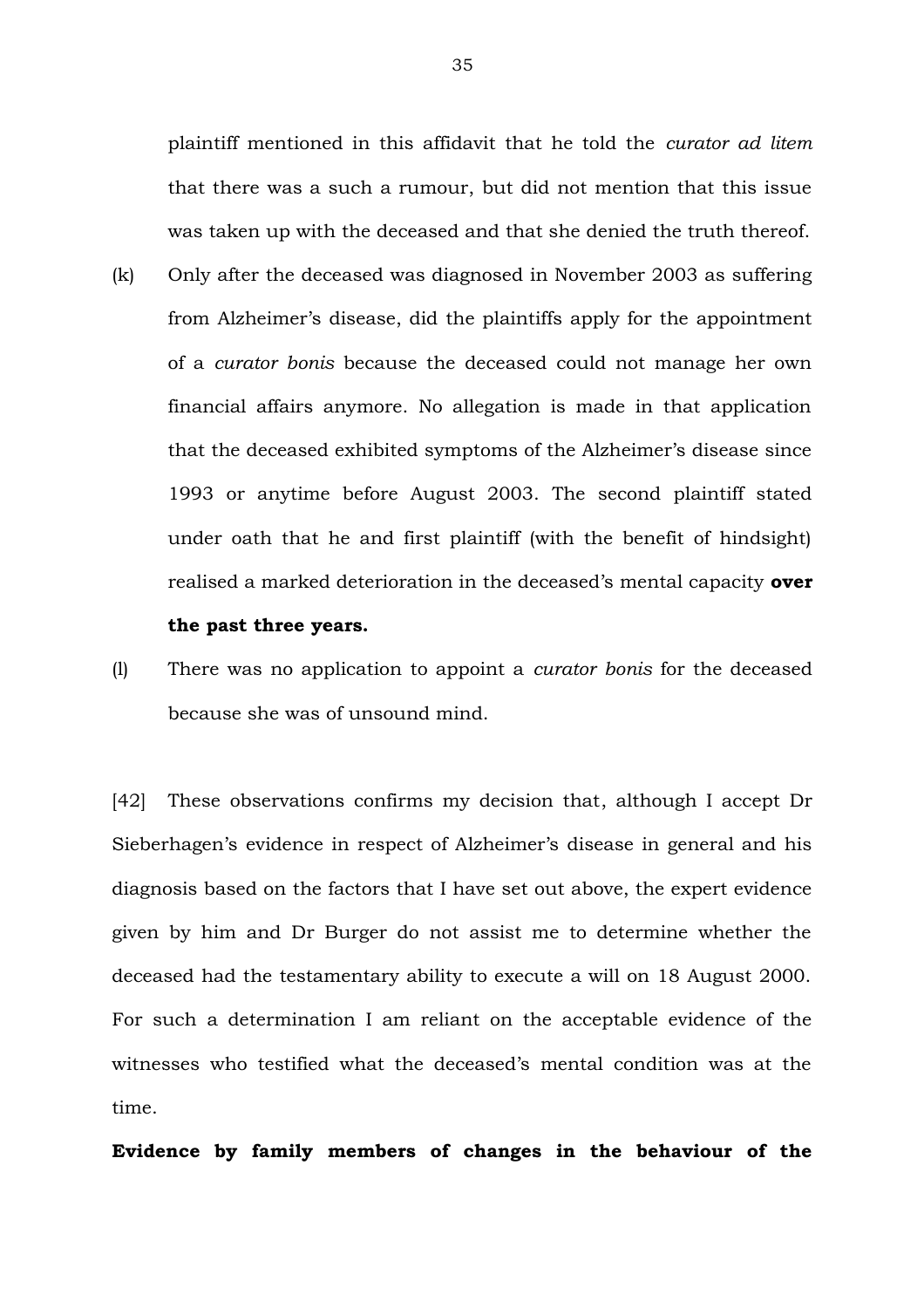## **deceased**

[43] Lengthy evidence was given by family members of the deceased, mainly by the first and second plaintiffs, as well as by first, second, seventh and eighth defendants, Ms Louise Vermeulen and Juanita Vermeulen concerning the changes in the general behaviour and person of the deceased. These changes and incidents were either totally disputed or were disputed in respect of time or were explained as not relevant to the condition of the deceased. Counsel dealt with all these incidents or changes during cross-examination and also extensively in their written submissions. Mr Schickerling on behalf of the defendants submitted written arguments that comprised of 389 pages which contained arguments in respect of all these incidents and changes in the evidence. Although not so extensively, Mr Dicks did the same. Both counsel pointed out discrepancies and untruthfulness of the evidence submitted by the witnesses of the other party.

[44] Most of the incidents have been referred to earlier herein and I do not intend to analyse all these incidents and changes. The following observations will suffice:

- a) the disputed will was executed on 18 August 2000;
- b) the deceased was diagnosed by Dr Sieberhagen as suffering from Alzheimer's disease in November 2004;
- c) the deceased died on 31 March 2007;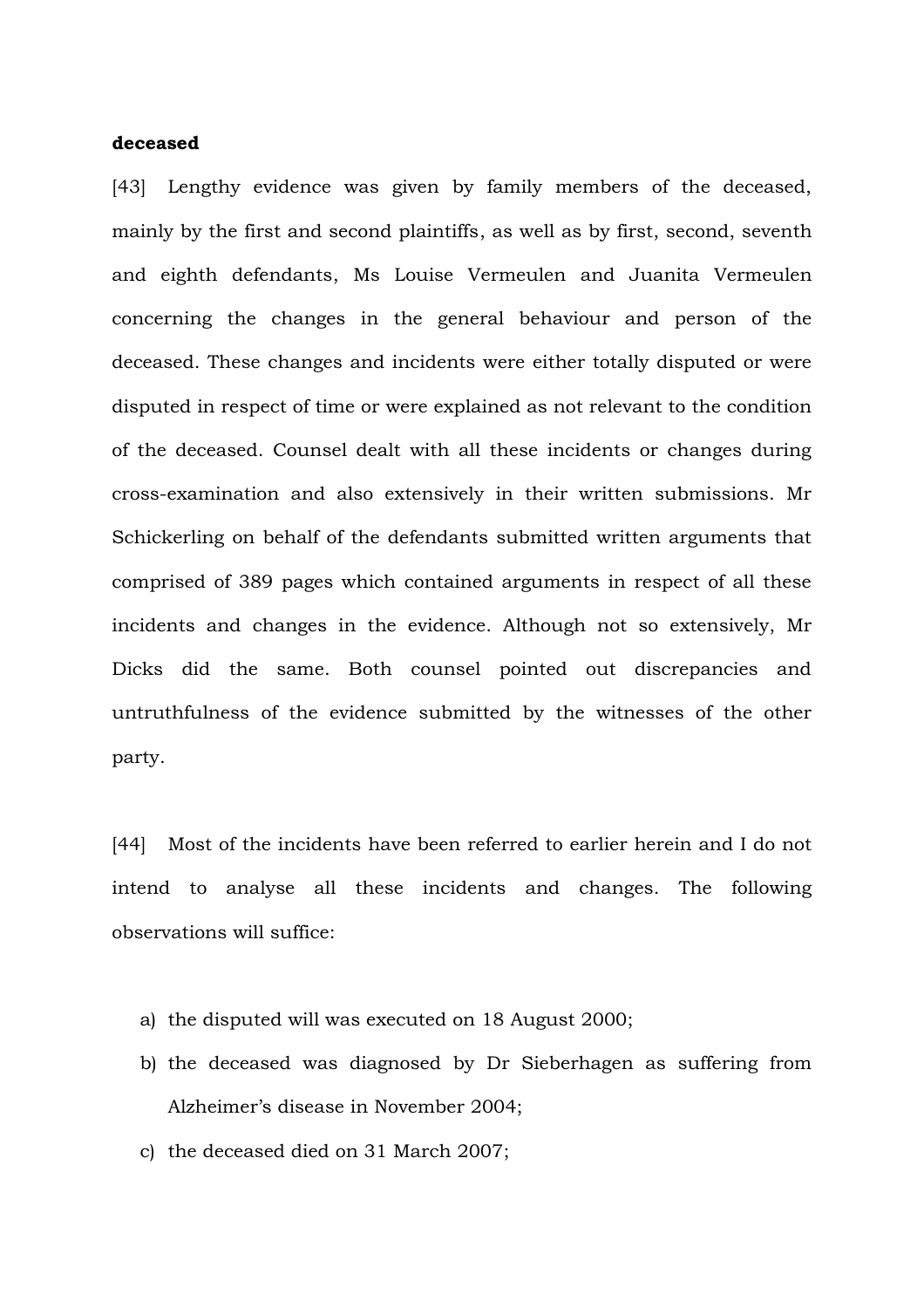- d) the first and second plaintiffs testified that several incidents which convinced them the deceased's normal behaviour had deteriorated before August 2000;
- e) the first, second, seventh and eighth defendants, as well as Ms Louise Vermeulen and Juanita Vermeulen, either denied that these incidents occurred before 2004 or explained them;
- f) several of the incidents replied upon the plaintiff's were not mentioned to Dr Sieberhagen and were not contained in his expert summary as shown by Mr Schickerling in his argument;
- g) two incidents regarded as significant by Dr Sieberhagen from Dr Burger's referral to him, namely the four panties and the untruth about the deceased's hospitalisation, lose their significance in respect of timing if it did not happen at the time Dr Burger put on it;
- h) no time was mentioned for any incident related to Dr Sieberhagen by Ms Louise Vermeulen;
- i) there were also certain specific incidents:
	- (i) the incident regarding the collision with the donkey;
	- (ii) the collision with Mr Garoeb's car;
	- (iii) the incident regarding diesel instead of petrol in the deceased's car; and
	- (iv) the incident regarding the deceased's car's engine ceasing because it was driven without water.
- [45] The specific incidents are now briefly dealt with.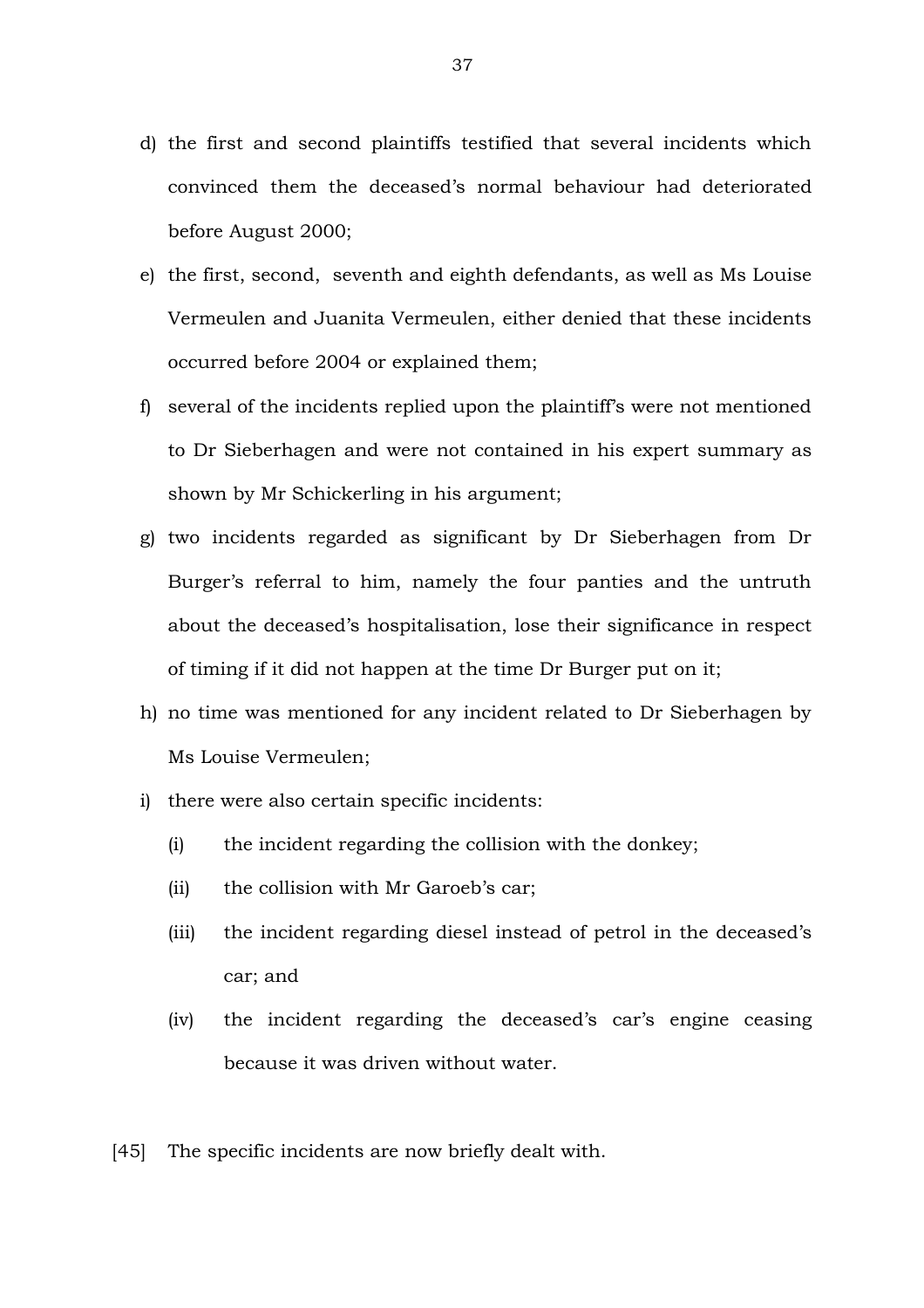- (i) The donkey incident. The plaintiffs referred to the collision with the donkey as if that is an indication of the deceased's deteriorated mental condition, although neither of them was present at the time. Only the seventh and eighth defendants were present in the car when the collision occurred. I have no reason not to accept their evidence. The deceased collided with at night with a donkey standing in the road and after applying brakes she collided with the donkey. The windscreen of the car was broken. First plaintiff corroborated the damage – he fixed the windscreen. This incident bears no indication of a deterioration of the mental condition of the deceased. The Court has to frown on the reliance on this incident by the plaintiffs.
- (ii) The collision with Mr Garoeb's car. I do entertain serious doubts that the seventh defendant was present. It has to be accepted on that evidence that the deceased caused the accident. According to Mckenzie Garoeb it occurred on 6 November 2000. The deduction that the reason for the accident was the deceased's deteriorating mental condition does not seem to me to be the only possible inference. Anyone can cause an accident and such a driver may be in shock. Without medical evidence at the time, I am not in a position to make a finding that this is an indication of the deceased's fading mental condition.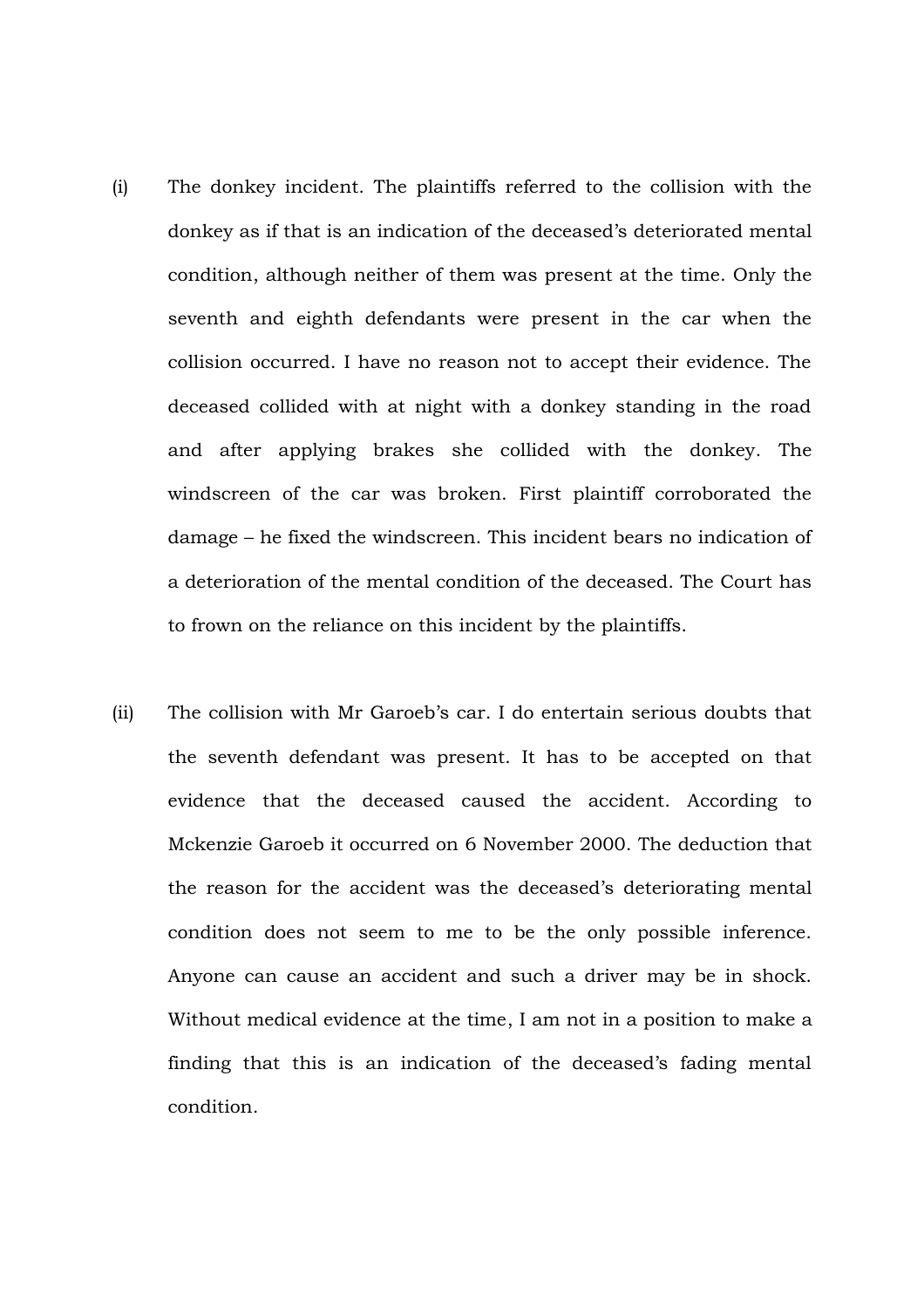- (iii) The wrong fuel incident. I accept that this incident occurred. Pieter Prinsloo confirmed it, but although he testified that it happened between 16h00 and 17h00, no specific date was provided. The seventh defendant is also aware of the incident and testified that while he offloaded warthogs that morning, which he sold at a service station called "Hoekie" (Corner) his grandmother put fuel in the car. The car broke down the afternoon. He did not provide a date. The first plaintiff also testified about this incident and said "one time" he called Piet Prinsloo who told him that his mother was standing with the red Toyota along the road with diesel instead of petrol in it. The only time that he could provide is that it was the year after Gawie (first defendant) wrote the red Toyota off, namely in 2002. This incident may be an indication of memory loss or some of deterioration because of the illness diagnosed the next year by Dr Sieberhagen. This incident did not occur before August 2000.
- (iv) The incident with the vehicle driven without water. The first plaintiff testified that "one time" the deceased drove the vehicle without water and the engine overheated. He did not expect that his mother, who was a good mechanic, would do such a thing. He fixed the car. He referred to his invoice on which he wrote a date -28 June 2000- in support of his evidence. The first defendant confirmed that the fist plaintiff did the repair work, but denied that it was caused by the vehicle being driven without water. He testified that the reason was a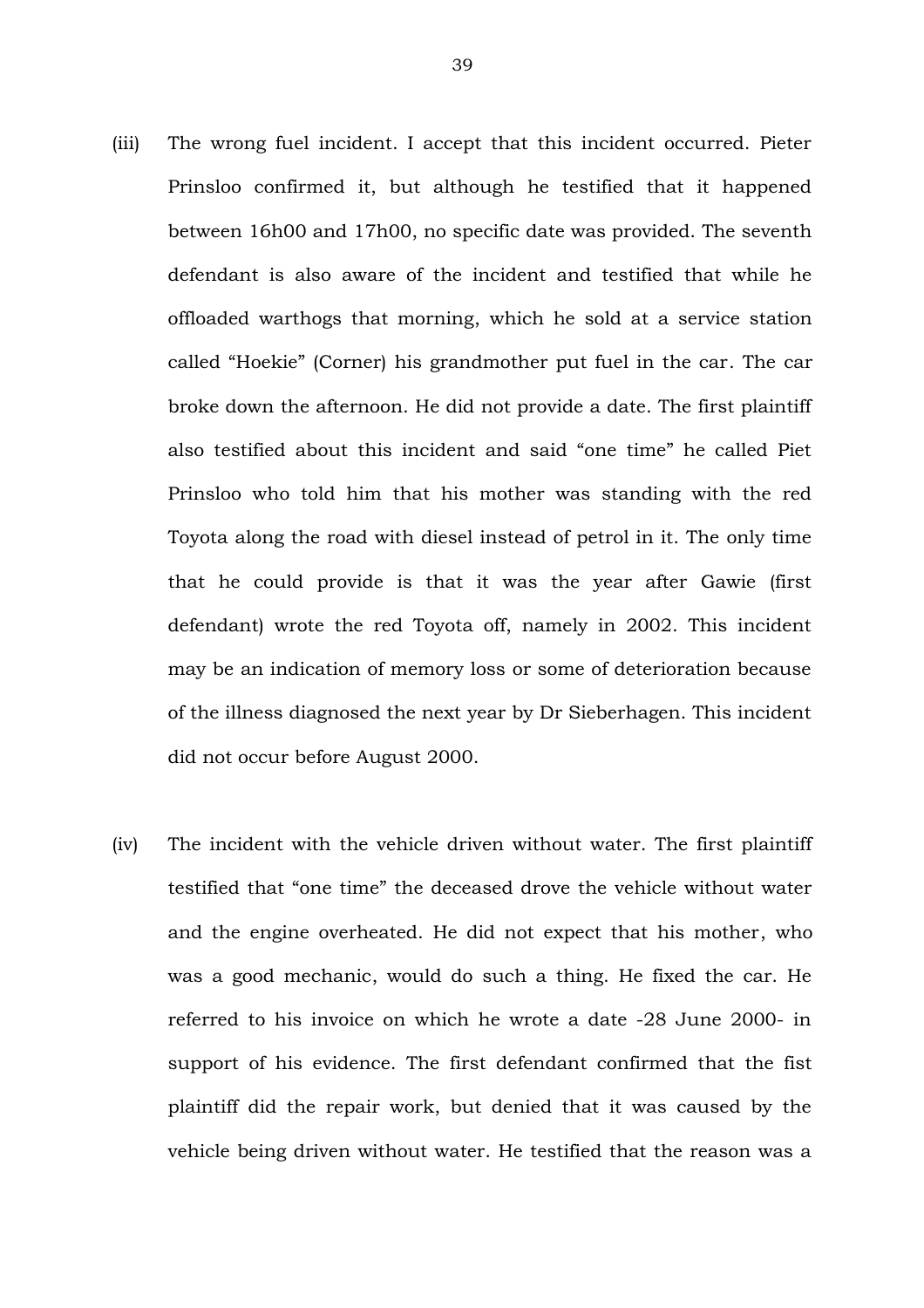defective water pump and that he was personally involved in the repeated repair work. On the evidence before me in this regard I cannot come to the conclusion that this incident supports a finding that the deceased's metal condition was in state of deterioration.

[46] I find that the evidence of the defendants and witnesses named, who corroborated each other in most instances are on a balance of probabilities more acceptable than that of the plaintiffs in regard to the changes and incidents. I am supported in my abovementioned finding, *inter alia,* by the following:

- a) The plaintiffs allege that they (in particular the second plaintiff) noticed a deterioration in the behaviour of the deceased, the upkeep of her garden and house, her personal hygiene and grooming since 1993 and more pronounced since 1998 and during 2000, yet they did nothing in that regard;
- b) The first plaintiff (supported by the second plaintiff) unequivocally states in his founding affidavit to the application to appoint a *curator ad litem* that **for the past 3 years** these changes in the behaviour and person of the deceased had been observed;
- c) The application for the appointment of a *curator ad litem* was based on the fact that the deceased did not have the ability to manage her own affairs and not that she was of unsound mind. The Court only declared her to be unable to manage her own affairs;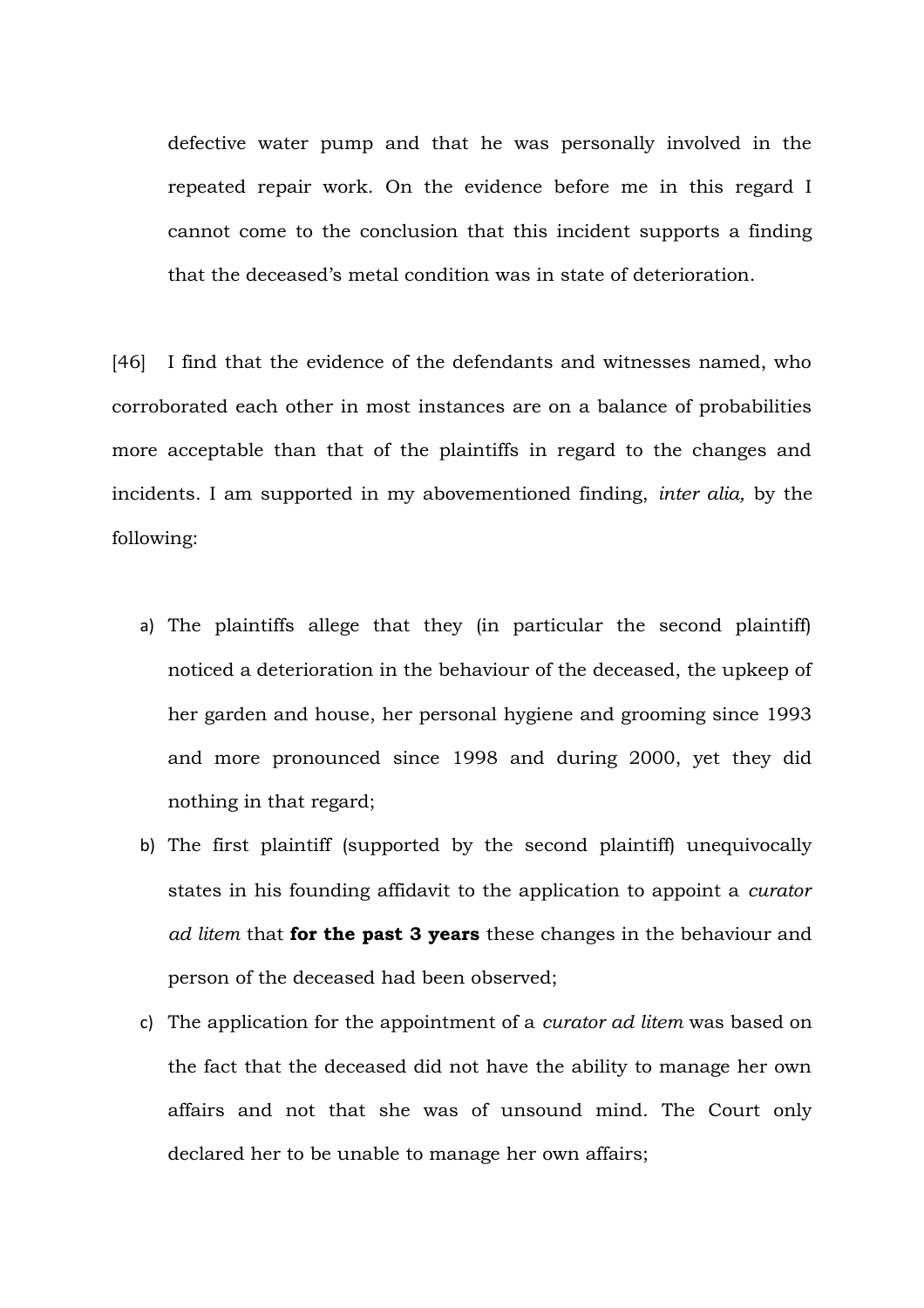- d) Ms Louise Vermeulen took the deceased to Dr Burger and when he referred her to Dr Sieberhagen, she accompanied her to Dr Sieberhagen;
- e) The undisputed evidence of the seventh defendant is that the deceased drove them (grandchildren) regularly to school on Monday and fetched them on Fridays and the first indication of any deterioration in her mental condition was when they became concerned of her driving skills during 2003;
- f) Only after the deceased's death in 2007, more than  $6\frac{1}{2}$  years after the disputed will was executed and when the plaintiffs discovered that that there was such a will, did they commence legal proceedings in 2008 on the basis that the deceased was not mentally capable to execute the 2000 will.

# **The applicable law**

[47] *"A will which is regular on the face of it is presumed valid unless it is declared invalid and the onus of proving its invalidity is on the person who challenges it."* (Meyerovitz, *The Law and Practice of Administration of Estates*, 5th ed, pa 4.25, p33.) I have earlier referred to and quoted section 4 of the Wills Act, No 7 of 1953, which is also applicable in Namibia in respect of the *onus* that rests on the plaintiffs in this case. That particular section requires that the testator of a will should be mentally capable to appreciate the nature of his or her act **at the time** of the making of a will. The authors of the applicable authority in this regard, Corbett, Hofmeyr and Kahn, *The*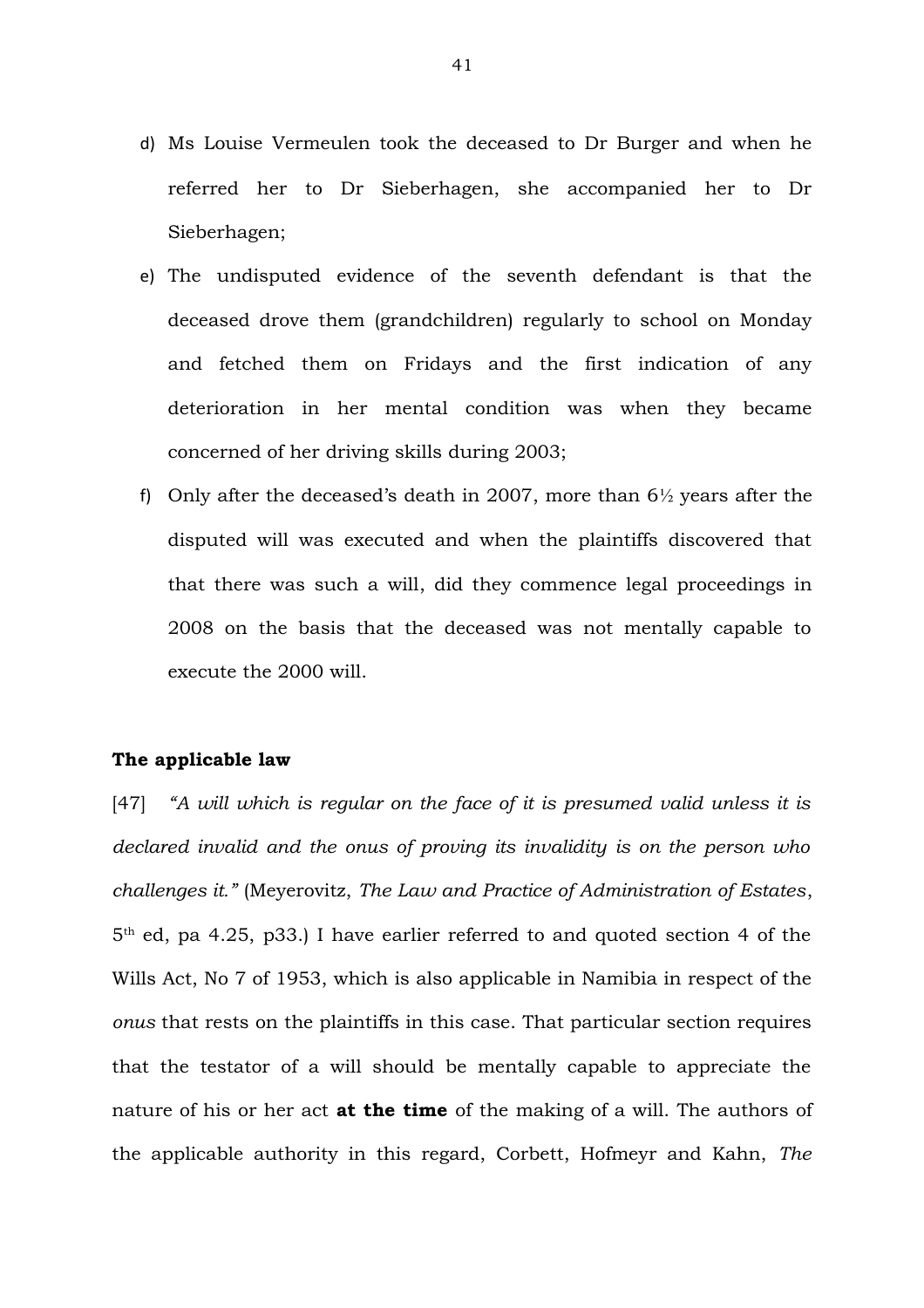*Law of Succession in South Africa*, 2nd ed, states at p74 that the abovementioned Wills Act confirms the common law with regard to the test for testamentary capacity.

In *Smith and Others v Strydom and Others* 1953(2) 799 (T) Steyn J referred in 804B-D to the position of a person who was placed under curatorship in respect of his person and assets and stated that such an order does not mean *per se* that that person cannot peform any legal transaction. Such an order does not exonerate the plaintiffs from their *onus*. They still have to prove that the testator was not capable to make the will.

[48] It is generally recognised that the test for testamentary capacity has authoratively been set out in the South African Appeal Court case of *Tregea and Another v Godart and Another* 1939 AD 16 at 49 where Tindall JA stated:

*"…in cases of impaired intelligence caused by physical infirmity, though the mental power may be reduced below the ordinary standard, yet if there be sufficient intelligence to understand and appreciate the testamentary act in its different bearings, the power to make a will remains. Voet 28.1.36 states that not only the healthy but also those situated in the struggle of death, uttering their wish with half-dead and stammering tongue, can rightly make a will provided they are still sound in mind."*

In his formulation of the abovementioned test, Tindall JA considered and adopted the English Queens Bench decision in *Banks v Goodfellows* 1870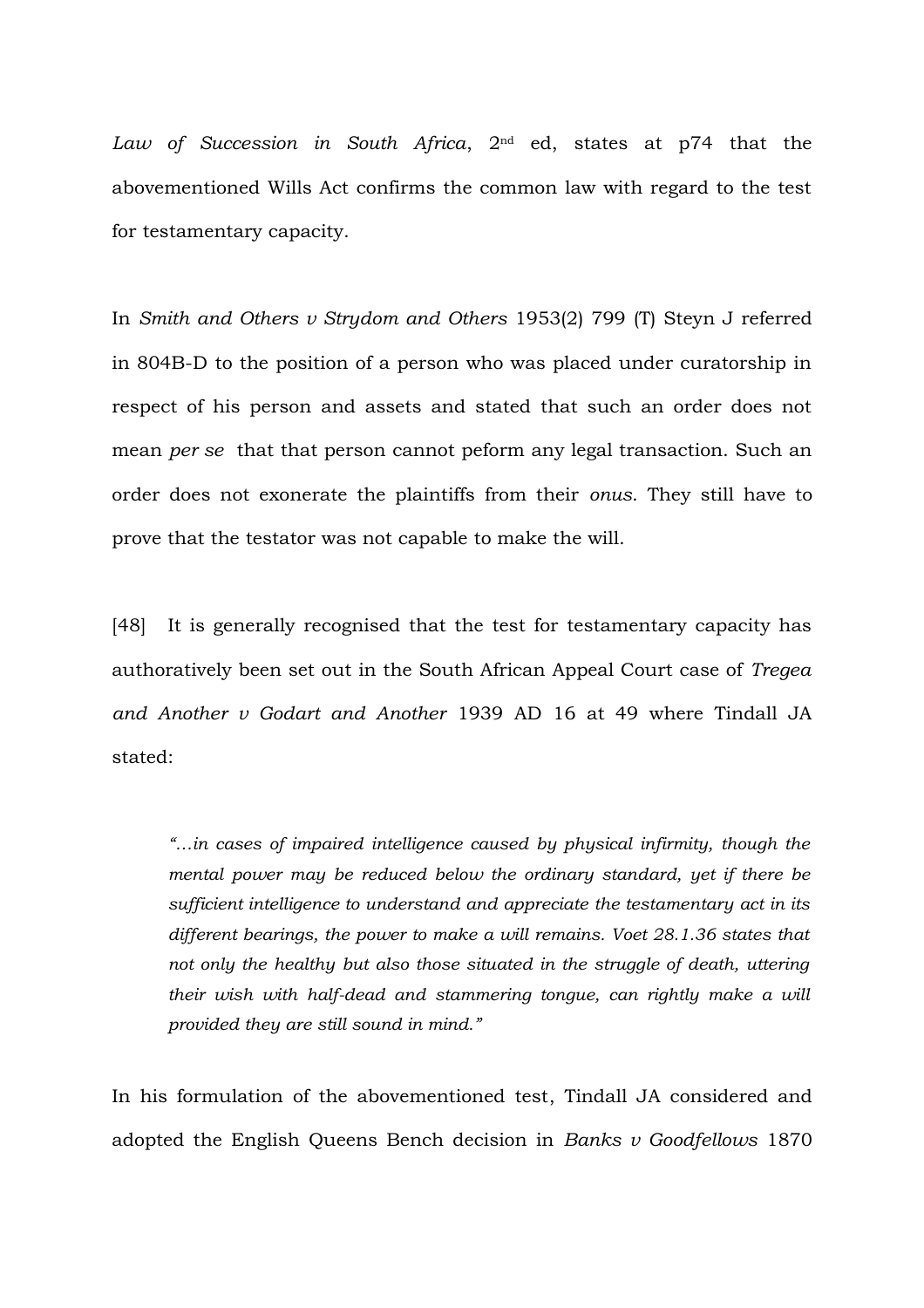LR 5 QB 549, where Cockburn CJ said the following:

*"The testator must, in the language of the law, be possessed of sound and disposing mind and memory. He must have memory; a man in whom the faculty is totally extinguished cannot be said to possess understanding to any degree whatever, or for any purpose. But his memory may be very imperfect; it may be greatly impaired by age or disease; he may not be able at all times to recollect the names, the persons, or the families of those with whom he had been intimately acquainted; may at times ask idle questions, and repeat those which had before been asked and answered, and yet his understanding may be sufficiently sound for many of the ordinary transactions of life. He may not have insufficient strength of memory and vigour of intellect to make and to digest all the parts of a contract, and yet be competent to direct the distribution of his property by will. This is a subject which he may possibly have often thought of, and there is probably no person who has not arranged such a disposition in his mind before he committed it to writing. The question is not so much what was the degree of memory possessed by the testator as this: Had he a disposing memory? Was he capable of recollecting the property he was about to bequeath; the manner of distributing it; and the objects of his bounty?"*

This test has been followed by the South African courts in several cases, e.g. *Kirsten and Others v Bailey* 1976(4) SA 108 (CPD) at 110; *Essop v Mustapha and Others* 1988(4) SA 213 (D) at 221C-D and *Harlow v Becker NO and Others* 1998(4) SA 639 (D) at 644A-B. In Namibia the test in the *Tregea* cases has been adopted in *Lerf v Nieft NO and Others*, *supra,* at 190C-191C.

[49] In respect of the required testamentary capacity, the authors Corbett, Hofmeyr and Kahn has the following to say at 76 in the second edition of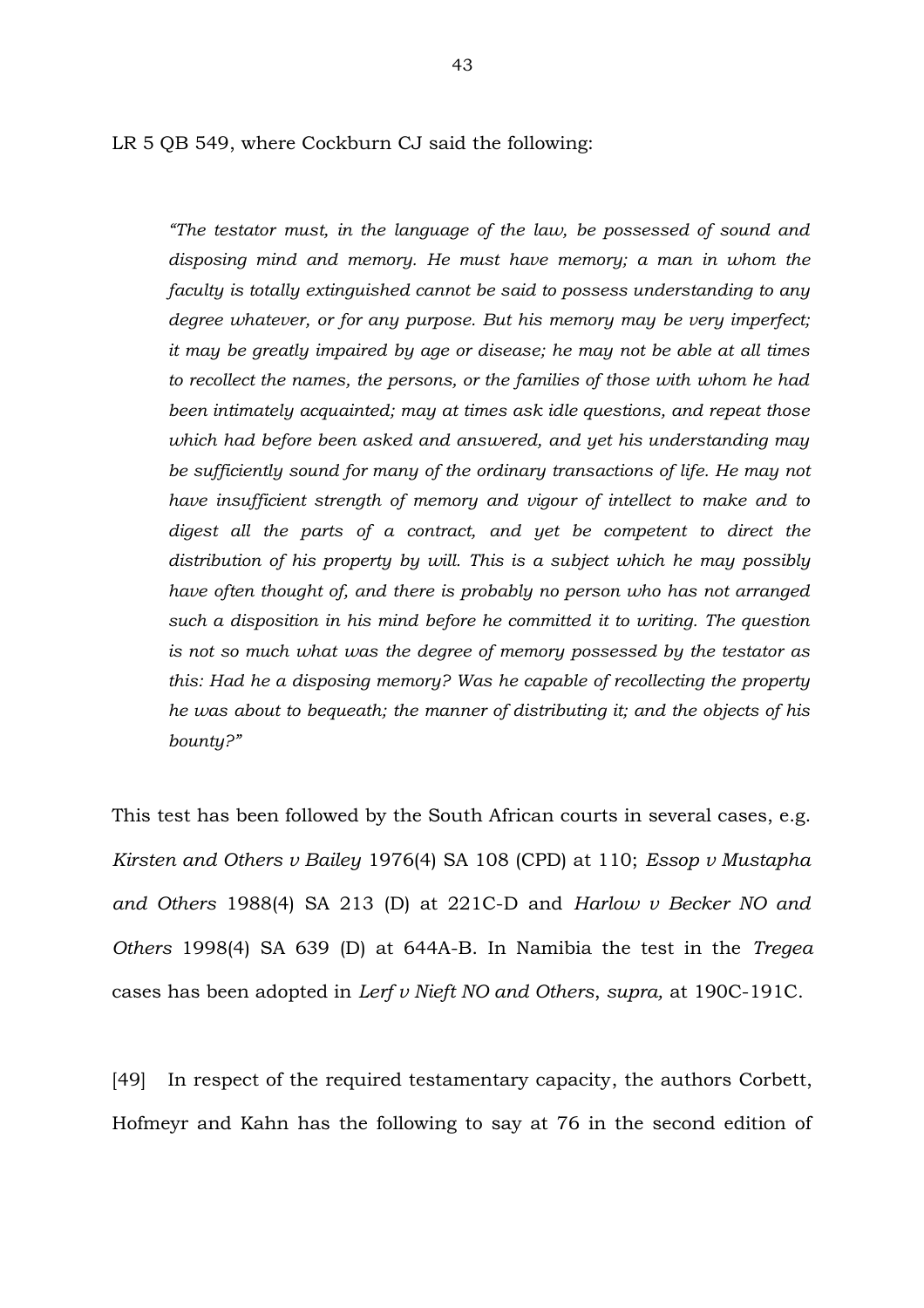their authorative work – *The Law of Succession in South Africa*:

*"A will is valid if executed by a person suffering from an insane delusion connected with the dispositions in it. Not every delusion is, however, an insane delusion. It is not sufficient if the delusion is merely an unfounded though colourable suspicion nor even a belief which no rational person could have entertained. It must consist of a persistent and incorrigible belief of things as real which exist only in the imagination of the patient and which no rational person can conceive that the patient when sane would have believed. A delusion in the mind of a testator only deprives the testator of testamentary capacity if the delusion influences, or is capable of influencing, the provisions of the will."*

[50] LAWSA states the requirements of testamentary capacity in vol 31, par 245 (footnote 4), p164-5 as follows after referring to the authorities dealing with the testamentary capacity of a person of unsound mind:

*"From these authorities it is clear that, in order to show that the testator did not have the necessary mental capacity, it must be shown that he failed to appreciate the nature and effects of his testamentary act, or that he was unaware of the nature and the extent of his possessions, or that he was unable to discriminate between the persons whom he wished to benefit and those whom he wished to exclude from his bounty. The fact that a will is in officiosum may be evidence of want of understanding: Cloete v Marais supra 250; Kethel v Estate Kethel 1948 3 SA 797 (EDL) 804. A will is invalid if executed by a person suffering from an insane delusion in connection with the dispositions in it: Woods v The Master 1942 SR 159. Not every delusion, however, is insane. It must not be merely an unfounded though colourable suspicion; nor even a belief which no rational man could have entertained. It is a persistent and incorrigible belief of things as real which exist only in the imagination of the patient and which no rational person can conceive that the patient when sane would have believed: Rapson v Putterill 1913 AD 417 420;*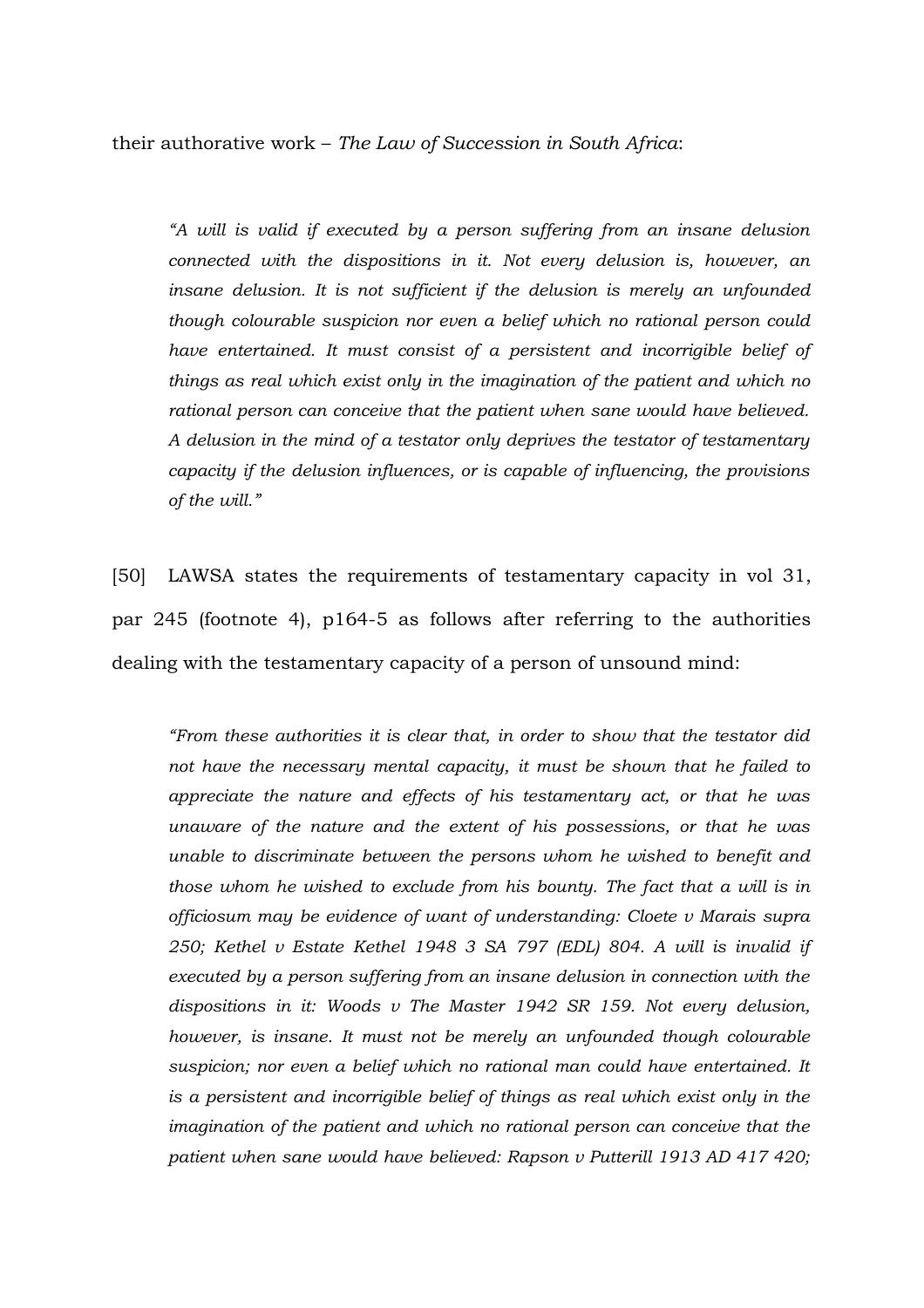*Kethel v Estate Kethel supra 804-805. A person declared unfit to manage his own affairs does not, without more, qualify as a person of unsound mind: Geldenhuys v Borman 1990 1 SA 161 (E)."*

[51] In *Harlow v Becker NO and Others* 1998(4) SA 639 (D+CLD), Thirion J approved of what was stated in *Harwood v Barker* (1980) 3 MOO PCC 282 at 290, namely:

*"…in order to constitute a sound disposing mind, a testator must not only be able to understand that he is by his will giving the whole of his property to one object of his regard; but that he must also have the capacity to comprehend the extent of his property, and the nature of the claims of others whom, by his will, he is excluding from all participation in that property. …"*

Thirion J also emphasised that the intention to make a will should be distinguished from the testator's testamentary capability to do so. (See also *Lerf v Nieft NO, supra*, at 190J and 191B-C.)

#### **Evaluation of the evidence against the test for testamentary capacity**

[52] I have set out, rather comprehensively, the medical evidence of the deceased's condition and in particular that of Dr Sieberhagen. I accept that he diagnosed the deceased as suffering from Alzheimer's disease in November 2003. That was, however, more than 3 years after she executed the disputed will in August 2000. I have also earlier herein pointed out that Dr Sieberhagen relied for his diagnosis in November 2003 on what he was informed by Dr Burger, the information that Ms Louise Vermeulen provided,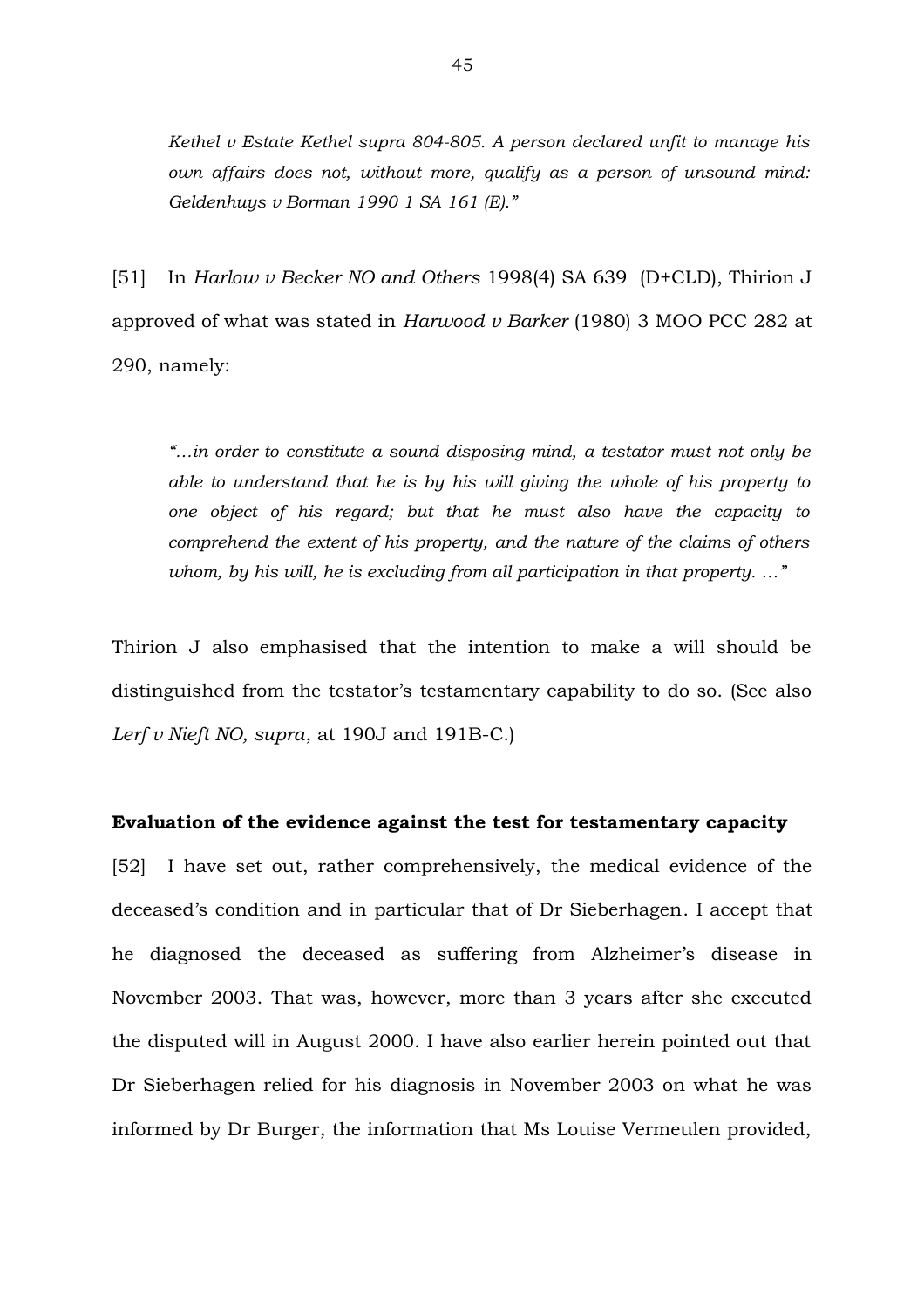his own observations and the MRI scans.

[53] In an unreported judgment by Murray AJ in the case of *Elsie Meyer v Meester, Vrystaat Hoë Hof, Bloemfontein and Andere*, Case No 452/2010 the testatrix was examined by a clinical psychologist, Dr Smit, who also provided a report in respect of her cognitive functioning and capability 10 days before her death. That testatrix also suffered from Alzheimer's disease. The following is significant in respect of a comparison of that testatrix the deceased in the present case:

- a) The testatrix in the *Elsie Meyer* case made a will on 18 March 2009 in which she bequeathed 50% of her assets to a nonfamily member, despite having bequeathed all of it in 2010 to her stepdaughters and a friend in equal shares;
- b) Less than a month after she made the disputed will of 18 March 2009 the testatrix died on 14 April 2010;
- c) From the evidence which the learned Acting Judge considered in the *Elsie Meyer* case, it appeared that the testatrix's mental capacity drastically deteriorated in the months since 2008 until 18 March 2009 and it is evident that the accepted behaviour of that testatrix could not only be related in time to the making of the will, but that her established mental condition is far worse than any observation in respect of the deceased in the present matter;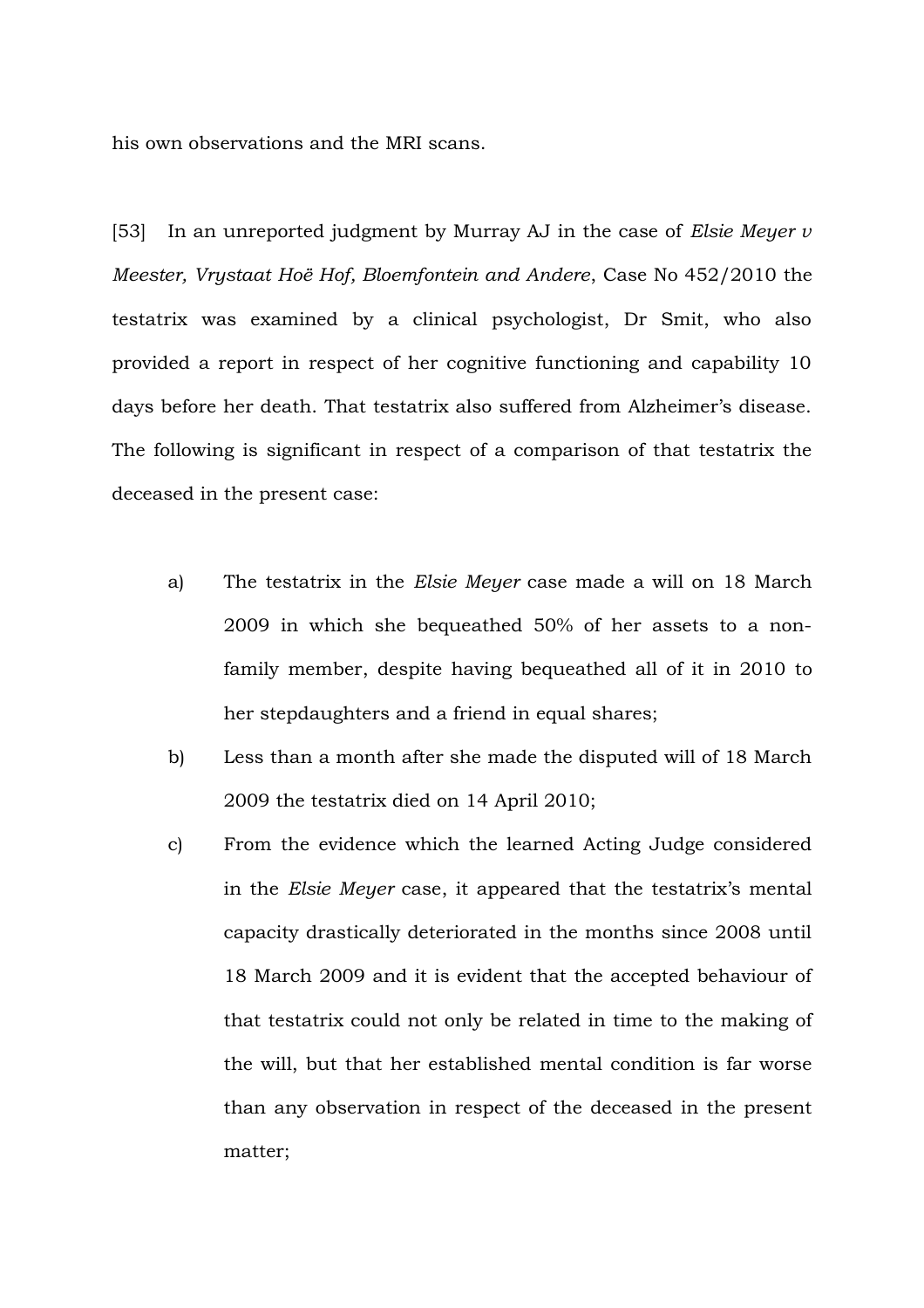- d) The testatrix in the *Elsie Meyer* case was placed in an Alzheimer's unit in a care institution;
- e) With her examination of the testatrix Dr Smit must have subjected her to tests, because Dr Smit found that on 3 April 2009 she had a substantial cognitive impairment of a count of 9 out of 30 where 25 already shows an impairment. Dr Smit's test results also indicated a serious compromise of the testatrix's memory, social judgment, mind and her ability to think rationally. The testatrix was disoriented in respect of time and place. No clinical tests were performed by Dr Sieberhagen, or on his instructions by a clinical psychologist dispite his own evidence that test instruments had been developed specifically for his purpose; and
- f) Despite the tests taken by Dr Smit and the results obtained, she was not prepared to say that the testatrix, who died only about 11 days after she was tested, was not testamentary capable. Significantly, Dr Smit testified that she was only prepared to venture that opinion if the testatrix made the will on the day when was tested. Dr Sieberhagen was prepared to testify that the deceased could not make the disputed will more than 3 years prior to his examination of her.

[54] I have already pointed out that as far as the information provided by Dr Burger, as well as Ms Louise Vermeulen are concerned, Dr Sieberhagen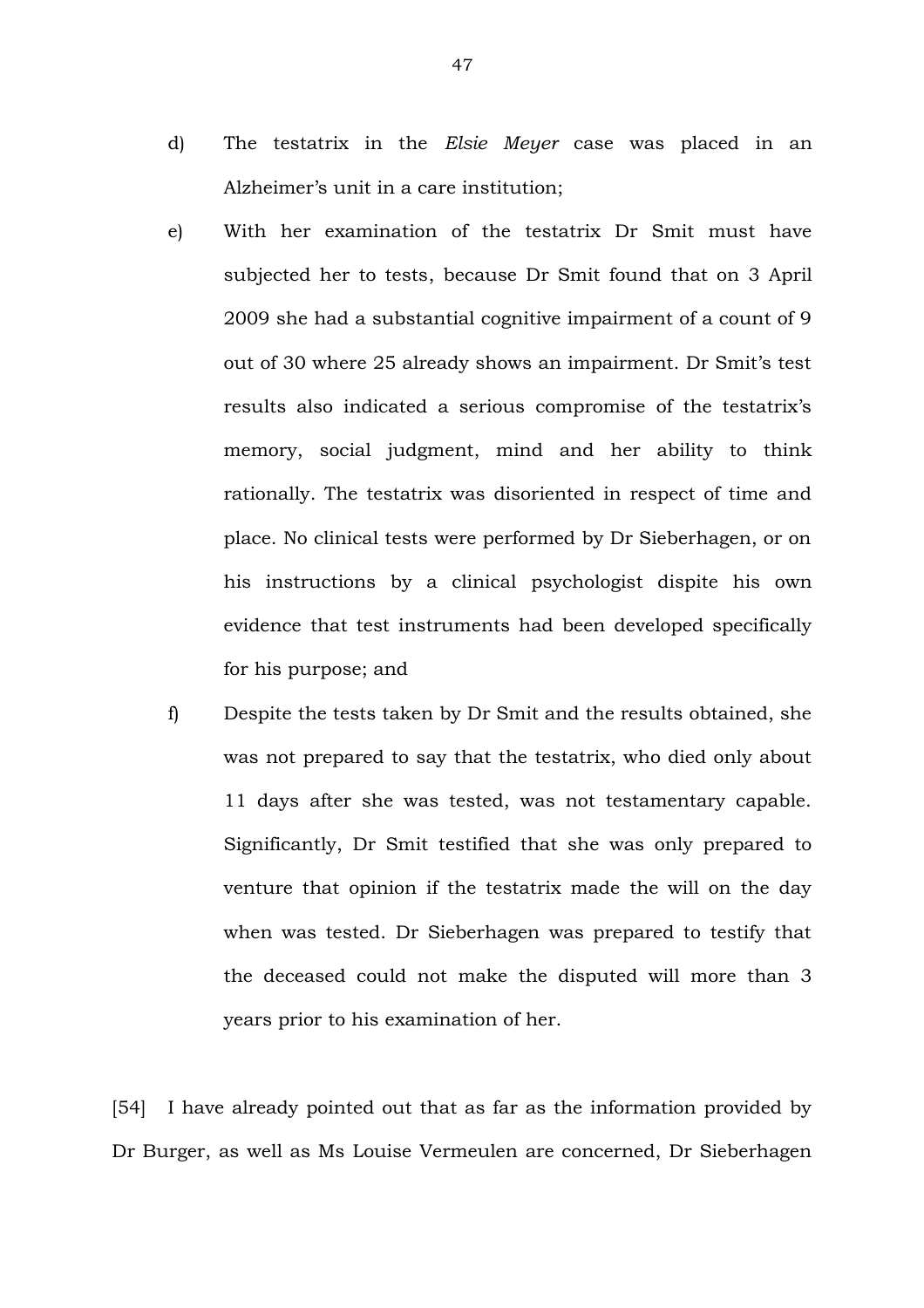could not provide this Court with any authority that the deceased did not possess the required testamentary capability at the time to execute the disputed will. Dr Sieberhagen's evidence is that a firm determination of the deceased's mental capacity is clearly dependent on observations by others of her behaviour or conduct. In his own evidence, he often mentioned that any determination of the mental capacity of a living person is very difficult. In respect of observations by others that, according to Dr Sieberhagen, is often made retrospectively, the first plaintiff declares under oath that "in hindsight" such deterioration had only been observed the past 3 years. I am still satisfied that no fixed determination can be made from what Dr Sieberhagen had been informed of at the stage of his diagnosis in respect of the testamentary capability of the deceased and even more so 3 years earlier. Dr Sieberhagen is not an expert on the legal aspects of determining a person's testamentary capability and any opinion expressed by him in this regard must be seen in that light.

[55] The submissions in respect of the MRI scan, the interpretation thereof and Dr Sieberhagen's evidence in that regard have also been considered. The plaintiffs rely on these MRI scans and Dr Sieberhagen's evidence to the extent that they indicate the deceased's was in the second phase of Alzheimer's disease. In that regard the plaintiffs submit that the deceased had lost the mental functions that are affected by second stage and consequently also the ability to make a will. The defendants, on the other hand, submitted that these MRI scans constitute inadmissible evidence and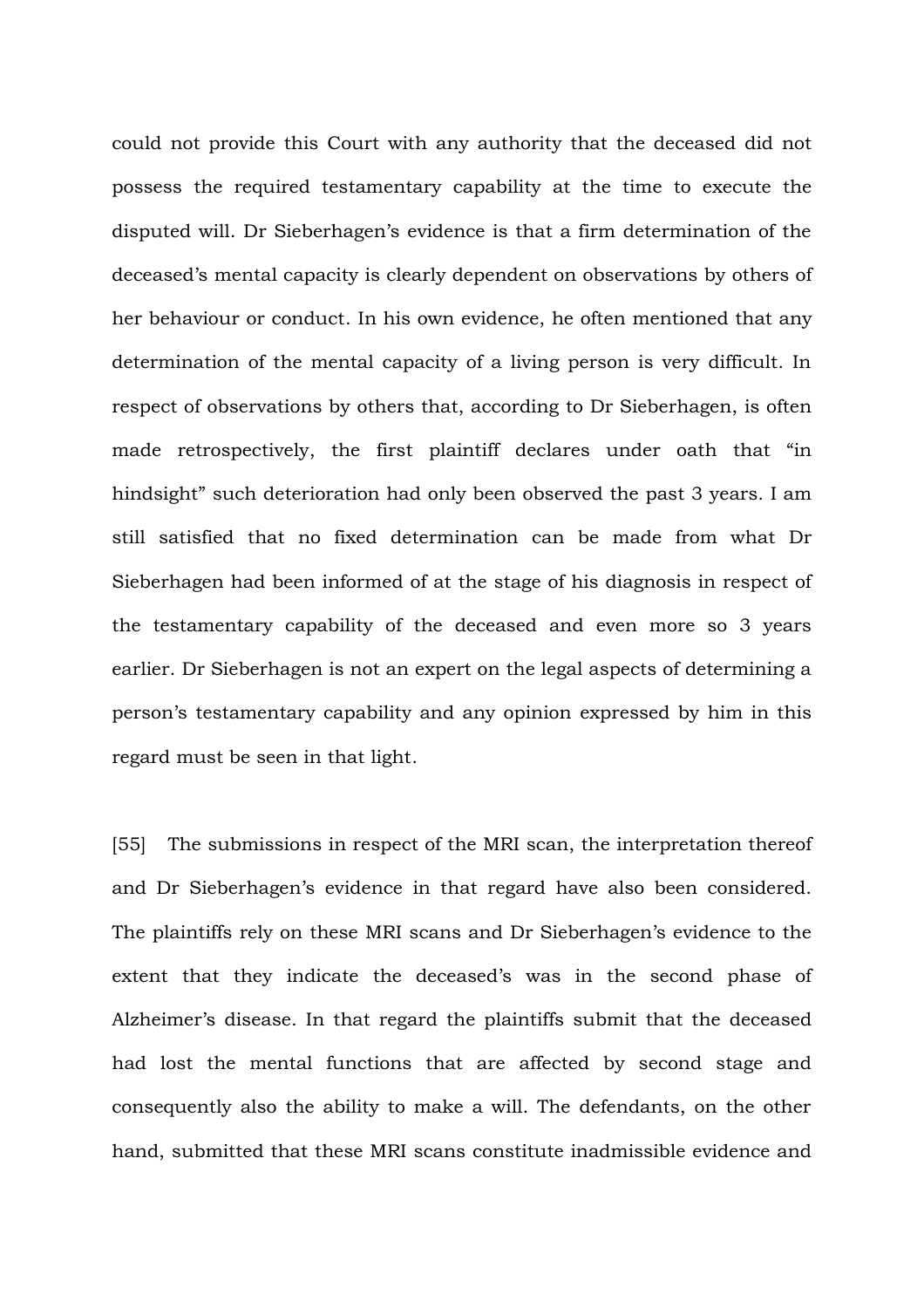should be disallowed. In my judgment the fact that the deceased might have been in the second stage in November 2003 and that the MRI scans might support that, is irrelevant when the deceased's testamentary capability on 18 August 2000 has to be determined. In the light thereof, I regard those scans as well as Dr Sieberhagen's opinion based thereon as irrelevant to determine the deceased's testamentary capability **at the time***,* i.e. 18 August 2000.

[56] In his written arguments, Mr Schickerling referred the Court to an interesting decision regarding the testamentary capability of an Alzheimer's disease patient in the Supreme Court of Victoria, Australia by Vickery J in the case of *Nicholson and Others v Kraggs and Others* [2009] VSC 64 (27 February 2009.) The testatrix in that case was in a far worse mental condition than what the deceased was in, even if the Dr Sieberhagen's opinion in November 2003 is considered, but she was considered to be capable of making a valid will. Several expert witnesses testified in respect of that testatrix's mental condition, but in conclusion Vickery H held in respect of her 1999 will:

*"I am satisfied that at the time of the making of the 1999 Will and the March 2000 Codicil, Betty Dyke had sufficient mental capacity, to comprehend the nature of what she was doing, and its effects, that she was able to realise the extent and character of the property she was dealing with, and to weigh the claims on her estate, such as they were, which she ought to have been aware of. To the extent that she may have suffered mental impairment at the time this was not sufficiently advanced to have precluded testamentary capacity*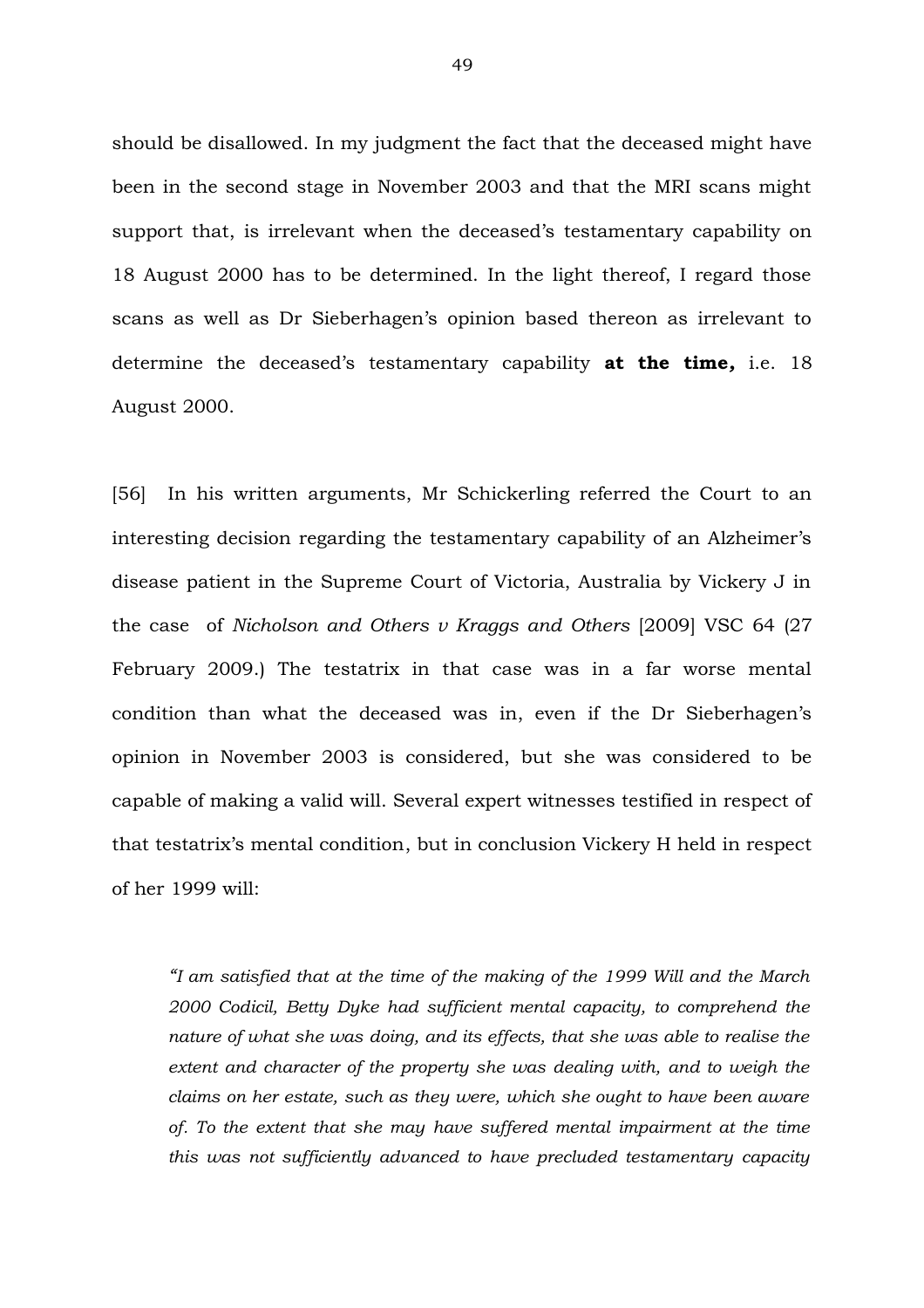*which I have described…."*

This corresponds with the statement of Southwood AJ in *Thomas and Another v Clover NO and Others* 2002(3) SA 85 (N) at 89A-B:

*"The applicants…had to establish prima facie, that Thelma did not have testamentary capacity when she signed her will, even if this conclusion was open to some doubt. … It would not be sufficient to establish prima facie through open to some doubt, that she might have had testamentary capacity when she signed the will." (My underling.)*

[57] I have already found that there is no reliable evidence regarding the alleged incidents and changes of the behaviour of the deceased to be satisfied that she did not have the testamentary capacity to make the disputed will on 18 August 2000.

[58] The plaintiffs complained about the fact that they were effectively disinherited by the disputed will. As I understand Mr Dick's submission in this regard, the disputed will should be regarded as one *in officiosum.* This effect seems to be the result, and in my opinion is the motivation, why the current case had been instituted. An incident which occurred in approximately July 2000 would in my opinion provide the reason why the deceased made the disputed will of 18 August 2000. It is common cause that a meeting was held at Chaudamas during approximately July 2000, which meeting was attended by the first and second plaintiffs, second defendant and the deceased as a result of the latter's dire financial position.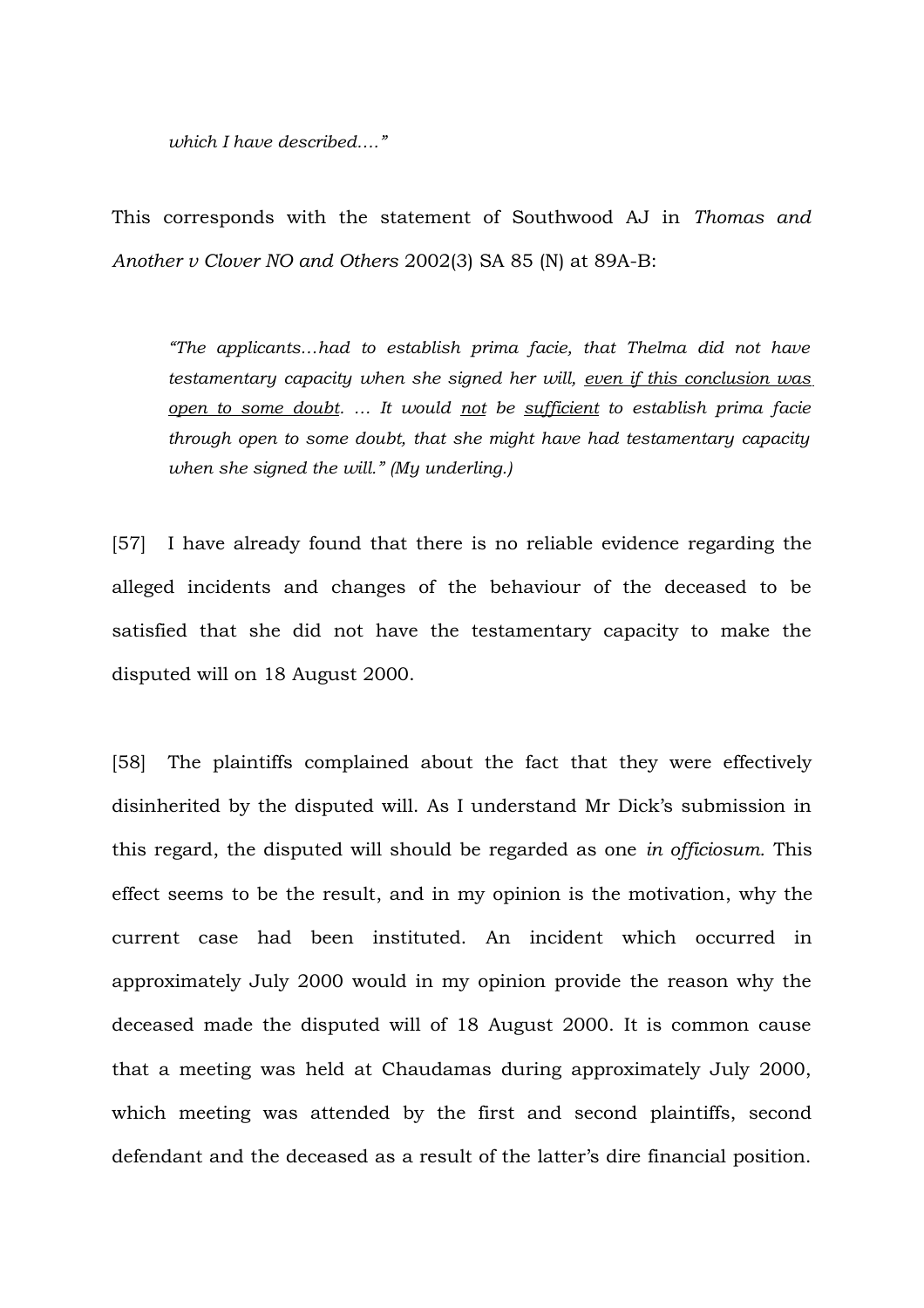The first defendant was absent. Although the parties differ about the proposal discussed at the meeting, it is not necessary to decide which party is right or which party is wrong. What is important, however, is that the outcome of this meeting was that nothing came of it and the deceased became very angry. She chased the plaintiffs out of her house. She was very angry because she considered it an attempt to disallow the first defendant from continuing farming on Chaudamas. In my opinion, this anger caused her to change her will a month later and she effectively disinherit her other children in favour of the first defendant, who lived with her and for whom she obviously had a soft spot. Her testamentary ability had nothing to do with it.

[59] The plaintiffs also attempted to make an argument of alleged secrecy of the disputed will. They have heard rumours to that extent, but when confronted by the second plaintiff, the deceased apparently denied that she had made a new will. I find this argument unconvincing. If this was the case, I seriously doubt it that the defendants would have been satisfied by the deceased's denial to the second plaintiff. One would expect that the first plaintiff would also have acted. They clearly did not trust the first defendant who lived with his mother. Furthermore also the second defendant would be disinherited. It was not so difficult to find out whether there was a new will if they wanted to. They definitely did not approach the first defendant, or Mr de Koning, or his firm. Instead the plaintiffs did nothing until the deceased was diagnosed by Dr Sieberhagen. Then they applied for the appointment of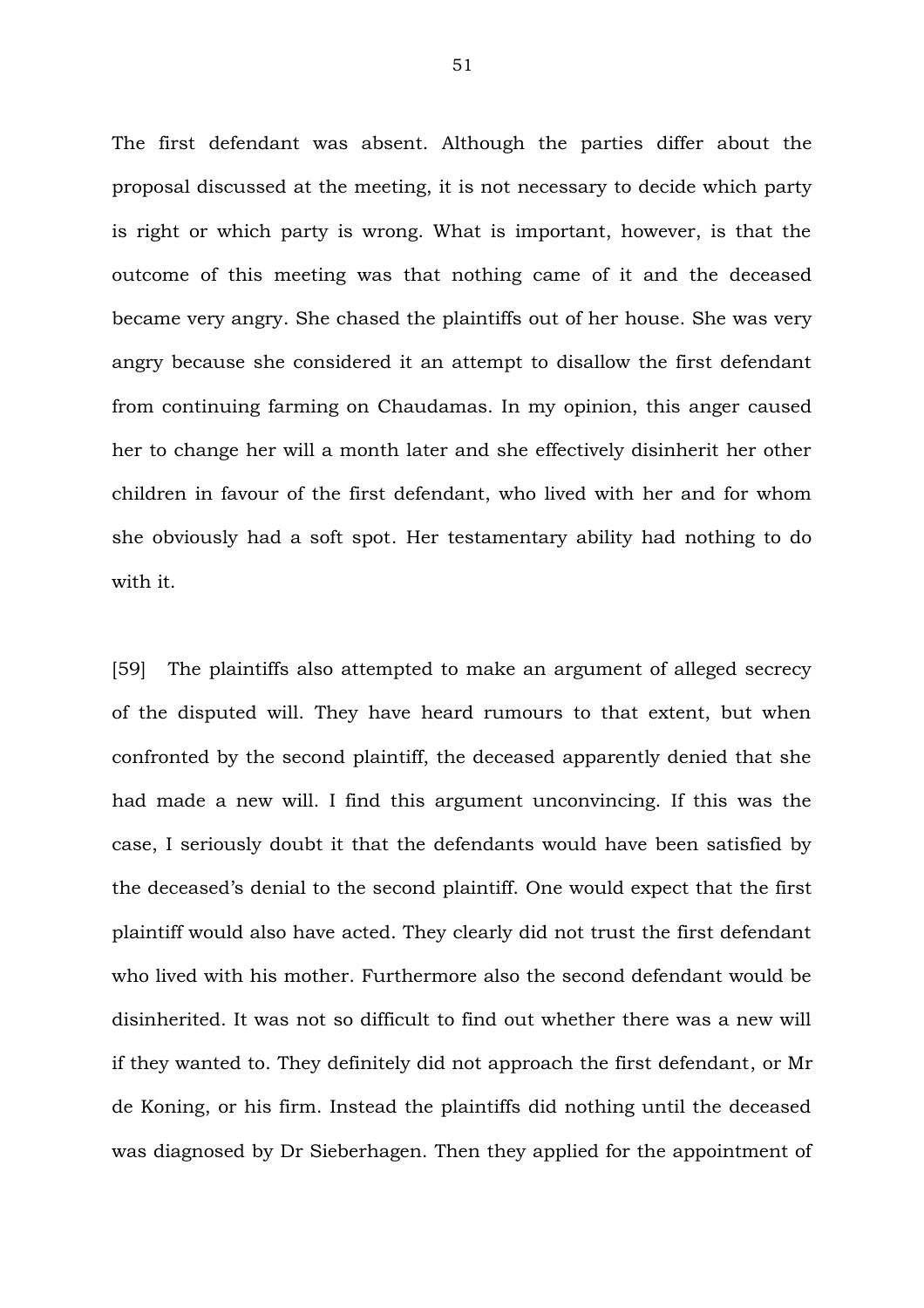*curator bonis* for the deceased, because she allegedly could not manage her financial affairs. Nothing was mentioned in any affidavit to that application or the *curator bonis* that they suspected the deceased might have made another will and when confronted she denied it. The only reference in this regard was by the first plaintiff in his affidavit supporting the application to the effect that there was such a rumour, but nothing was said about any denial by the deceased thereof. Also nothing was mentioned of the plaintiffs' new argument that the reason why she denied the existence of the new will to the second plaintiff, was because she was not testamentary capable when she made the will. I reject this argument.

[60] The most important evidence regarding the deceased's testamentary capacity at the time is that of the third defendant, Mr Cornelius de Koning, the legal practitioner who drafted the will. He testified that although he did not know the deceased before and she was not his client, she was visited the Outjo office of his firm which he manned on 18 August 2000. She was accompanied by first defendant. The deceased was neatly dressed, her hair done and she was lucid without any sign or indication of self-neglect. Mr de Koning is experienced in drafting wills. According to him the deceased herself gave instructions of what she wanted to be contained in her will, while her son, the first defendant also wanted a will drawn for which he gave instructions to Mr de Koning. There was also a contract for the sale of the farm Chaudamas to the first defendant by the deceased that he was simultaneously instructed to draft. In respect of the disputed will of the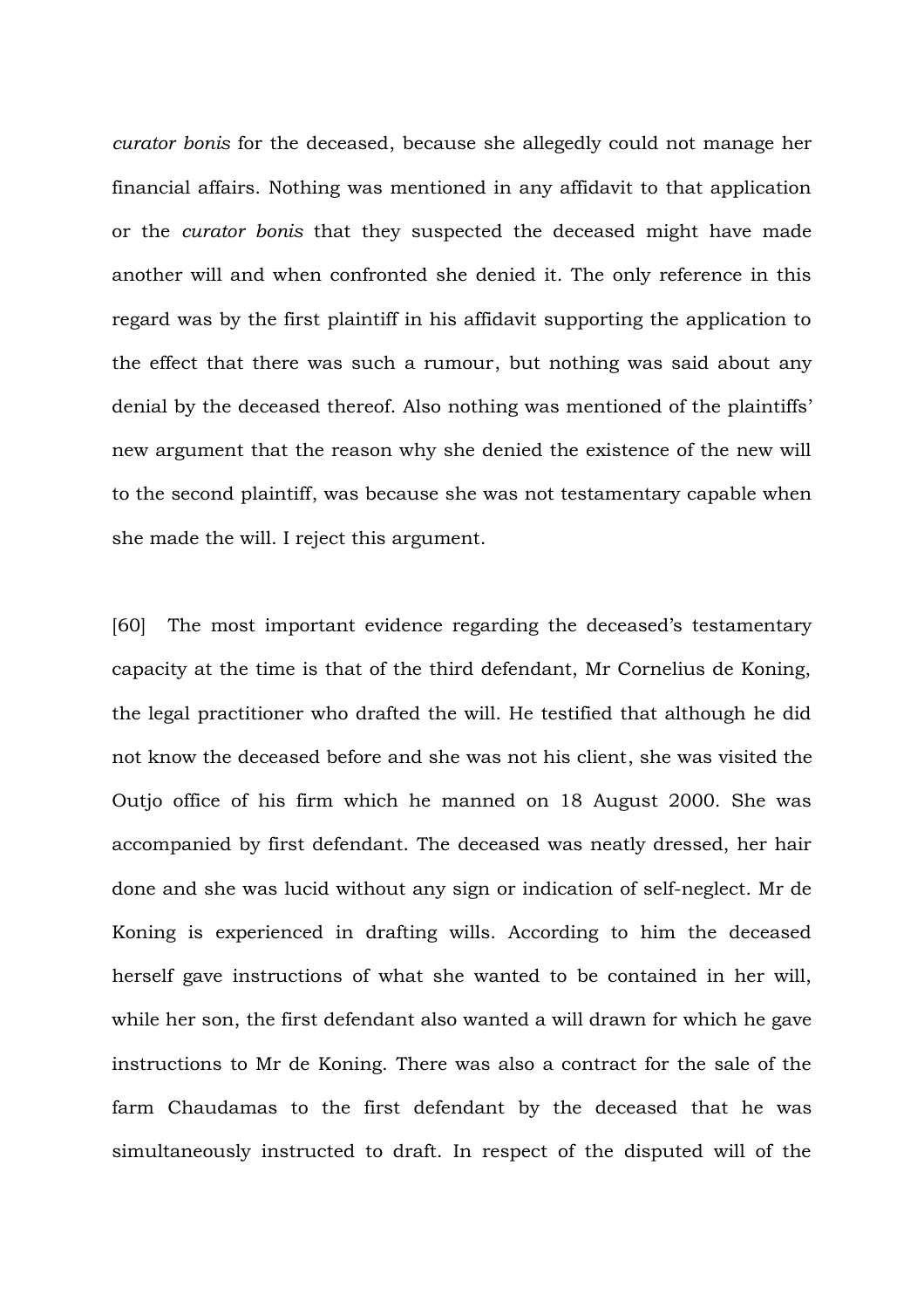deceased, Mr de Koning testified that it was a fairly simple will and that he had it typed. When the deceased and first defendant returned later that day, he went through her will with her. She understood it and was satisfied. According to him she fully comprehended it, whereafter it was signed. Both witnesses to the will testified that they worked for Mr de Koning's firm and witnessed the disputed will on that day. None of them were cross-examined. In cross-examination of Mr de Koning he was specifically asked whether the deceased was mentally capable to execute the disputed will on 18 August 2000 and Mr de Koning confirmed that she was. He was then asked on what does he base this evidence, to which he replied:

*"I didn't detect anything wrong with her and her instructions were clear."*

When specifically asked about her testamentary capacity to make the disputed will, he replied:

*"Yes. I was satisfied that she understood what she was doing. I understood that she was lucid and that it was her wishes. As far as the testamentary capacity is concerned she was able."*

He also confirmed that she appreciated what she wanted to be included in the will and who would inherit what in terms thereof. If he had any doubt about her "sanity," Mr de Koning said he would have referred her to someone who could evaluate her. Although Mr de Koning was severely cross-examined, I have no hesitation in accepting his evidence.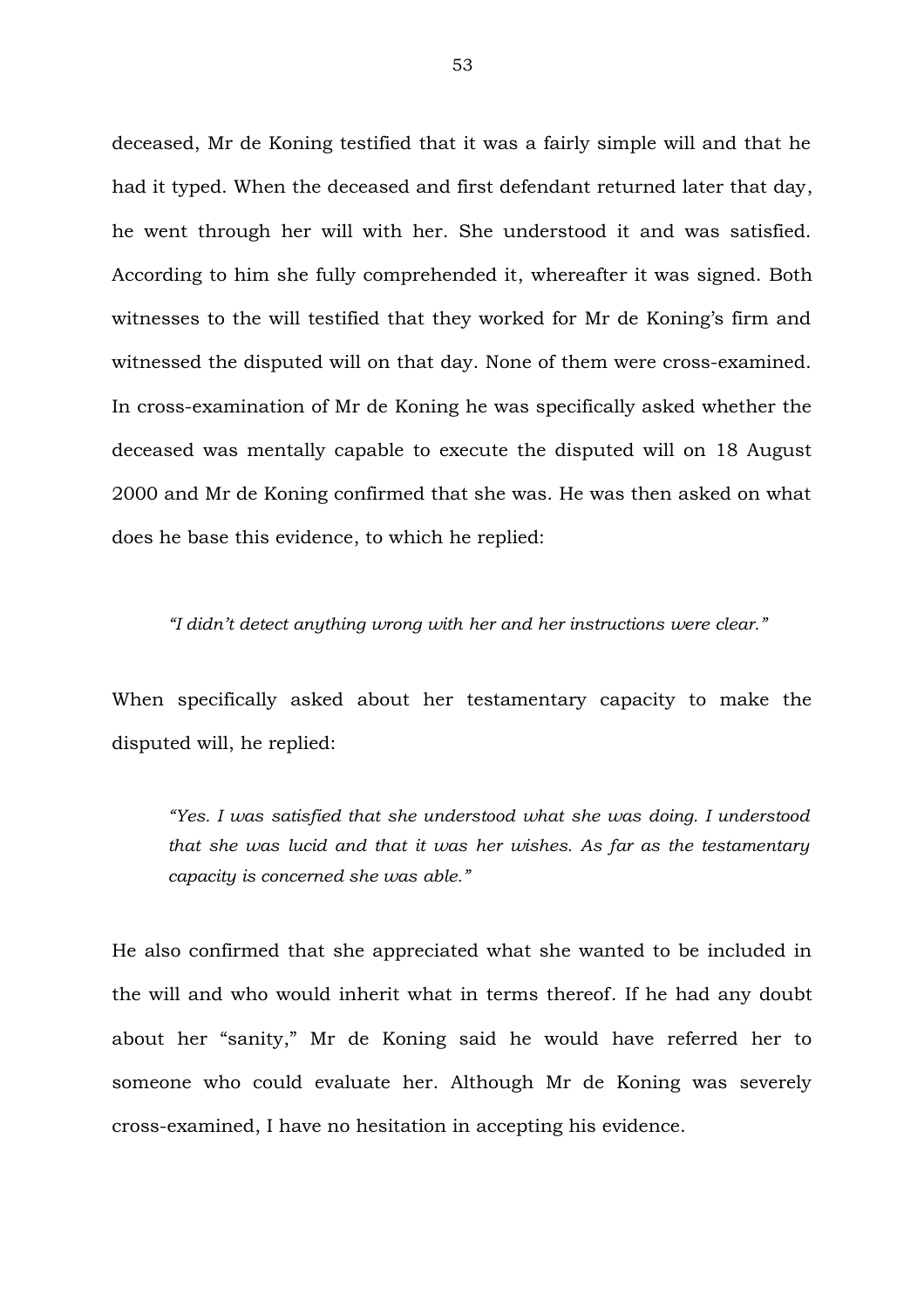[61] Mr Dicks attacked the evidence of Mr de Koning mainly on the basis that he ought to have satisfied himself of the deceased's mental capability to execute a valid will at the time. In this regard he relied on English cases like *Key v Key* [2010] EWHC 408 (Ch), where Briggs J referred to the "Golden Rule" expressed by Templeton J in *Kenward v Adams* to the effect that a solicitor who drafts a will for an aged testator or one who has been seriously ill, should have the testator examined by a medical practitioner. On this basis Mr Dicks submitted that that "Golden Rule" ought to be followed by our Courts and in the current matter Mr de Koning should have had the deceased examined first by a medical practitioner before he could be satisfied that she had the mental capacity to execute the will on 18 August 2000. Mr Dicks also found support for this argument in *Spies NO v Smith* 1957(1) SA 539 (A) at 543E-F where the attorney had a medical practitioner, as well as a magistrate present to ascertain for themselves that the testator in that case had the necessary testamentary capacity to make the will.

The circumstances under which the attorney made use of a medical doctor and a magistrate in the *Spies* case are quite different from the present one. Spies was retarded and suffered from epilepsy since his childhood. After being placed under curatorship he made the disputed will. Dr Tromp, a medical doctor, as well as a magistrate, Mr Lombard, were called to question the testator by the attorney, but both certified at the end of the will that the testator was aware of the contents of the will and that the will is according to his wishes.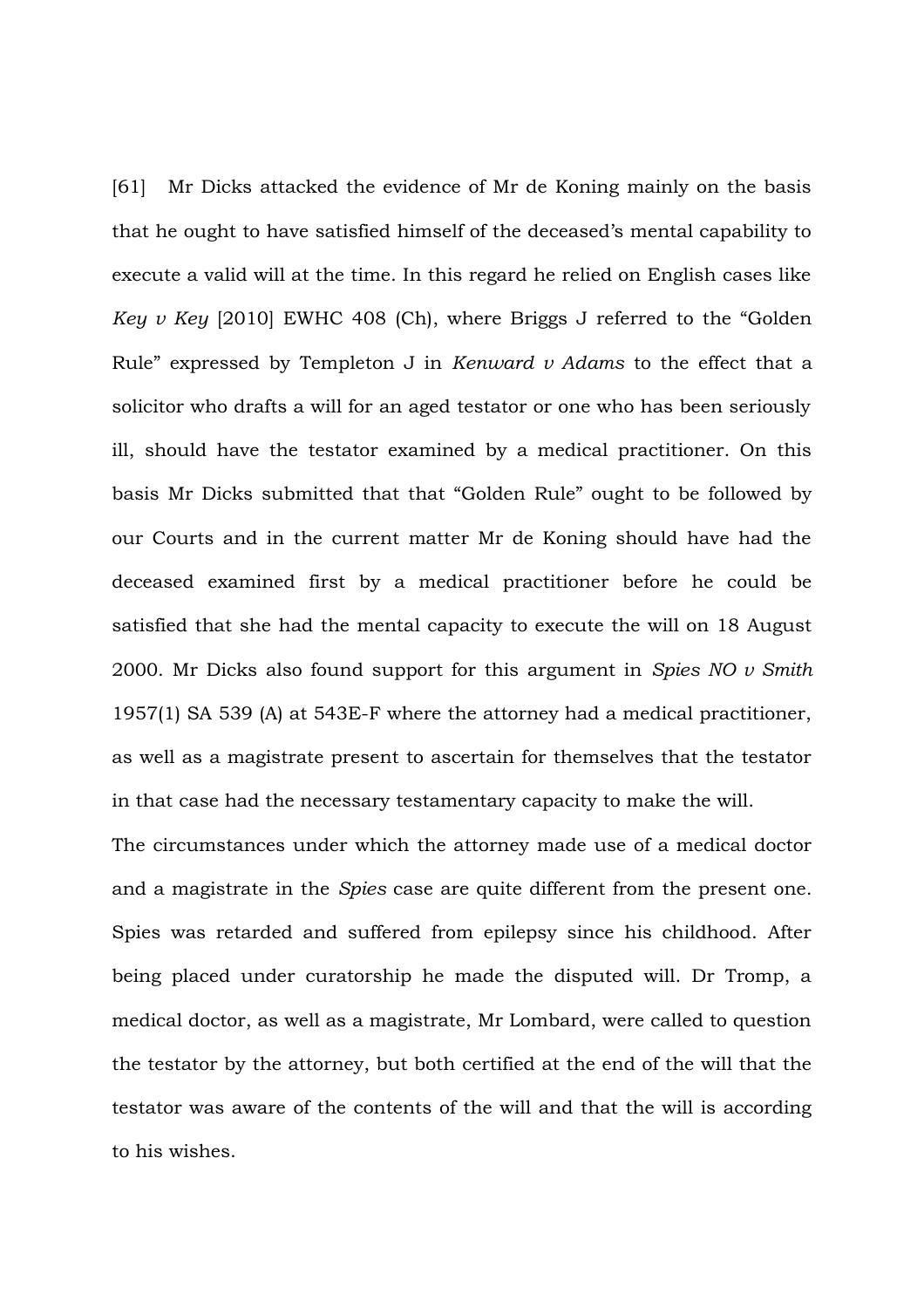[62] I have not come across the "Golden Rule" on which Mr Dicks relies in South African law. However, in certain circumstances it may be advisable to have the opinion of a medical practitioner as to the mental capability of a testator when making a will. Even in the English cases such circumstances seem to be when the testator is old (in the *Key v Key* case the testator was 90), or has been seriously ill, or suffered from a recent and serious trauma, like in the *Key v Key* case where the testator had lost his wife with whom he was married for 65 years shortly before he executed the will. The fact that the attorney in the *Spies* case made the effort to be satisfied, as mentioned before, does not mean that this is a general requirement in all cases.

[63] I am satisfied that on Mr de Koning's observations of the deceased on 18 August 2000 he cannot be faulted in the way he conducted the procedure. He had no reason to be suspicious that the deceased is not testamentary capable and none of the circumstances existed to make him cautious or to place any burden on him to have her medically examined first.

[64] Mr Dicks also relied on the *Lerf v Nieft NO and Others* case. In that matter the circumstances of the testator of the will that van Niekerk J set aside are not comparable to that of the deceased. Dr Goagoseb, a specialist in the field of internal medicine saw the testator in the intensive care unit of the Roman Catholic Hospital at 10h00 on 2 April 2003. The testator was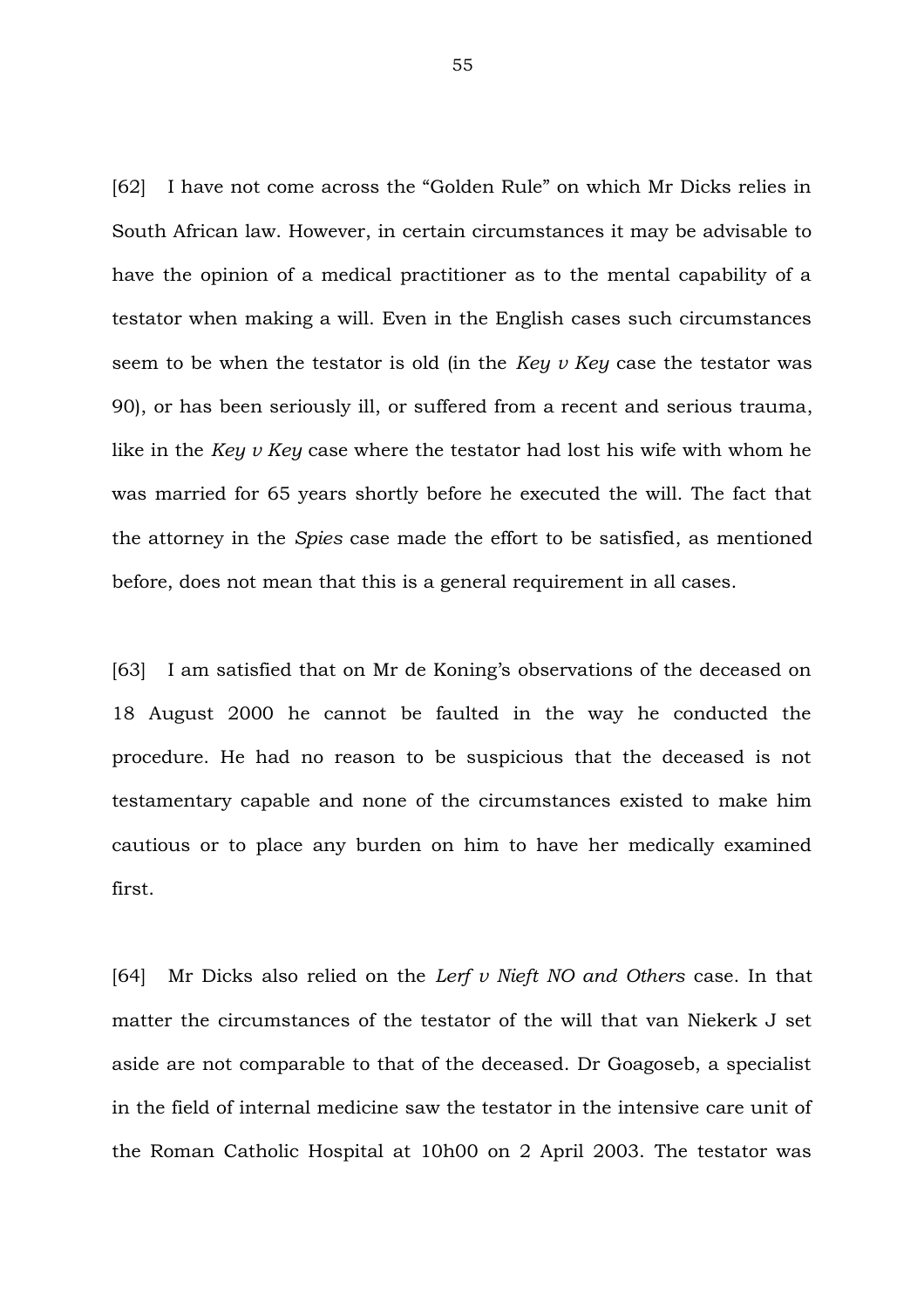unable to understand or say anything, made only groaning noises and could not respond to any questions. According to him, the testator was at the time unable to make clear decisions like drawing a will. He saw the testator later that day again at 17h00 and his condition was unchanged. The testator died the next morning, yet the will was signed on his behalf around 12h00 on 2 April 2003. Both witnesses (nurses) had serious doubts about the testator's mental capacity. One nurse even refused to sign as a witness. Considering the applicable law, van Niekerk J declared the will invalid on these facts.

## **Conclusion**

[65] During my evaluation of all the evidence presented during this rather lengthy trial, I kept the *onus* that rested on the plaintiffs in mind and tested against the relevant legal requirements, the conclusion is inescapable that the plaintiffs failed to discharge that *onus*. I am satisfied that on the requirements for testamentary capacity as stated by van Niekerk J in the case of *Lerf v Nieft NO and Others, supra,* at 191B-C, or any of them, the plaintiffs failed to discharge the *onus* which they had and which they accepted. Consequently, the first claim of the amended particulars of claim does not succeed and, as a logical consequence, neither does the second claim succeed. In respect of costs, there is no reason why costs should not follow the result and the plaintiffs are liable to pay the defendants costs. All the defendants who have pleaded only claimed cost and not payment thereof jointly and severally, neither was that argued.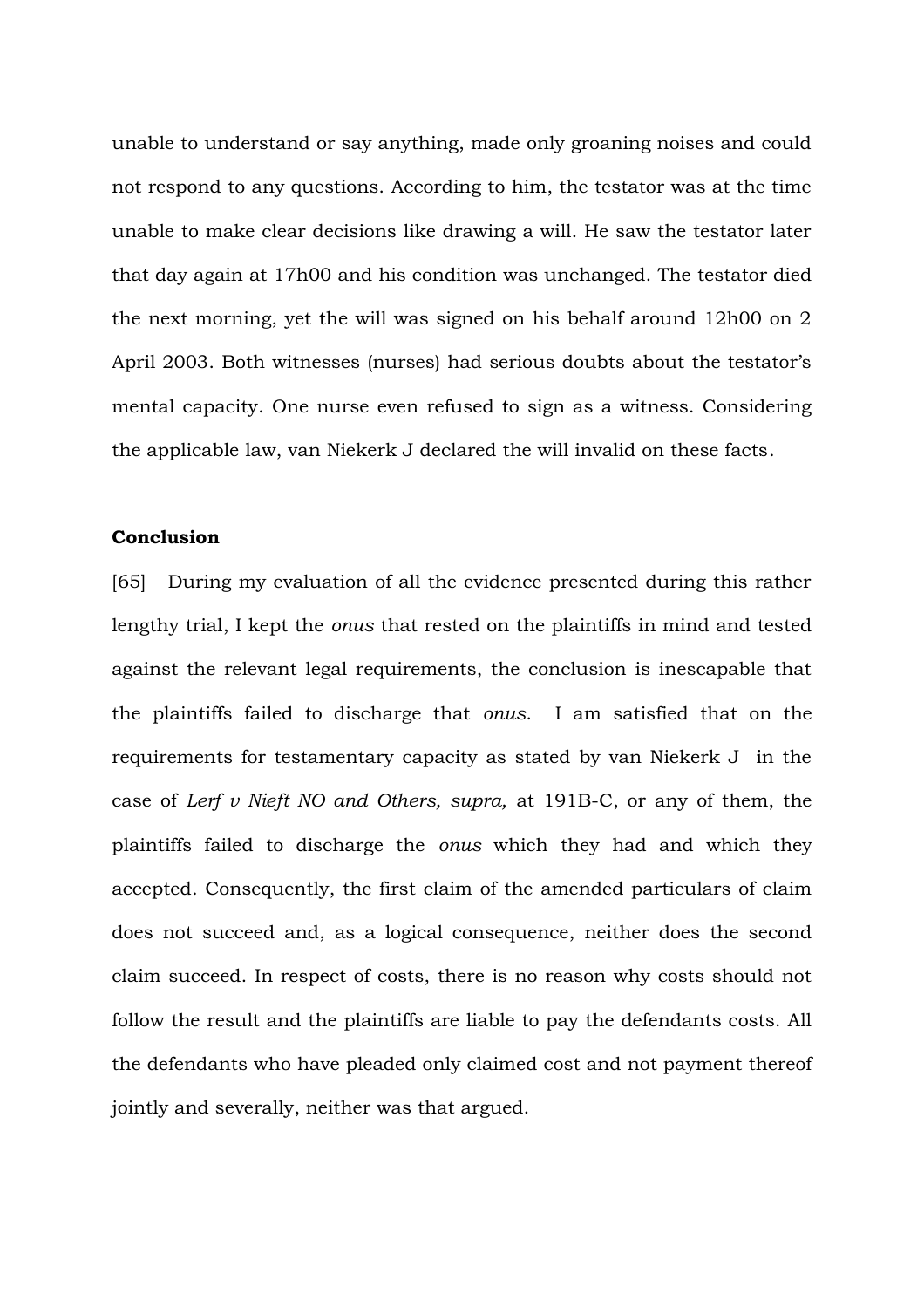[66] In the result, the plaintiffs' claims are dismissed with costs, which costs include the costs of one instructing and one instructed counsel.

**MULLLER J**

 $\frac{1}{2}$  ,  $\frac{1}{2}$  ,  $\frac{1}{2}$  ,  $\frac{1}{2}$  ,  $\frac{1}{2}$  ,  $\frac{1}{2}$  ,  $\frac{1}{2}$